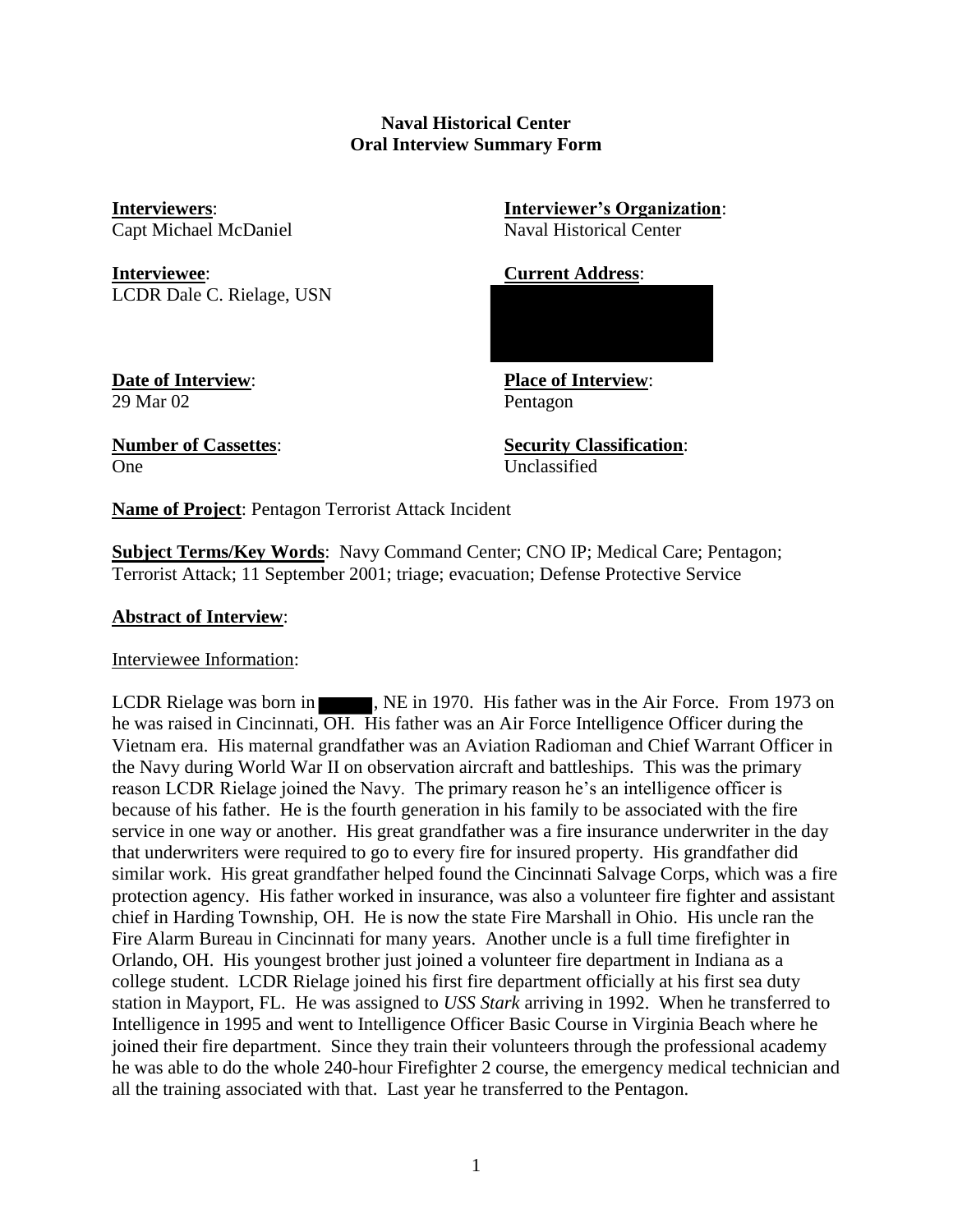He attended the University of Ohio on an NROTC scholarship graduating in 1991 with a history and political science major. He went to Surface Warfare School in Newport, RI. His first duty station was the *USS Stark* as Communications Officer, Assistant Navigator and Damage Control Assistant. He transferred to Intelligence and attended the Intelligence Officer Basic Course in Dam Neck, Va. He then went to the Atlantic Intelligence Command. He was a Maritime Watch Officer, Maritime Watch Operations Officer, Joint Observer Training and then the Operations Officer for the Director of Intelligence. He then went to SECONDFLT Intel Staff for two years. In summer 2001 he arrived at the Pentagon as the Deputy Executive Assistant to the Director of Naval Intelligence.

## Topics Discussed:

On 11 Sep his office had just moved from 5C572 to their new spaces in wedge 1 around 3E362. They had just gotten installed in the office. In that office were ADM Richard Porterfield (DNI), in the outer area was Capt Paula Moore (Executive Assistant), LCDR Rielage, Lt Kevin Nelson (Flag Aide), Miss Lynn Wright (Special Assistant to Deputy Director of Naval Intelligence). Then there was Miss Long's office ( the Deputy DNI), and an area beyond there that was N2C (Cryptology) with three people. The N2 Secretariat and conference rooms were also there. They also had the Senior Analyst Office and his people. LCDR Young, the JAG, was in this office too. She kept hard copy archive papers, large parts of which were lost.

LCDR Rielage arrived at work about 0530 on 11 Sep. Capt Moore was already there. The Admiral would have been there and Miss Long typically came in between 0530 and 0600. In the old office the CNO IP briefers would come to the office at 0630 to provide the Admiral with a desk side brief. This would include a LT briefer, civilian analyst and either CDR Shanower or LCDR Tolbert. The big theme that morning was that Admiral Porterfield was going to Capitol Hill for Congressional testimony.

The morning meeting for the division heads was scheduled for 0830 in the CNO IP spaces. This was a division head meeting that was held in the CNO IP spaces, but not usually attended by CNO IP personnel. Because the Admiral was involved in the testimony Miss Long was taking this meeting while the DNI stayed in his office to focus on his final testimony. Miss Long, Miss Wright and LCDR Rielage went to the IP spaces for the meeting. At some point the Vice Chief had a question in one of that morning's earlier briefings, and that question had come back to IP to put together an answer. CDR Shanower had passed LCDR Rielage a folder as he went into the division head meeting. LCDR Rielage, not realizing it was the answer to the VCNO's question, stayed for the meeting. During the meeting Capt Moore called down and wanted to know where the folder was. CDR Shanower went into the meeting and whispered into Miss Long's ear. Later LCDR Rielage realized that CDR Shanower was probably telling Miss Long about the World Trade Center. A few minutes later LCDR Tolbert came in and pulled LCDR Rielage out of the meeting telling him Capt Moore wanted the folder. LCDR Tolbert also mentioned that a plane had hit the World Trade Center.

In the office on the fourth deck they had heard about the World Trade Center. Since it was a new office they didn't have cable installed. LCDR Rielage tried to pull up CNN's website a few times. One of the secretary's was concurrently on the phone with her husband and passed on to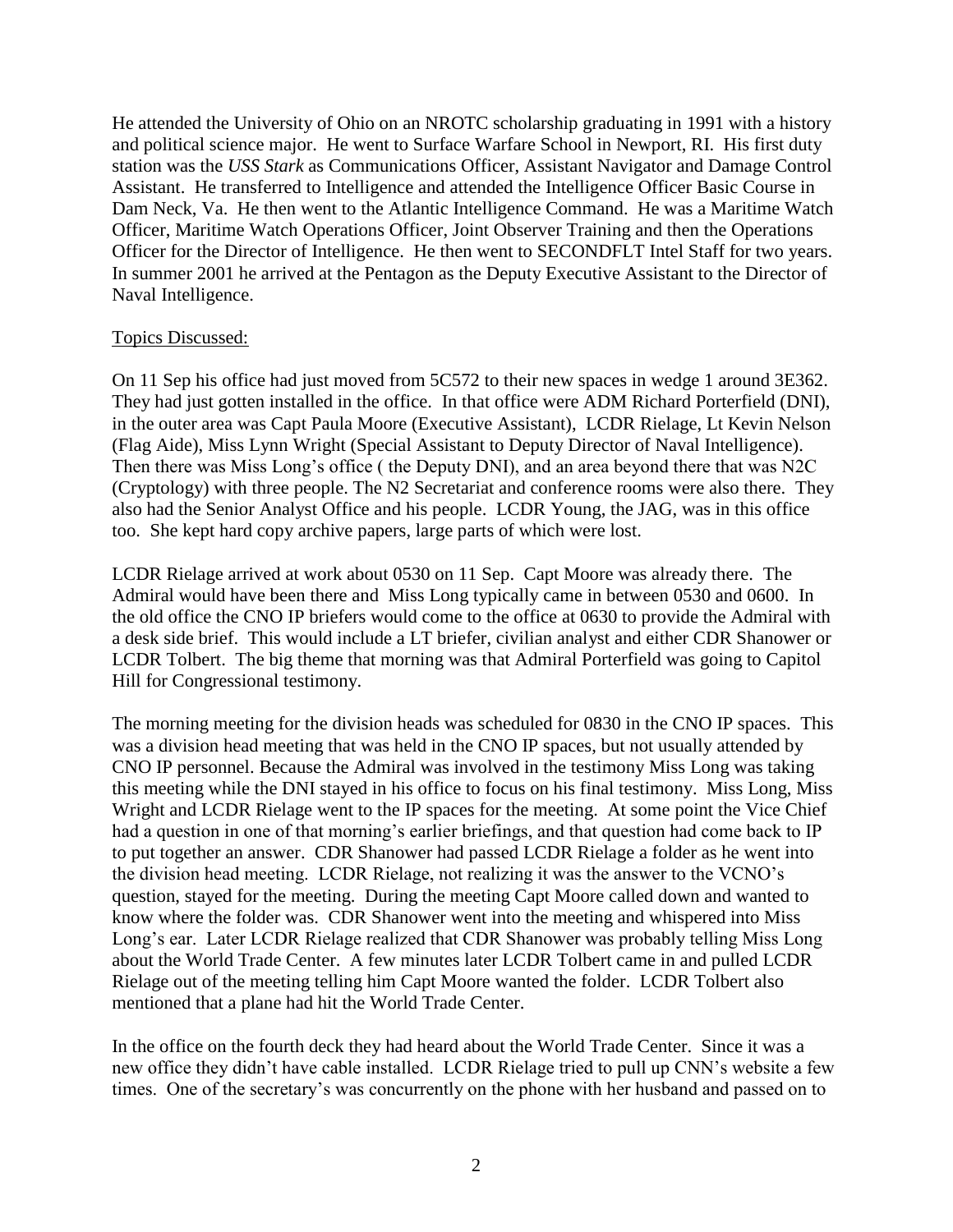them that there now was a second plane involved at the World Trade Center. The Admiral came out of his office to go to his Congressional testimony and Capt Moore and LCDR Rielage mentioned the second airplane at the World Trade Center. The Admiral wondered aloud if they would hit "here" next, then left for his testimony.

LCDR Rielage realized he had a fitness report on his desk that needed to go to Capt Jack Dorsett who was in the division head meeting in the CNO IP spaces. He decided that was a good excuse to go back to the meeting and went back to the first deck. He walked into the meeting around 0930, and gave the fitness report to Capt Dorsett. LCDR Rielage walked back to the area where the CNO IP OIC's office was located. The IP folks were gathered in CDR Shanower's office. LCDR Rielage walked over to CDR Shanower's office, but having no reason to be there decided not to interrupt. He walked over and watched the television coverage of the World Trade Center and thought about it not being his job to worry about current intel. He realized Miss Long and Miss Wright had left and that he needed to be with them and quickly went back up to the fourth deck.

LCDR Rielage was making a phone call to Capt Dorsett to arrange some changes in a morning meeting when the plane hit the Pentagon. He was by the window overlooking South Parking with his back towards the direction of impact. It was not very loud. It was a percussive air impact. Capt Dorsett immediately said "They hit us, gotta go" and hung up the phone. LCDR Rielage went to the window. Capt Moore, Miss Long and Miss Murvis were in the office. Miss Murvis went to the hallway and told them it was full of smoke. Capt Moore told them to get out. LCDR Rielage threw the classified pouch on his desk into the safe and locked it. He went out the door with Miss Long and Capt Moore. They went down the whole length of third corridor. The smoke at first was a light haze, in third corridor the smoke got heavier. They went down the escalators. Miss Long and Capt Moore wanted to go to the Command Center. As they went down the fourth corridor the fire doors were closing and the smoke was pushing down the hallway so they went out towards the courtyard instead. They didn't know what had happened or that a plane had hit the building. They thought it was a car bomb.

In the courtyard LCDR Rielage saw a medical person in a white coat from the clinic. He stopped to talk to this person, who was talking on a radio reporting the multiple casualties. All they could see was the plume of the smoke from the other side of the building. LCDR Rielage told her he was an EMT and could help. She asked if he remembered triage. She pointed to the grass and told him where to put urgent, delayed and routine. LT Olin Sell, a SEAL officer, came up and asked what he needed. LCDR Rielage had him watch people with light smoke inhalation.

There was a serious leg injury and some burn cases. As the injured came out enough folks had arrived from the clinic to tend to them immediately. An Air Force LTGEN asked him if he was a doctor. This LTGEN told the Army Captain with the radio he was a trauma surgeon and what supplies he needed from the clinic. He told her to have them call Andrews where there was a prepositioned hospital. The LTGEN then went through and looked at all the injured. LCDR Rielage considered himself relieved.

At that time an OS2 went up to the Army Captain and asked if anyone had gone back in. She told him no medical personnel were going in the building. He told her people were in the building.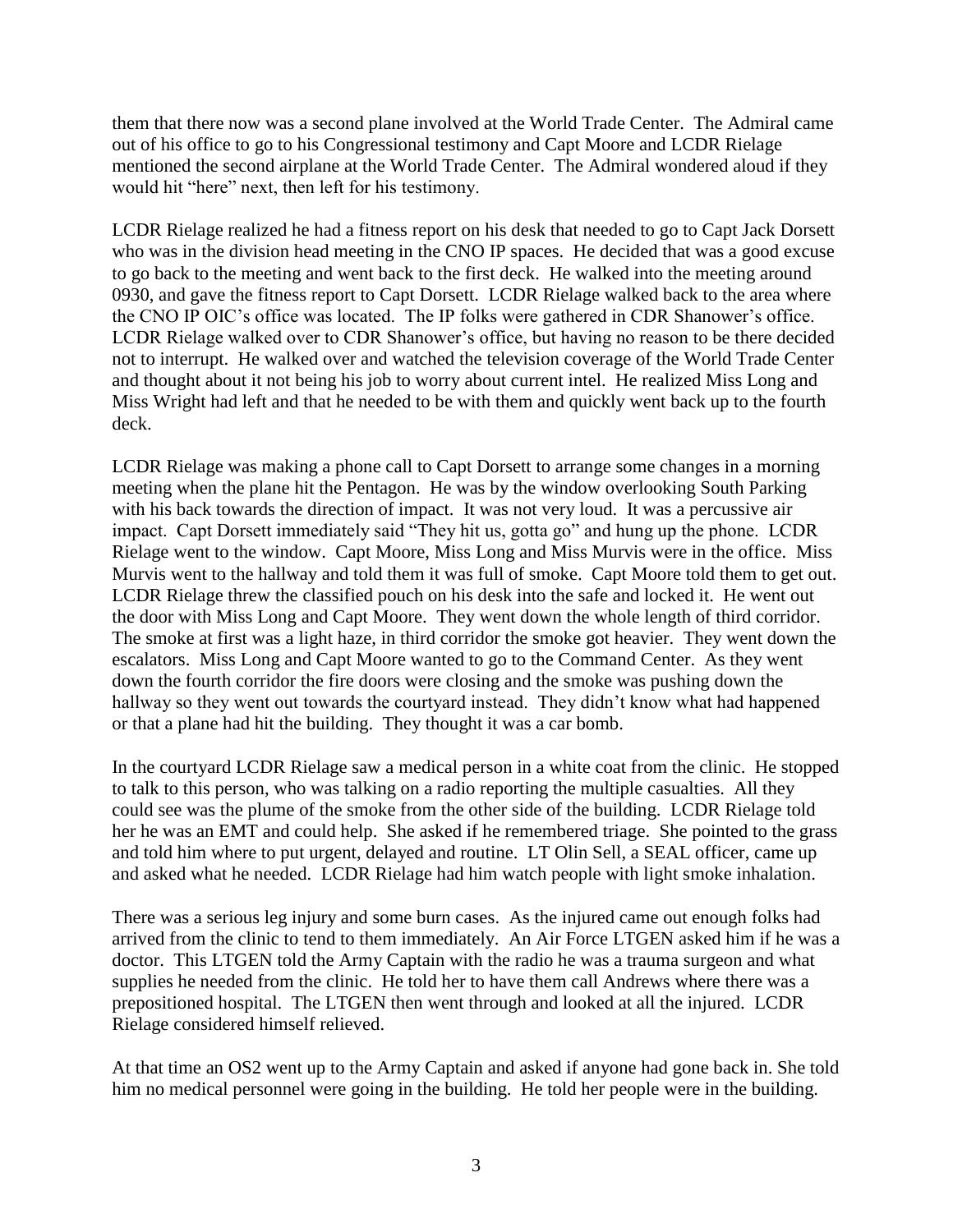She told him he wasn't hers, to do whatever he wanted. In fire training they drill into you not to go in alone and without gear. LCDR Rielage grabbed a Basic Life Support (BLS) bag and a backboard and followed the OS2. Someone grabbed the back of the board with him and they went back into the first deck, first corridor. There was heavy smoke. They were between B and C ring and LCDR Rielage had lost the OS2. The road was filled with water up to the curb. There was debris in the breezeway and the water. On the left was the C ring area. There were two openings on the first deck that had been blown in the building. The first one had black, heavy, oily smoke coming out of it. Further down there was another hole in the building with flames coming out. There was a door almost directly opposite the first opening as if it had been blown out of its frame. Around this area there were about 2 dozen people, almost all military, and a couple of DPS people. You could see furniture around the hole. People had found construction helmets. An Army officer was dragging a pressure washer towards the opening that had flashed over. People were peeling off parts of their uniform and rolling in the water so they could get closer to the fire.

LCDR Rielage opened the BLS kit to check out what he had and put the bag valve mask together. At some point a DPS officer came into the breezeway and told people to get out. There had been stuff falling from the C ringside. Some of the windows started to break out and glass was falling. The first three Arlington Fire Department guys showed up. LCDR Rielage decided it was a good time to leave and went out down fourth corridor and into the courtyard.

In the courtyard everyone was gone. There was an Arlington County Battalion Chief trying to run interior command from his car. LCDR Rielage ran into IS2 Lhuillier and Lt Megan Humbert who were coming out of the building. He asked about IP and Lt Humbert told him there were still people in IP. LCDR Rielage went up to the Battalion Chief and started to tell him he knew where some people were. He gave the driver a description of where to find IP.

Some firefighters started to come out of the building. Some DPS officers in the courtyard started yelling about another plane coming. The firefighters started bailing out of the building. They dropped their packs and sat down in the grass behind the ground zero shack. LCDR Rielage and some others started giving bottled water to the firefighters. At some point an F-16 came over. Everybody jumped. At some point the firefighters went back in the building. The courtyard was empty with a lot of medical equipment that had been left. An Army combat medic named Rose and LCDR Rielage went around and collected up the equipment and classified it. At some point some people came into the courtyard with Gen Carlton. Gen Carlton organized people into different groups such as urgent care, etc. He allocated the available equipment to the different groups. Another group of people gathered water and handed it out. People went to different machines and took hydration fluids (juice, water), but nothing else.

 No more injured were coming into the courtyard so the General decided half the people should go. They went out a vehicle exit near first corridor into the South Parking area. They brought some of the supplies with them on a rolling stretcher. The whole medical staging area in South Parking was in the roadway opposite the helo pad. He saw the building for the first time. There was a row of stretchers a couple hundred feet long laid out on the grass.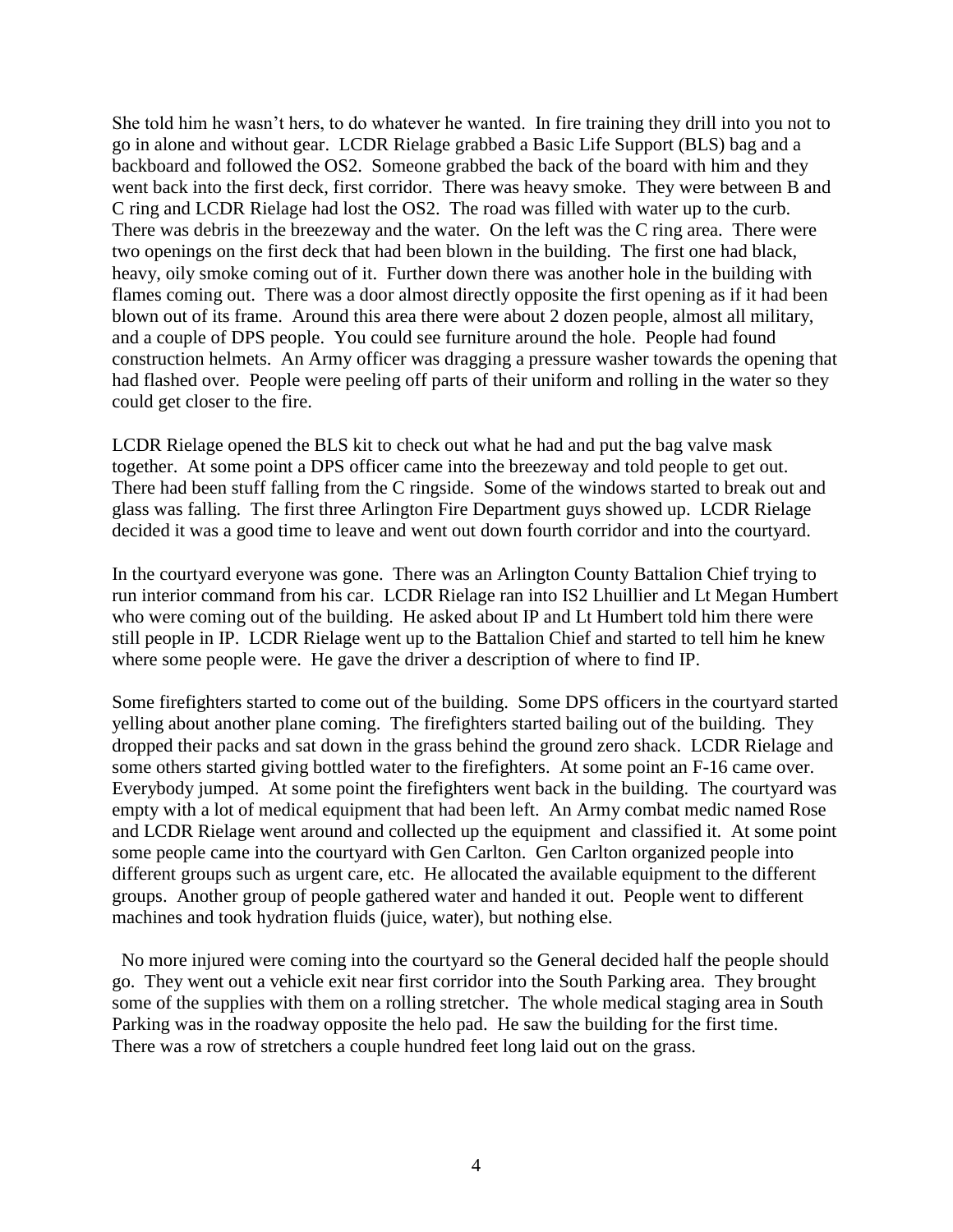The Urban Search and Rescue Team (USAR) showed up on a bus. He felt great the professionals were there, but also felt that it was a loss.

In the field area there were chunks of airplane. There were parts of the plane in the middle of where they were trying to stage medical stuff. At some point the FBI started to post people at the various pieces. That got to be too much and instead they moved everyone back towards the guardrail.

At some point they told people the Old Guard was coming to take over and then everyone could go home. Around 1500 the Old Guard showed up and gathered the ad hoc mass of people together for turnover. They thanked the volunteers and a military chaplain offered a prayer, then they were dismissed.

LCDR Rielage found out the N2 had reconstituted at the Navy Annex with the Marine Corps. He went to the Annex and found the N2 people. This is where he heard about the World Trade Center collapsing, and that it was not a rumor. The focus at the Navy Annex was to account for the people. They had a 3x5 white board and a diagram of the IP rooms. They had written in the names of the people where they had last been seen in IP. The people's names were all in the same room LCDR Rielage had last seen them. They were in the Annex for the next two months and nobody ever erased that board.

By 1600 that day they had started to set up an Intel Watch at the Annex. Capt Dorsett, N20, was there and set up a watch bill. They had a list of the missing that had been whittled down to about 10. About 2200 that night they tracked down one of these people alive. Lynn Wright became the Casualty Liaison Officer figuring out who was the next of kin of each of the missing. They didn't have access to page 2's. When they got down to a short list they found people who knew each of the missing to go to the family's house. Every family had a CACO, a Command Liaison and other people trying to support them. ADM Porterfield directed this. The Sunday after 11 Sep ADM Porterfield and Miss Long went to every family of the N2 missing to spend time with the families.

Prior to 11 Sep the DNI focused on current intel in the morning in preparation for the CNO brief, but after that he was focused on other things. From 11 Sep on everything is driven by current intel. The Marines took their HUMINT people and gave their spaces to DNI as long as they needed it.

On the evening of 11 Sep he went home to Bolling, AFB. He sat at the one open gate for an hour trying to get on the base to go home. He had his personal fire fighting gear at home. He loaded it into a bag and put it in his car. LCDR Rielage had run into a military guy that day who was a volunteer firefighter and who had borrowed a set of turnout gear to help the firefighters at the Pentagon that day. LCDR Rielage has kept his gear in his car ever since.

At 0130 that morning the entire alert system on Bolling AFB went off. Eventually someone came over the PA system and told them it was a mistake.

Abstracted by: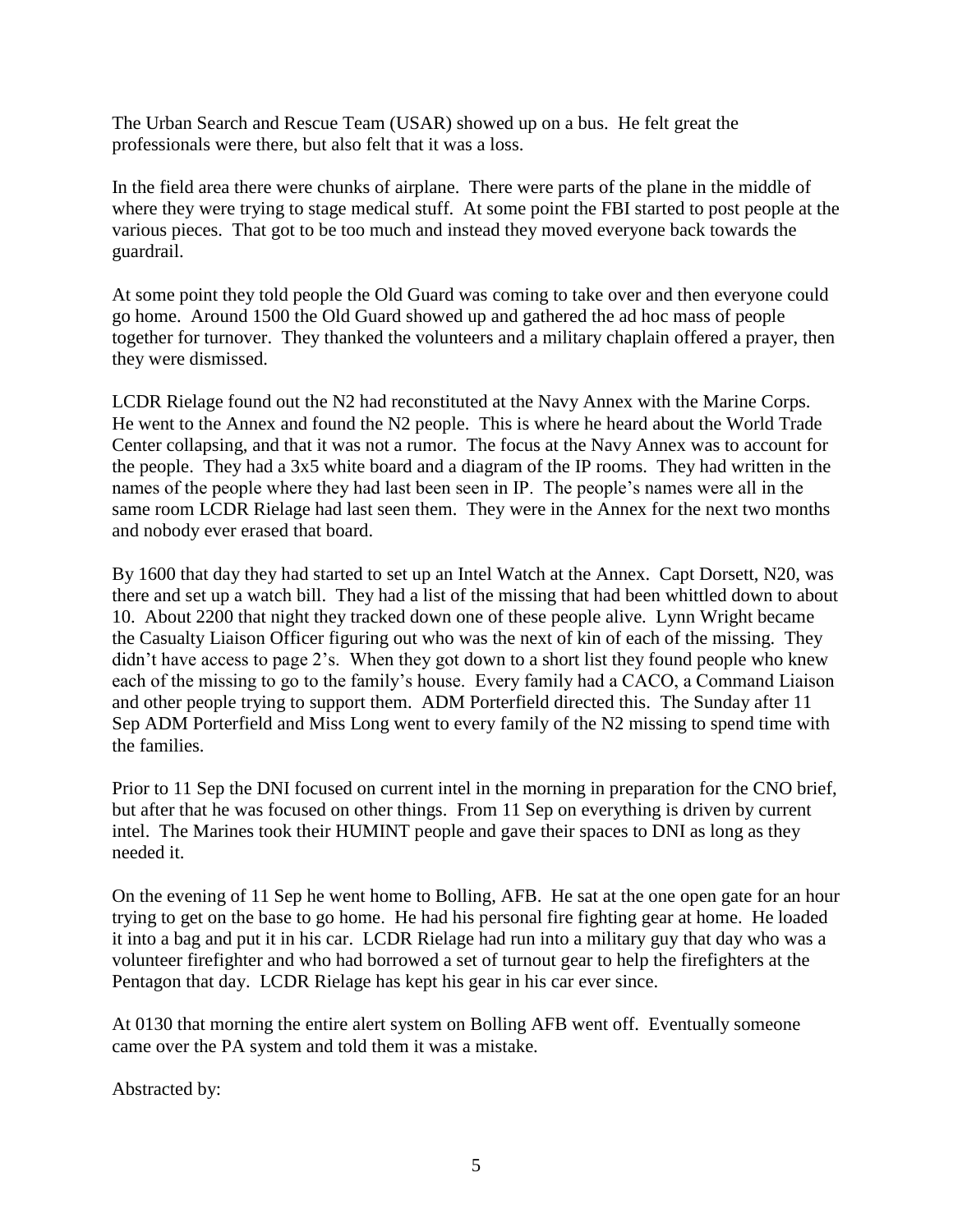CDR Carol O'Hagan 25 APR 02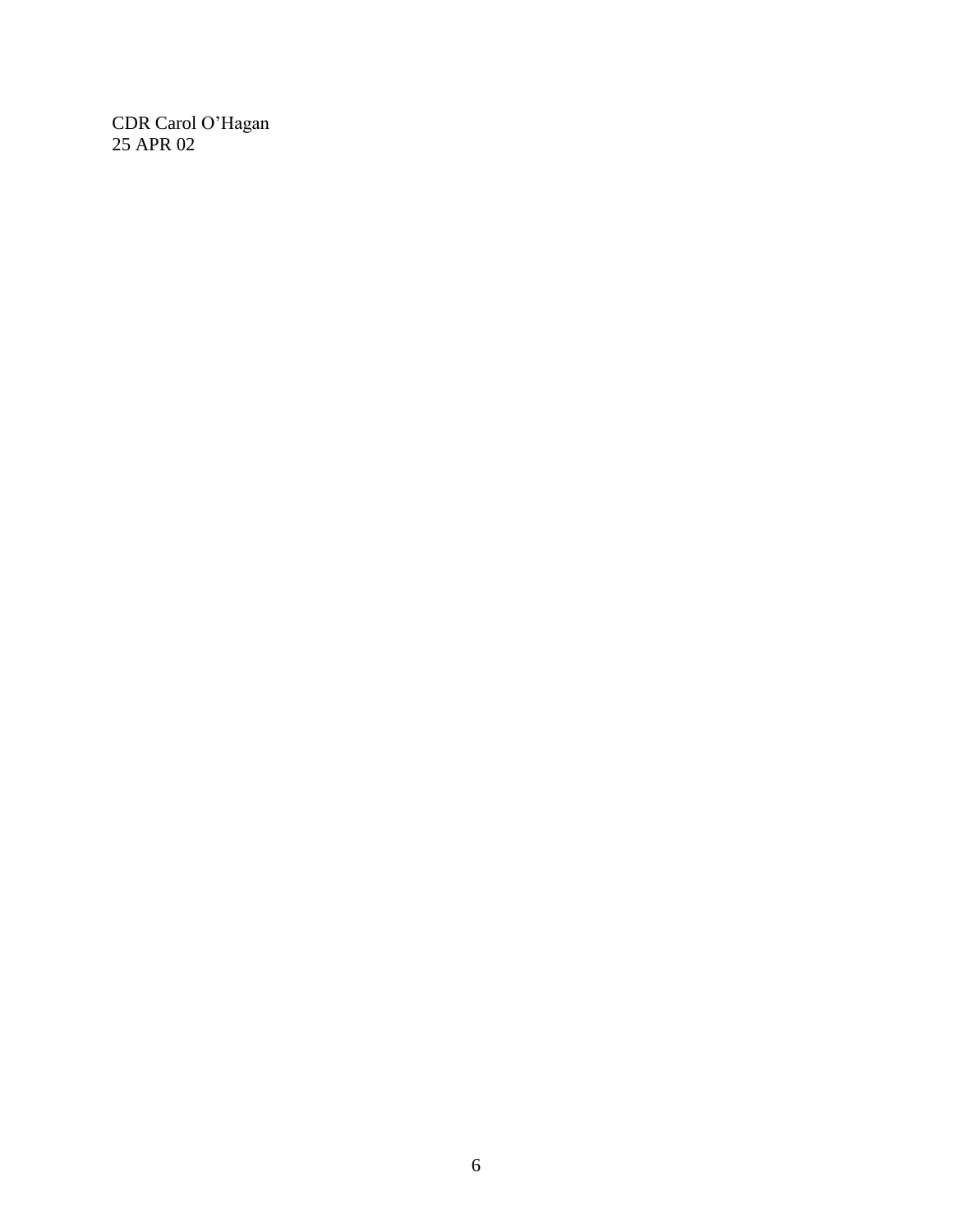# **Naval Historical Center Oral Interview Summary Form**

**Interviewee**: **Current Address**: LCDR Dale C. Rielage, USN

**Interviewers**: **Interviewer's Organization**: Capt Michael McDaniel Naval Historical Center

29 Mar 02 Pentagon

**Date of Interview**: **Place of Interview**:

One Unclassified

**Number of Cassettes**: **Security Classification**:

**Name of Project**: Pentagon Terrorist Attack Incident

**Subject Terms/Key Words**: Navy Command Center; CNO IP; Medical Care; Pentagon; Terrorist Attack; 11 September 2001; Triage; Evacuation; Defense Protective Service

# **Transcript of Interview**:

## Interviewee Information:

LCDR Rielage was born in **1971**, NE in 1970. His father was in the Air Force. From 1973 on he was raised in Cincinnati, OH. His father was an Air Force Intelligence Officer during the Vietnam era. His maternal grandfather was an Aviation Radioman and Chief Warrant Officer in the Navy during World War II on observation aircraft and battleships. This was the primary reason LCDR Rielage joined the Navy. The primary reason he's an intelligence officer is because of his father. He is the fourth generation in his family to be associated with the fire service in one way or another. His great grandfather was a fire insurance underwriter in the day that underwriters were required to go to every fire for insured property. His grandfather did similar work. His great grandfather helped found the Cincinnati Salvage Corps, which was a fire protection agency. His father worked in insurance, was also a volunteer fire fighter and assistant chief in Harding Township, OH. He is now the state Fire Marshall in Ohio. His uncle ran the Fire Alarm Bureau in Cincinnati for many years. Another uncle is a full time firefighter in Orlando, OH. His youngest brother just joined a volunteer fire department in Indiana as a college student. LCDR Rielage joined his first fire department officially at his first sea duty station in Mayport, FL. He was assigned to *USS Stark* arriving in 1992. When he transferred to Intelligence in 1995 and went to Intelligence Officer Basic Course in Virginia Beach where he joined their fire department. Since they train their volunteers through the professional academy he was able to do the whole 240-hour Firefighter 2 course, the emergency medical technician and all the training associated with that. Last year he transferred to the Pentagon.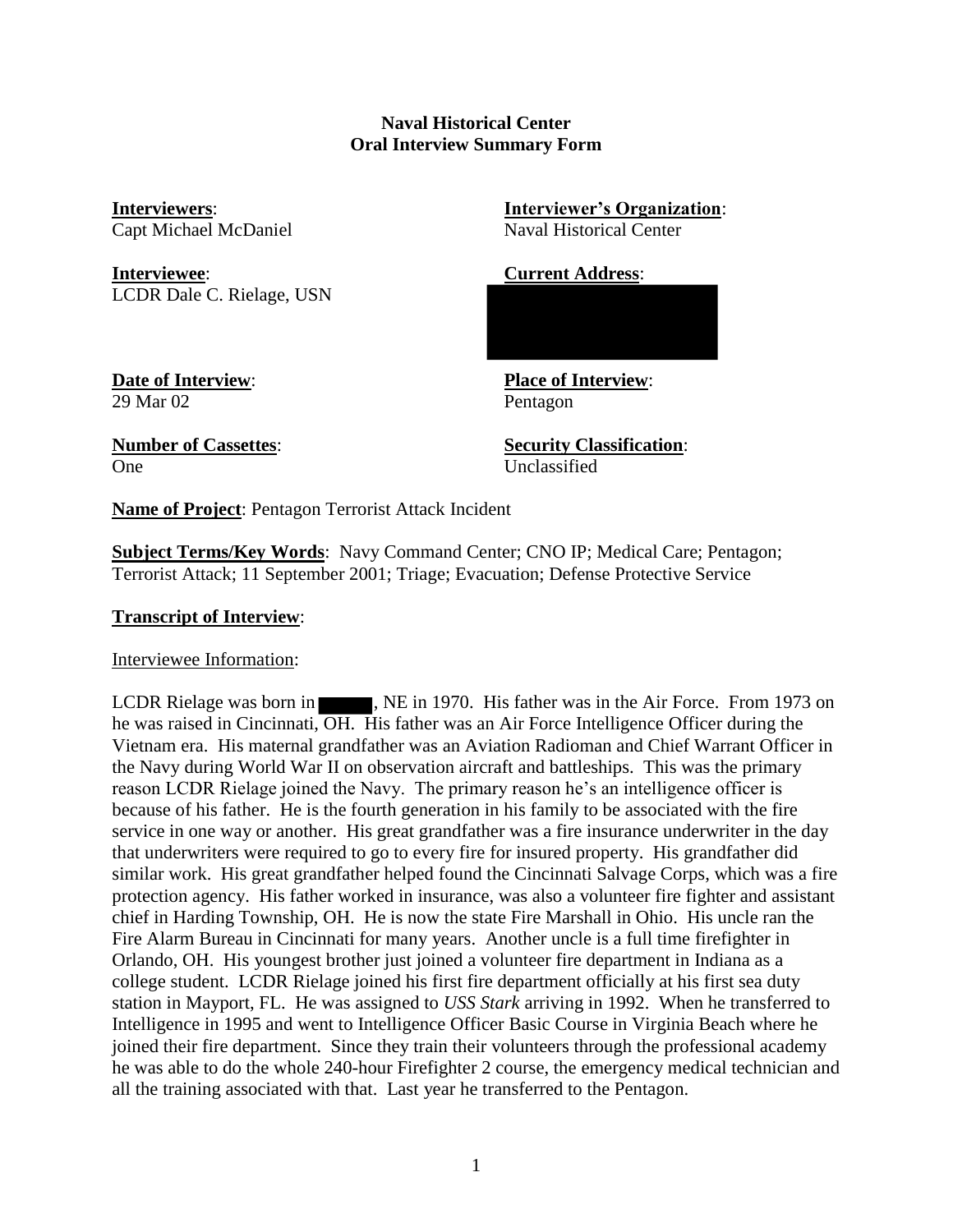He attended the University of Ohio on an NROTC scholarship graduating in 1991 with a history and political science major. He went to Surface Warfare School in Newport, RI. His first duty station was the *USS Stark* as Communications Officer, Assistant Navigator and Damage Control Assistant. He transferred to Intelligence and attended the Intelligence Officer Basic Course in Dam Neck, Va. He then went to the Atlantic Intelligence Command. He was a Maritime Watch Officer, Maritime Watch Operations Officer, Joint Observer Training and then the Operations Officer for the Director of Intelligence. He then went to SECONDFLT Intel Staff for two years. In summer 2001 he arrived at the Pentagon as the Deputy Executive Assistant to the Director of Naval Intelligence.

#### Topics Discussed:

Q. (07:26) Where was your office on 11 September?

A. Well, interesting question because we had actually just moved. When I took the job, reported in 17<sup>th</sup> of July we were up in what had been the DNI's office since I think like the late '40s. It was 5th deck, C ring, I believe. 572 was the Admiral's office, and as I said we'd been installed there forever and I think the first week of September we actually moved down to new spaces that were in the wedge 1 area, and that was the the 3rd deck, E ring. I want to say 362 area. New offices, had a view of South Parking, outside of the E ring. It was nice. We'd gone through all the difficulty of moving, sorting through everything we had been there, and literally had just gotten installed in those offices. We hadn't even hung anything on the walls yet. We were still figuring out where all the furniture went on the eleventh.

Q. (08:39) Who all was in that office? Or just kind of give me kind of a layout and then a little bit about the infrastructure.

A. Sure. The offices consisted of ADMIRAL RICHARD PORTERFIELD, DNI's office, an outer area - there was only one entrance or exit from that office - an outer area that was CAPTAIN PAULA MORE (phonetic), who was the Executive Assistant at the time. Myself, LT KEVIN NELSON who was the flag aide, and then MISS LYNN WRIGHT, who was the Special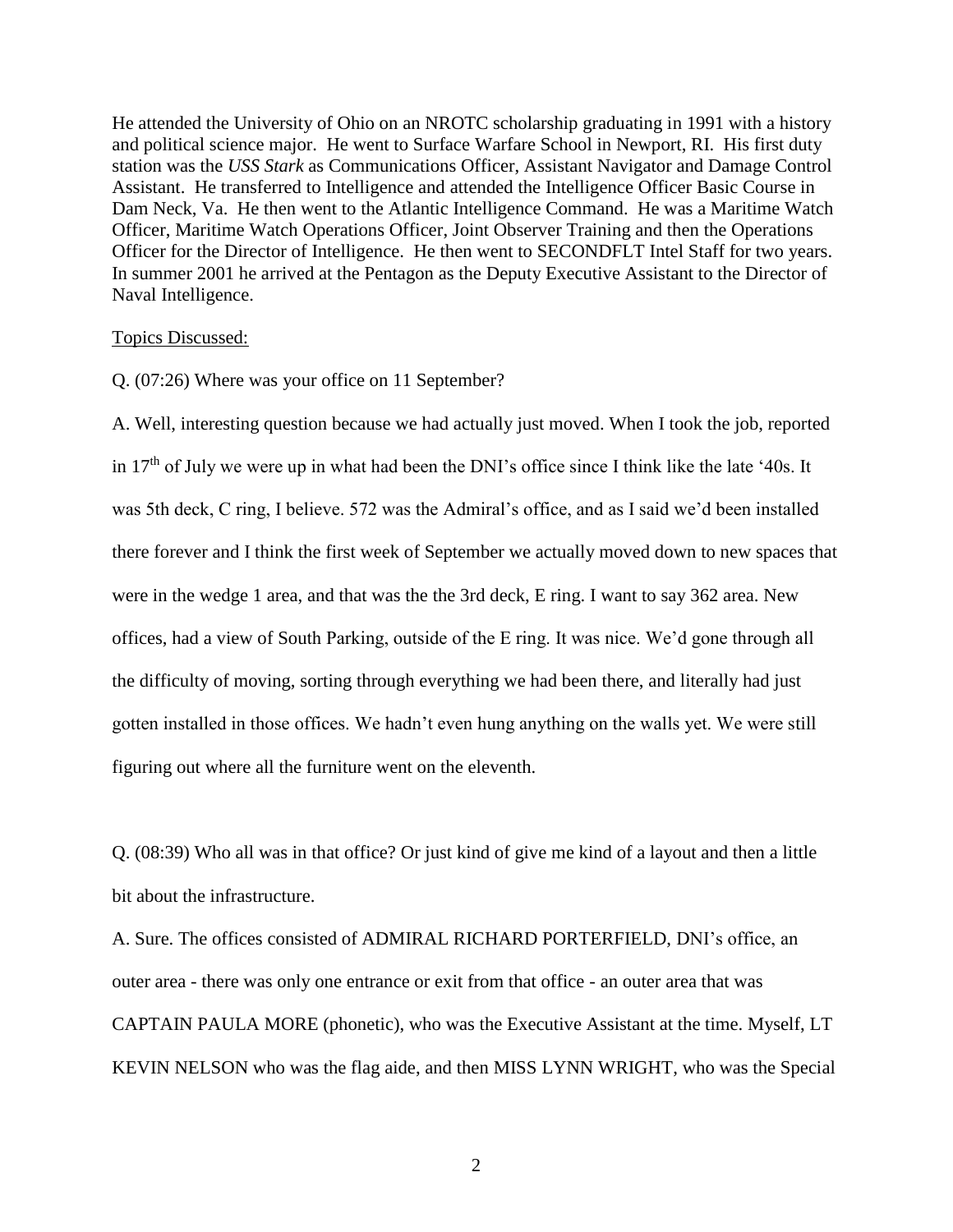Assistant to the Deputy Director of Naval Intelligence. She's a civilian position, but we've been talking about adding for a while, because MISS LONG, LATISHA LONG, she goes by TISH is the Deputy Director of Naval Intelligence, honestly much more engaged I think than a lot of her predecessors and needed a lot of support. So we talked about bringing in a civilian to help with that and she'd been selected and her joining our staff was kind of contingent on our moving. So she's literally just come into the staff the week prior to the  $11<sup>th</sup>$ . Was still setting herself up, but we were all in one space.

Then you had MISS LONG's office. You had an area beyond it there that was N2 Charlie, Cryptology, which was CAPT HARDIWAY and PETTY OFFICE BASENIGHT and sometimes when he was not in Fort Mead, N2 Charlie actually Naval Security Group which at the time was still I believe ADMIRAL WHITE. Though I'm not entirely certain.

That was on the outside of the E ring. You went into the inner side of the E ring, you had the N2 Secretariat and then down the ways you had a conference room and a couple of other office, N2L Navy Foreign Liaison, N2K Navy Interagency Coordination and I believe that was all the offices we kept.

Our JAG, LCDR KIMBERLY YOUNG, - oh there was one other office N2I, which is the analysis, Senior Analyst was also on the other side of the passageway, MR. EARL SHECK (phonetic) and his people, and in that office with him was LCDR YOUNG, our JAG and that became significant because she probably more than anybody else in the office kept hard copy archive papers, large parts of which were lost in, of course, the attack. Records of some of the things that N2 had gotten involved in going back ten, twenty years, primarily counterintelligence investigations, prosecution of Jonathan Pollard, prosecution of Whitworth, prosecution of John Walker, I mean going back years, so.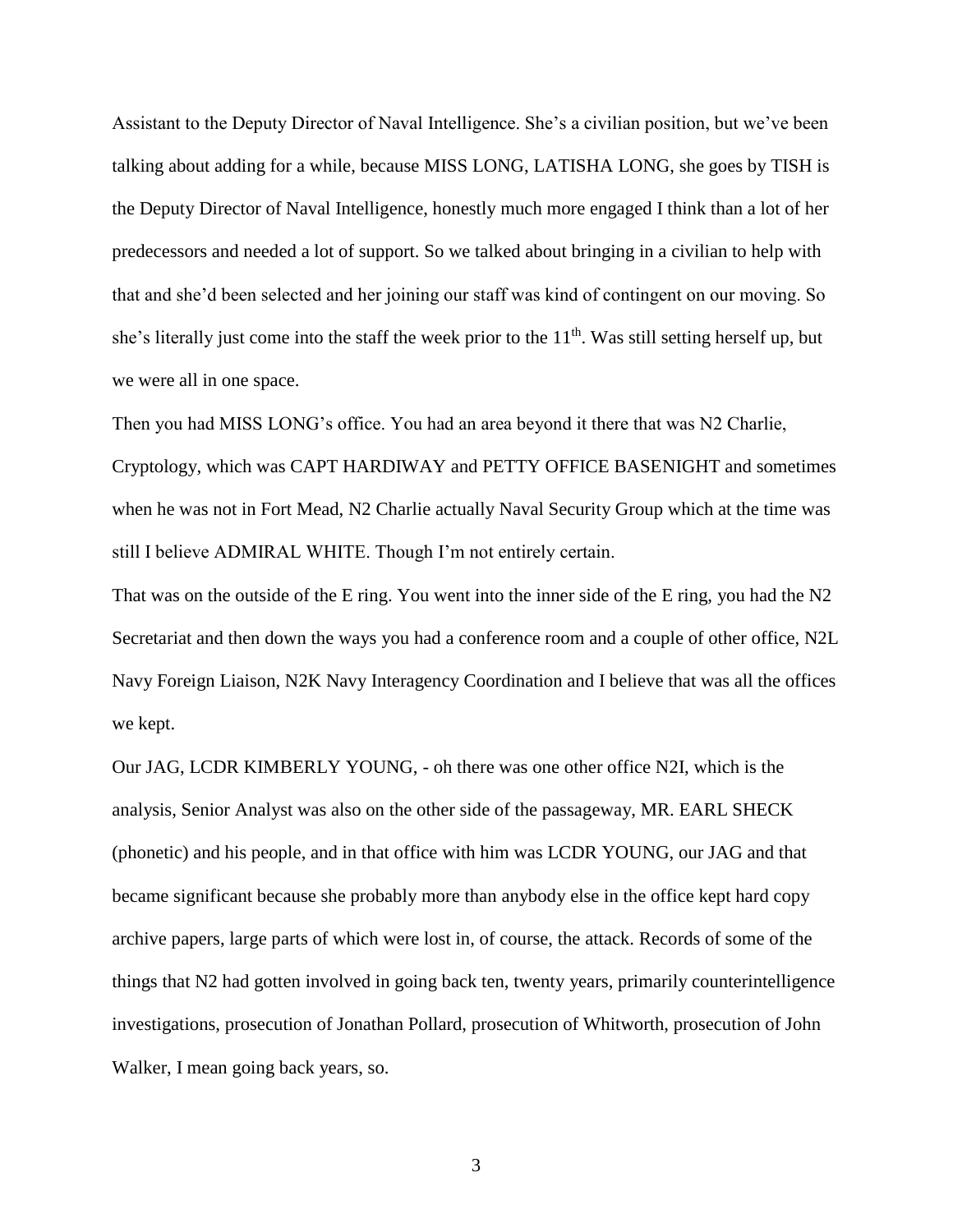O. (11:38) Was that a sole source, will that be  $-$  ?

A. In some cases, yes, unfortunately, that was one of the things that got pointed out in this. I mean because those things were fairly sensitive and were legal documents, and they're in a lot of cases, sole source.

## Q. (11:51) Wow.

A. But that was the physical layout on the  $11<sup>th</sup>$ . The morning of the attack –

Q. (12:05) Can you just kind of walk through that day for me.

A. And I will if you forgive me occasionally be referring to this sheet of notes. Actually several days after the attack I was bothered and I'll probably mention this again. There comes a point in the course of the day when I remember vignettes. I remember scenes of what happened, but I still have difficulty putting them in chronological order. If you will, I mean I have assumed or can reconstruct some of the order they came in and that was why I started to write these notes down.

## Q. (12:41) When did you start that?

A. I believe this was in my kitchen at home like late Thursday evening. I guess it would have been the 13<sup>th</sup>. I don't know why, but I got home probably about 2200 that evening and was, was bothered by not being able to piece that together. So I just started writing down every scene I could remember, and it's pretty coherent up to a certain point. I'll mention when that happens.

 $Q$ , (13:11) Are you a journaler by nature, or was this –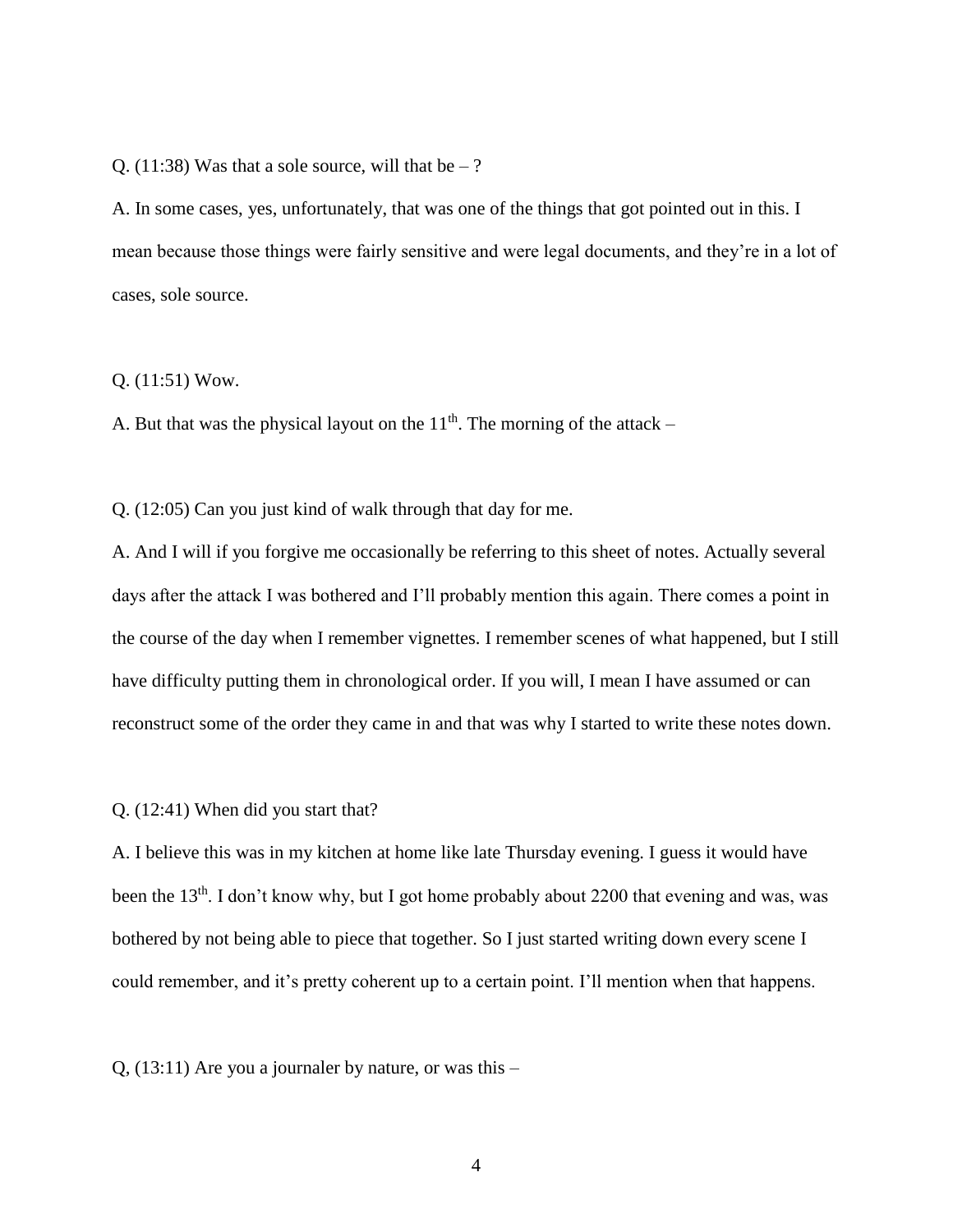A. I'm a writer by nature. I mean I've written history and that for some magazines and so forth, but Lord willing I have a book coming out this fall.

Q. (13:26) Really? We'll talk about that later, too.

A. But that's another issue. But the eleventh started, probably hear this from everybody, like any other day. Bureaucratic routine. I came in about 5:30 that morning. As would be typical, CAPT MOORE was already in the office. She would typically arrive by the first subway train that would stop in the Pentagon from where she came. She just lived over in Crystal Gateway. So it was a short hop. She'd already be there. The Admiral typically would already be there. I don't remember exactly when MISS LONG got there that day, but she typically comes in between 5:30 and 6:00. So, and we were still feeling our way through the routine because in our old office the CNO Intelligence Plot briefers would always come up to the office at 6:30 and would provide a desk side brief for the Admiral. And it would always be a briefer, usually a Lieutenant, usually one of the civilian analysts from down there, and either LCDR TOLBERT or CDR SHANOWER would come with them. Usually CDR SHANOWER if he was in, and the rest of the front office would come in and they'd run the DNI through the day's events. At that point, if the DNI was going to talk to the CNO that morning, he'd take some of the slides. He'd you know, gauge how much of the current Intel he was going to get hands-on with by who he had to talk to later that morning.

That would have happened that morning. I just don't remember the content of the brief, but one of the things that happened with our relocation was before we moved to the Wedge 1 spaces, the Navy Command Center and with them the CNO Intelligence Plot moved from this area, the old Navy Command Center to the new Command Center down on the first deck. What was that? I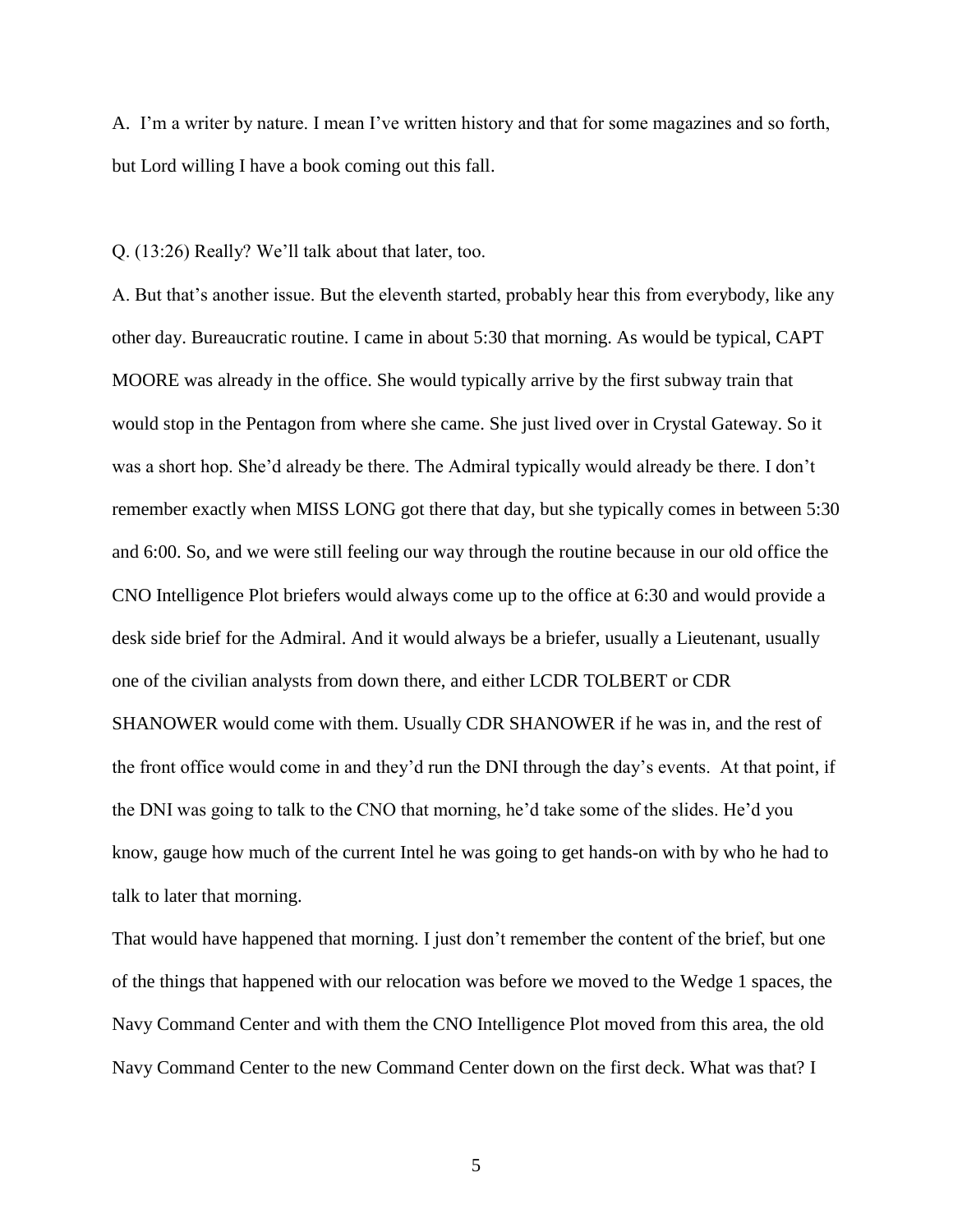think officially it was like 1st deck D ring 450-something. They moved down into those spaces several weeks before we moved into wedge 1. So we were still working at the logistics of being further away from IP, and but they would have, would have come up to do the 6:30 brief. The big theme that morning though was that ADMIRAL PORTERFIELD was going over to Capital Hill for Congressional testimony that morning and the hearing was supposed to be there at 9:30 or 10:00. I believe it was HPSI hearing. It had been rescheduled several times.

## Q. (16:17) HPSI is ?

A. House Permanent Select Committee on Intelligence, and I believe that's who the testimony was before. It had been rescheduled several times and preparing the Admiral to testify before a committee especially one that important is always a very involved event. Lots of pre-briefing. Lots of question/answer panels. Lots of making sure he's comfortable with the material. What we're saying is consistent with what everybody else is saying in terms of you know, the DOD policy and that. So it was really, that was what we were focused on.

And the morning meeting for the division heads was to occur at 8:30 and that meeting was actually held down in the CNO IP spaces. They had a conference room VTC area; Video Teleconference area that actually opened onto the main watch floor where the IP watch officer sat by means of a curtain that we had started using just the week before for division head meetings. And because the Admiral was involved in the testimony MISS LONG the Deputy was going to take the meeting, senior person –

Q. (17:39) But normally DNI would be there?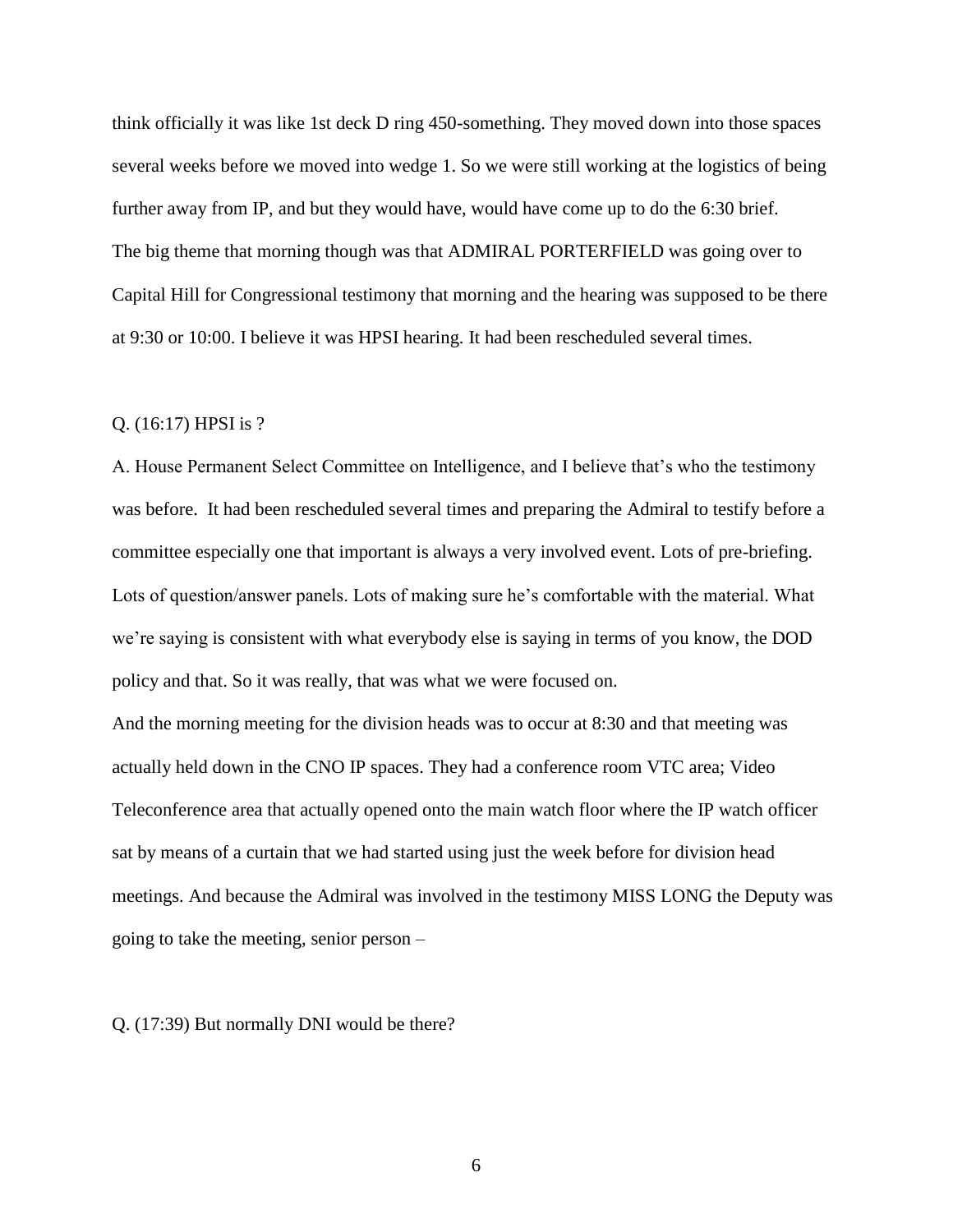A. Normally the DNI would be there, but DNI stayed up in his office to focus on final testimony preps and MISS LONG, MISS WRIGHT and myself went down to the meeting in the IP spaces. I was sitting close to the door like a good aide, and one of the things that had happened out of the 6:30 brief was the Vice, was it 6:30, no there would have been a later, 7:30 I think brief to CNO, VCNO. At some point the Vice-Chief had a question about something that was in the Intelligence brief. I don't remember exactly what, but the question came back to IP back to VA, and IP was of course supposed to put together an answer and we would pass that along. So I was sitting down in the meeting, in the Division head meeting down in the IP spaces. CAPTAIN MOORE had asked me to remind them about the answer they owed and as I walked into the meeting LCDR TOLBERT had given me a folder. What I didn't realize was that CAPT MOORE had called down in the intervening time and said, "I need the answer brought back up here." He handed me the folder; I went in the meeting and sat down. She called back down and said, "Where's the answer?" So LCDR TOLBERT knocked on the door, motioned for me and pulled me out of the meeting, and said, "Hey, we need the folder up there."

Kind of look at my notes here, I'm sorry. I'm looking at my notes and see this is the little bit of tricks of memory. It was CDR SHANOWER that gave me the folder when I went into the meeting, and –

#### Q. (19:45) Was he not in the meeting or was he?

A. Typically IP folks didn't sit in in the meeting. They were being - Intel brief is the first part of it, but it was for the division heads at N2. We're just using their spaces.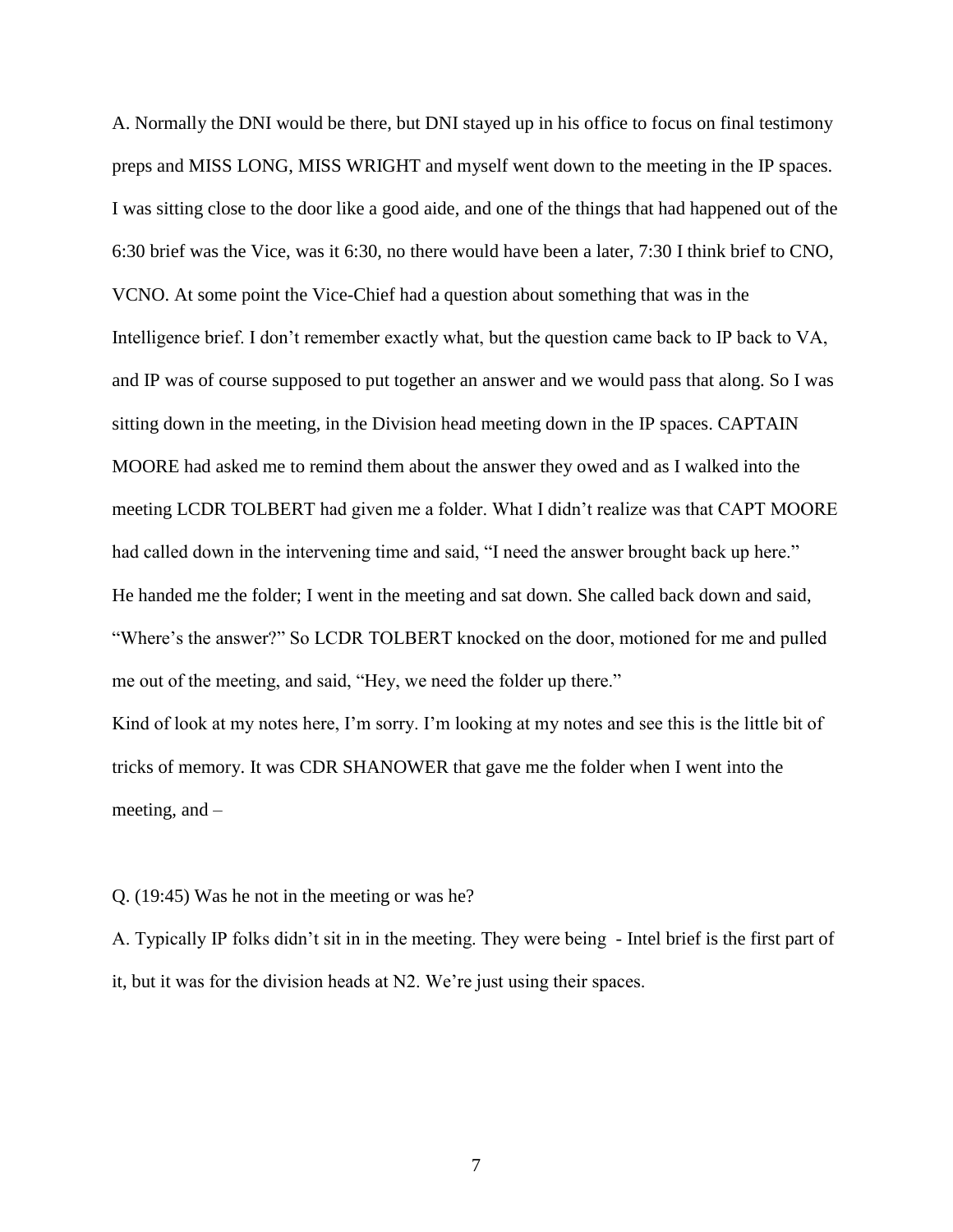CDR SHANOWER gave me the folder. I went in. CDR SHANOWER interrupted and whispered in MISS LONG's ear. I didn't hear what was said, and there was really nothing said to the group, but I realized later that was CDR SHANOWER talking about the first plane in New York.

Q. (20:19) Do you remember her reaction, or -?

A. She was very calm. That is, that is one thing I have to say for both MISS LONG and the Admiral, is they through all the events that occurred in this, and as astonishing as they were and kept a complete game face. Very matter of fact look that which I'd like to think I would do in the same case, but -. Very focused, we pressed on, and at that point, see the report was fragmentary. How big, whatever, anyway, and she knew that IP was going to find out what they could and if it was more they'd interrupt her again.

After CDR SHANOWER went out, a couple of minutes later LCDR TOLBERT came in, pulled me out said, "Hey, CAPT MOORE needs the folder."

I went running back up, but mentioned while I came out that plane hitting the World Trade Center. So I went back up to our office on the fourth deck.

#### Q. (21:23) Do you remember what TOLBERT said to you?

A. No, I don't remember exactly. I mean it was still one plane. Don't know how big, and I'm sure they had CNN on at that point, and one of the things that I had to realize taking this job and I thought about it a couple of times that morning was "I'm not a CURN Intel Officer anymore." I loved doing CURN Intel, but I'm an administration person at this point, so if I try to play CURN Intel, it just muddies things up. So I very consciously try to stay away from that.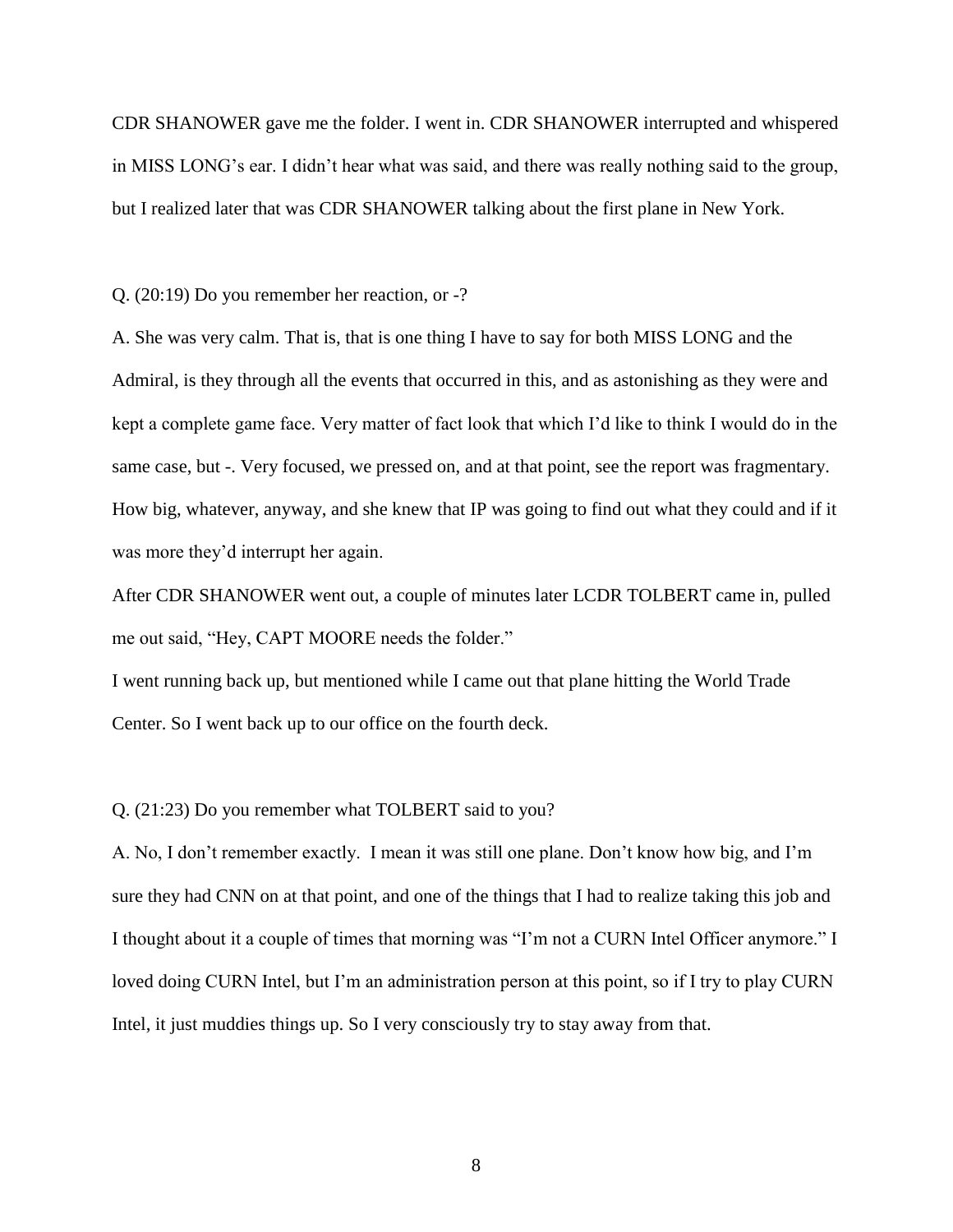I went back up to the office and of course everyone up there had heard about the airplane. Our new office on the 4<sup>th</sup> deck was so new that they didn't have the cable installed so we're the only flag office I think in the entire world that doesn't have CNN. So I sat down there at my desk and tried to pull up CNN's web site a couple times, which was almost a lost cause. And I was still up at my desk trying to find out something more from CNN or any of the other news web sites, when it was actually our secretary, MISS DARLENE MURVIS who had been on the phone with her husband who said that there was a second plane, which pretty much obviously removed the thought of intentional, not intentional.

The Admiral walked out of his office to go to his Congressional testimony, service dress blues, just a couple moments after that, after MISS MURVIS said, "Hey, there's a second airplane." And CAPT MOORE and I were both still seated at our desks and one of us said to him, 'Sir," you know, "second airplane," and so forth, and the Admiral kind of looked at us, cocked his head and said, "Wonder if they'll hit here next?" It was an off the cuff and CAPT MOORE and I both kind of looked at each other and the Admiral went off to his testimony.

After I was just sitting there and being a little frustrated that I couldn't get any news. No CNN, nothing CNN, CURN Intel-ish driving at me, I realized I still had on my desk a fitness report that needed to go to CAPT JACK DORSET, who's N20 who is down in the Division head meeting, and I needed to get it to him that morning. It provided me a good excuse to get back down to the division head meeting, which I usually sit in anyway, and oh by the way, walk through and see what was going on. So I excused myself. Went back down to the 1<sup>st</sup> deck with this fitness report. I walked in right about 9:30 as the meeting was breaking up. Folks were already standing up in the space and that. Gave the fitness report there to CAPT DORSET and everyone was filing out and back to the Command Center and MISS LONG and MISS WRIGHT were talking to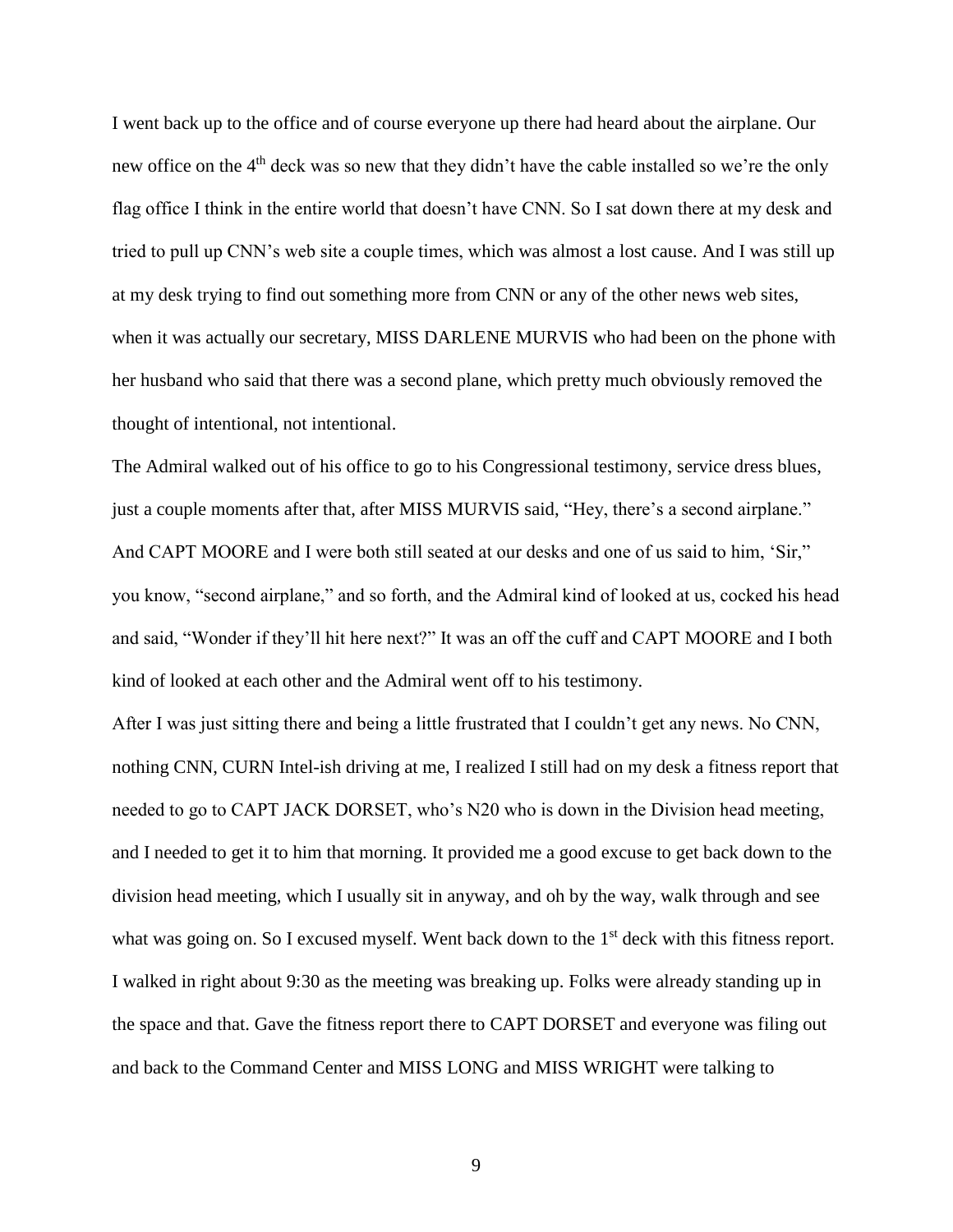someone else down there. I walked back not into the watch space, but there's another space where the briefers prepared the briefings in the morning, and in the back was the OIC's office. And the IP folks were gathered back in CDR SHANOWER's office.

It was him, CDR TOLBERT, ANGIE HOUTZ, BRADY HOWELL, who I remember specifically seeing and I believe both LT PANIK and LT PONTELL. I'm not honestly sure if they were in there, because they were in a fairly small office gathered around. CDR SHANOWER was already talking about "This is what I need to know for the next briefing," for the next whatever, and I walked up to the door and he kind of cocked his head. When the flag aide walks in you see if you've got some bad news. He cocked his head to kind of quizzing –

## Q. (25:53) This was SHANOWER.

A. Quizingly, CDR SHANOWER and I kind of made a motion, "I've not got anything to interrupt for," and he kind of pointed and said, "Want to come in, listen," Which from a CURN Intel's point I wanted to be down in CURN Intel. That's what I wanted to do. Not my job. So I walked a little away from there. They had the TV and I stood there for a few minutes and watched CNN, the two Towers and I remember very consciously thinking, "It's not my job." Realized about that point that MISS LONG and MISS WRIGHT were scooting back up to the office, and that's where I needed to be so I went out of IP and back up to the  $4<sup>th</sup>$  deck. And I know I walked at least part of the way, I caught up with them and was talking to them as they went out and all the O-6 and division heads had left IP at that point.

MISS LONG was thinking about her schedule for the rest of the day and I keep the schedule, sort of. There was something in the afternoon. I don't remember what, but she thought we'll need some more time to prepare for this. There were some folks I believe from ARMYDEFSENT,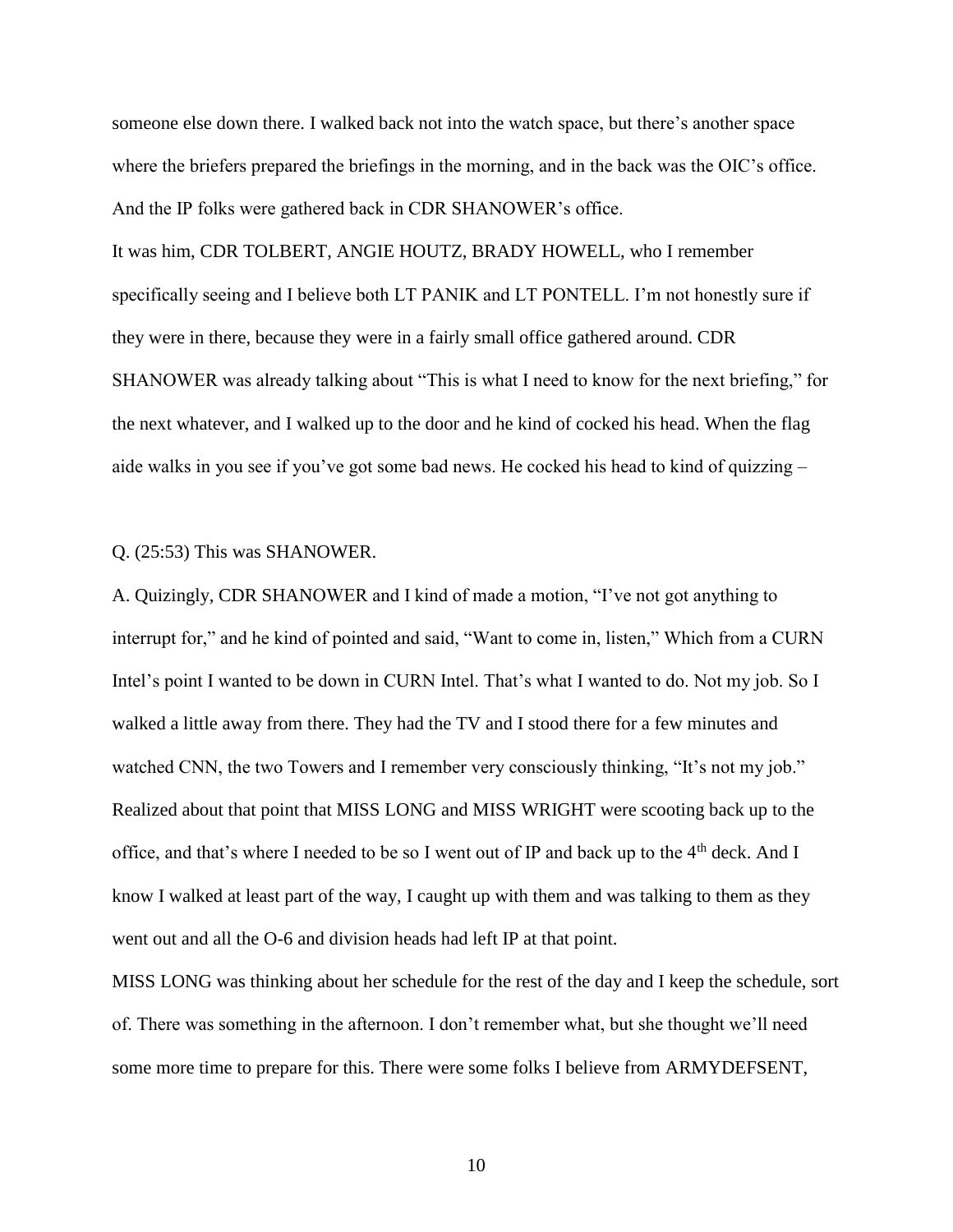who were coming in to visit with her at ten and she said, "Well, I need some prep time. Can you have CAPT DORSET take this ten o'clock meeting for me? That will give me time to prepare." So we go back into the office and I've got a scramble to move the ten o'clock meeting, so I go over to the phone at my desk and call CAPT DORESTT who has just been in the division head meeting and has now gone back to his office which is back by our old spaces in the  $5<sup>th</sup>$  deck over, in fact it's 5Delta 660. He had the office we're in right now.

I call up there, get CAPT DORSET on the phone and explain to him, we need you to, he was going to sit in the 1000 anyway, but "you're going to be the senior person taking it, if you can do that." And somewhere in the middle of that conversation, is where the plane hit.

I was by the window looking over South Parking with my back toward direction of impact and I remember, I remember it wasn't very loud.

#### Q. (28:31) It was not.

A. It was not. I remember it was a lot like, it felt, have you ever been out on the bridge when you're doing naval gunnery? It was kind of that air impact, kind of percussive. That's what it felt like. Not very loud, and CAPT DORSET who I talked to later, and he'd been the N2 and NAVCENT, and at Bahrain and had been near just a couple of car bombs, immediately, and as soon as that, he had said, "They hit us. Gotta go." Hung up. Took me a second and I hung up the phone and immediately went to the window down to South Parking and I stood there for about a tenth of a second. I remember thinking "not the window," you know, "stupidest thing you can do is stand in front of the window," and kind of moved over to where, between the two windows. There's the wall section of that. CAPT MOORE was in the office. MISS LONG was still in her office. MISS MURVIS was there, MISS WRIGHT was actually, had actually gone across the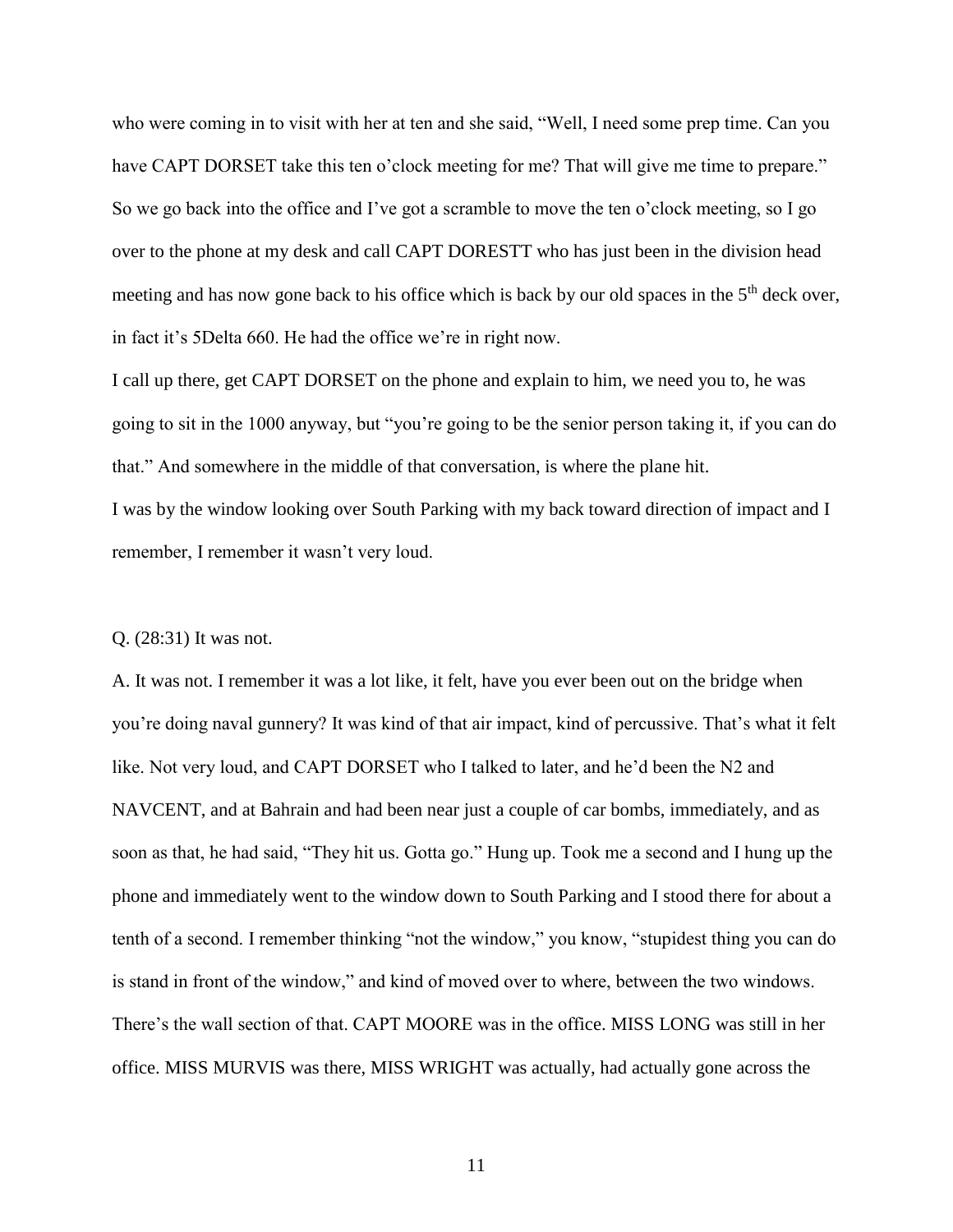hall into the secretariat spaces at that moment when the plane hit. MISS MURVIS stepped into the hallway and went over, opened the door and this first thing I heard her say was, "There's smoke in the hallway." At which point CAPT MOORE said, "All right, get out." I had enough presence of mind to grab, we'd moved all out, it's an open storage skiff, but all our particularly compartmental stuff is in pouches. There was a pouch on my desk. Tells you what kind of an administrative geek I am, at that moment after, I could have told you where all the pouches in our office were and what was in them and what classification they were, which it became an issue later. But there was a pouch on my desk. Threw that into the two-drawer safe that was next to me, because I keep the safe that has all the pouches in it. Locked the safe up and went out the door basically with MISS LONG and CAPT MOORE, went out the door, turned right, actually went out the door. CAPT MOORE said, "Lock the door." We were trying to lock it. I was honestly having some trouble getting the lock to engage. Both of us fussed with it. She got it to engage, and then we went, and I don't remember looking back down the direction of impact. We just turned right outside of the door and headed out. We weren't far from –

## Q. Was -?

A.  $3<sup>rd</sup>$  corridor, I think.  $3<sup>rd</sup>$  corridor, so we turned left, went down the whole length of  $3<sup>rd</sup>$  corridor and the smoke condition was building as we went and it was, it was building faster then we were walking.

#### Q. (31:53) Describe it, what did it look like?

A. Well I mean when we first walked out into the hallway it was, it was a light haze. I mean you could smell it. You could see it immediately, but you still had, you know, good visibility in that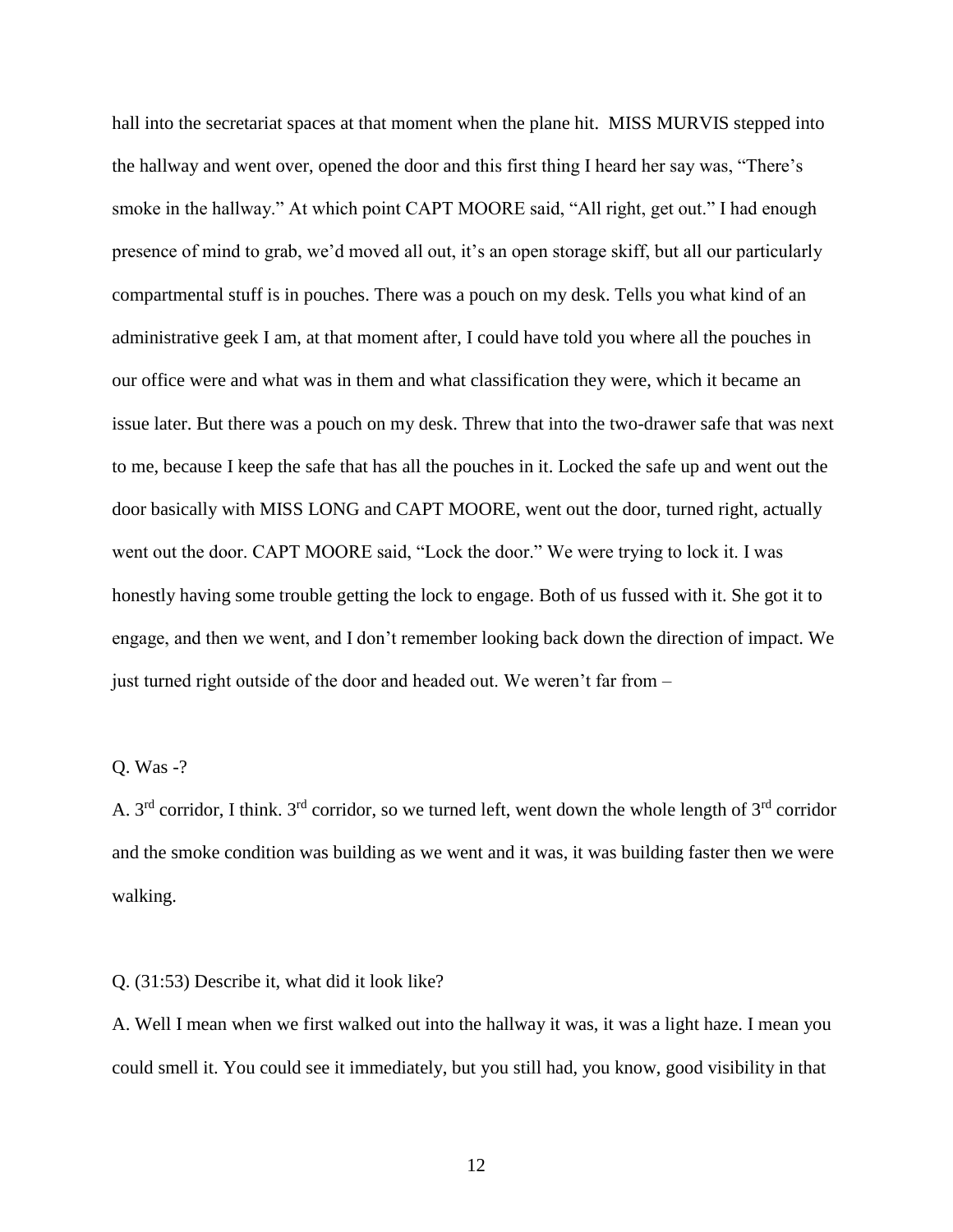as you went into  $3<sup>rd</sup>$  corridor you know, it started getting, getting heavier and it got to the point where you could start to see something of a smoke layer in the hallway. I mean you could tell it wasn't just a tinge. It was darker toward the ceiling as it went down. I mean no problems breathing or that. No problems with visibility at that point, but we went down the length of 3<sup>rd</sup> corridor to where the escalator bank was. Went down the escalators and there was a running discussion between MISS LONG and CAPT MOORE about where we should go. The first instinct that both of them had, because I remember we were supposed to go down to the Command Center, and the discussion back and forth was, it's deep in the building. It's away from the parking lot you know, there's information there, which was the first instinct. Go to where the information is you know, safe and a place that you might be able to do something and at least find out what's going on.

So that whole discussion is going as we're going down the levels. You can see the smoke condition building towards the 4<sup>th</sup> corridor area and we hit the ground floor. You know that the fire doors going down  $4<sup>th</sup>$  corridor, were smoke curtain type doors, started closed. They were partially open and there was smoke pushing out the hallway, and I remember telling them that "You're not going down that direction. You're going out," and we went out toward the courtyard and not knowing what had happened, the first instinct was to stay in right next to the building, you know. There are vehicles in the courtyard. There –

Q. (34:04) Did you all, did you know it was a plane?

A. No.

Q. (34:09) What did you think it was?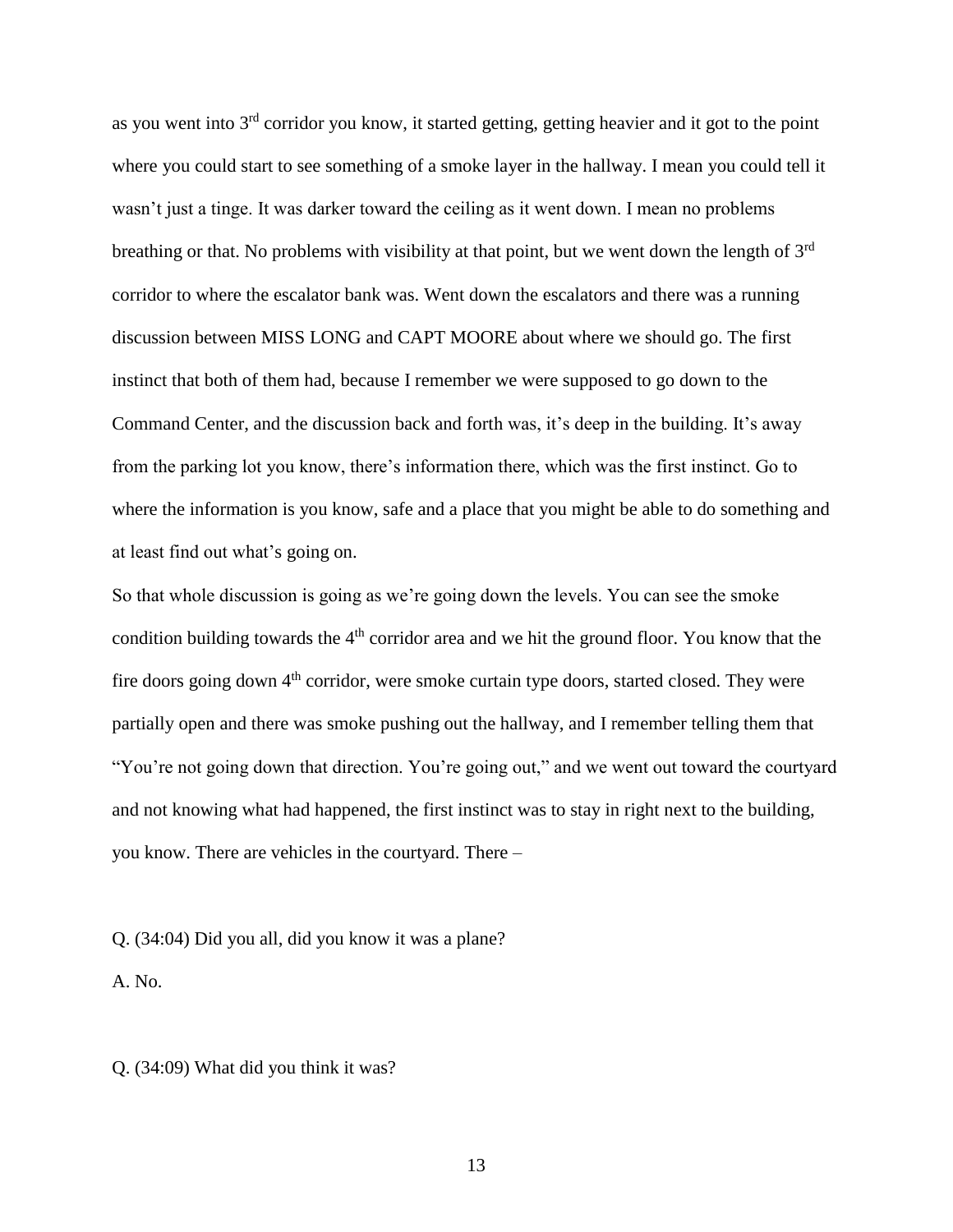A. Car bomb. Seemed the most reasonable thing. Even after watching New York, car bomb is just, I mean it's so much easier. It's you know, it's much more in the realm of the possible. So yeah, I mean that was the first thought, and I don't know when the first person said, "Plane" I don't know, and that was one of the things in the course of the whole day. I spent most of the day in the courtyard. There was nobody in the courtyard with a radio, with a TV, with anything, but it was amazing the speed with which rumors were moving around the building, and you know, I heard all kinds of things during the course of that day. The least plausible of which was that the Twin Towers had fallen.

I'll tell you about how I found out about that later, but we weren't staying close to the building and there were some DPS folks there, basically, "Get away from the building. Get into the center of the Courtyard." So that's where we headed. But as you walked across the, out into the courtyard, there's that little roadway and then you start into the walkway going towards ground zero.

I was walking with both of them and CAPT MOORE was talking about, "Well, where do we rendezvous?" Her apartment was fairly close and she said something about well we can go there. That turned out to be where a lot of people rallied. And I got about twenty paces down the sidewalk and there had been a med - the first medical person I'd seen had been a person in a white coat from the DeLorenzo clinic who was right at the head of the walkway. Had a radio. Walked past her and I remember thinking, "Oh, if I don't stop, I'm going to regret it." And said to them, "I'm fine. I'll find you later. Keep going though," and they went and I turned around and went back to, I want to call her an Army Captain, but I don't know how much that was just an assumption on my part, because I knew she wasn't Navy and she was in like either green or pink hospital scrubs with a white coat over it. No rank identification, mid height, you know,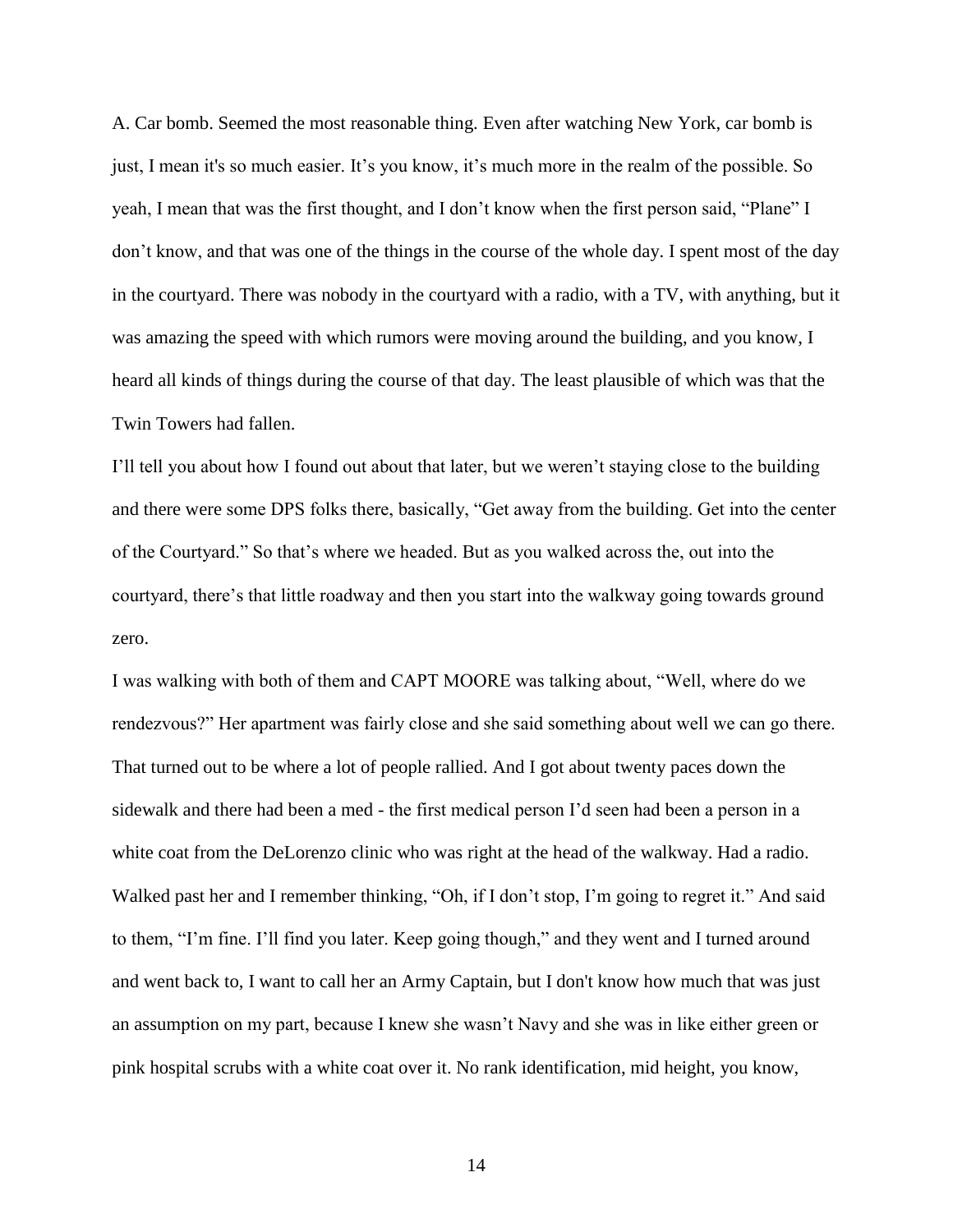youngish officer. Had a radio and was - I remember I walked up to her on the radio basically calling back to the clinic saying you know, "I have multiple casualties. I have this." She's trying to describe, because she's standing in the courtyard and all you can see from the courtyard is the plume of smoke from the other side of the building. You really can't see, all – you knew something big. I mean she was trying to describe what she needed from the clinic and that. I walked up to her and said you know, 'I'm an EMT, can I help."

## She said, "Do you remember triage?'

"Yes," and she started pointing to the grass area there, and she started saying you know, "I want urgent here, and I want delayed here. I want routine here," and she just started pointing to where she wanted categories. Because the first thing you do in a mass casualty incident is you start apportioning people according to how rapidly they need care, and what you have to work with, and so I stood there at the exit there. Now I think because of the distance involved, going out that exit, the vast bulk of folks that were evacuating had already gotten out when we got there. We kind of were the furthest folks who were going to that exit I think. There was foot traffic coming out, but not a whole lot, and there was some folks coming out in distress and that and a lot of folks just coughing. Having some trouble breathing, and what I was doing was looking at them. Sitting them on the first park bench there, where they could sit and get their breath, and the other folks that were being carried out we were putting in the grass and at one point in this, fairly quickly OLIN SELL, LIEUENANT, SEAL-type, I think an N-75, knew him from a church, my previous duty station, great guy. Came up to me and I'd seen him around the Pentagon a couple of times so I knew he was there.

Came up to me and said you know, "What do you need?"

Said, "Are you a medic?"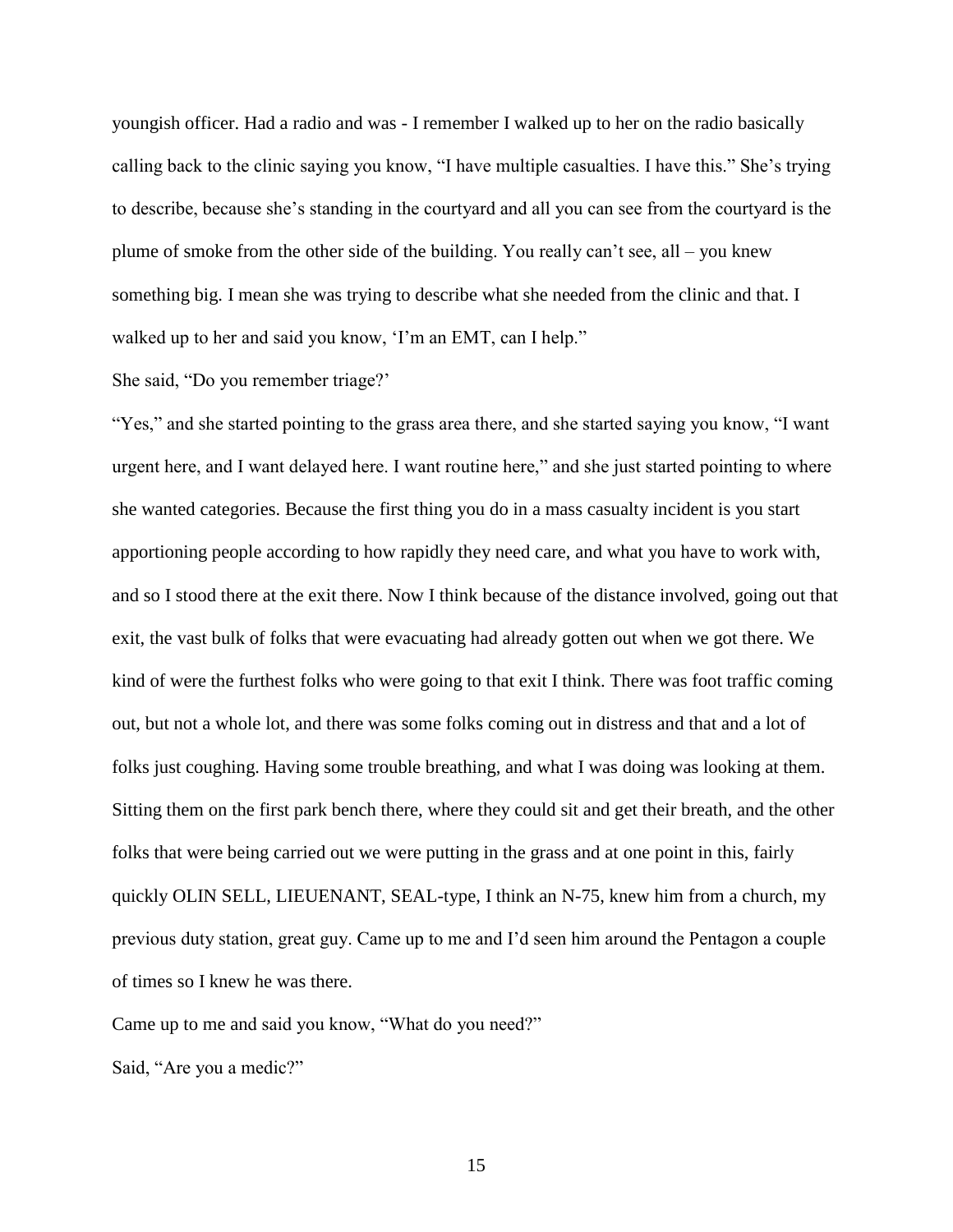"No, I'm honestly a SEAL, first aid training."

Said, "This group over here is the folks that were having you know some kind of light smoke inhalation. Watch them. Tell me if any of them go bad."

So he immediately went over there, and he later went off and did a number of things, in another dimension, but I mean he was in the thick of this and did great stuff.

There were, I remember all the folks that came out. It was interesting because the number of folks showing up from the clinic, just you know obviously at random, you know aid bags, and whatever they could carry, match the number of folks coming out injured fairly well, because the number of injured was actually surprisingly small.

Q. (40:00) It was.

A. And I mean there were, there was one fairly serious leg injury. There were a couple burn cases, but as they came out there was enough folks who had arrived from the clinic that there was nobody not tended immediately So you really didn't have much of an issue in terms of triage because, because there was at least some rudimentary help for everybody. I have no real idea, I mean five, ten minutes, we're out there and the whole time the Captain is walking around trying to describe to the clinic you know, what kinds of cases she's got and what she needs. I'm just playing traffic cop out there.

This Air Force officer, the Captain had come over and was right next to me again, Air Force Lieutenant General comes up and looks at me and says, "You a doctor?"

"No, I'm an EMT. I'm doing triage."

Looks over at the medical person obviously has a radio and says, "OK" if I remember correctly he says basically, "I'm the Air Force Chief of Surgeons. I'm also a trauma surgeon. I'll be triage.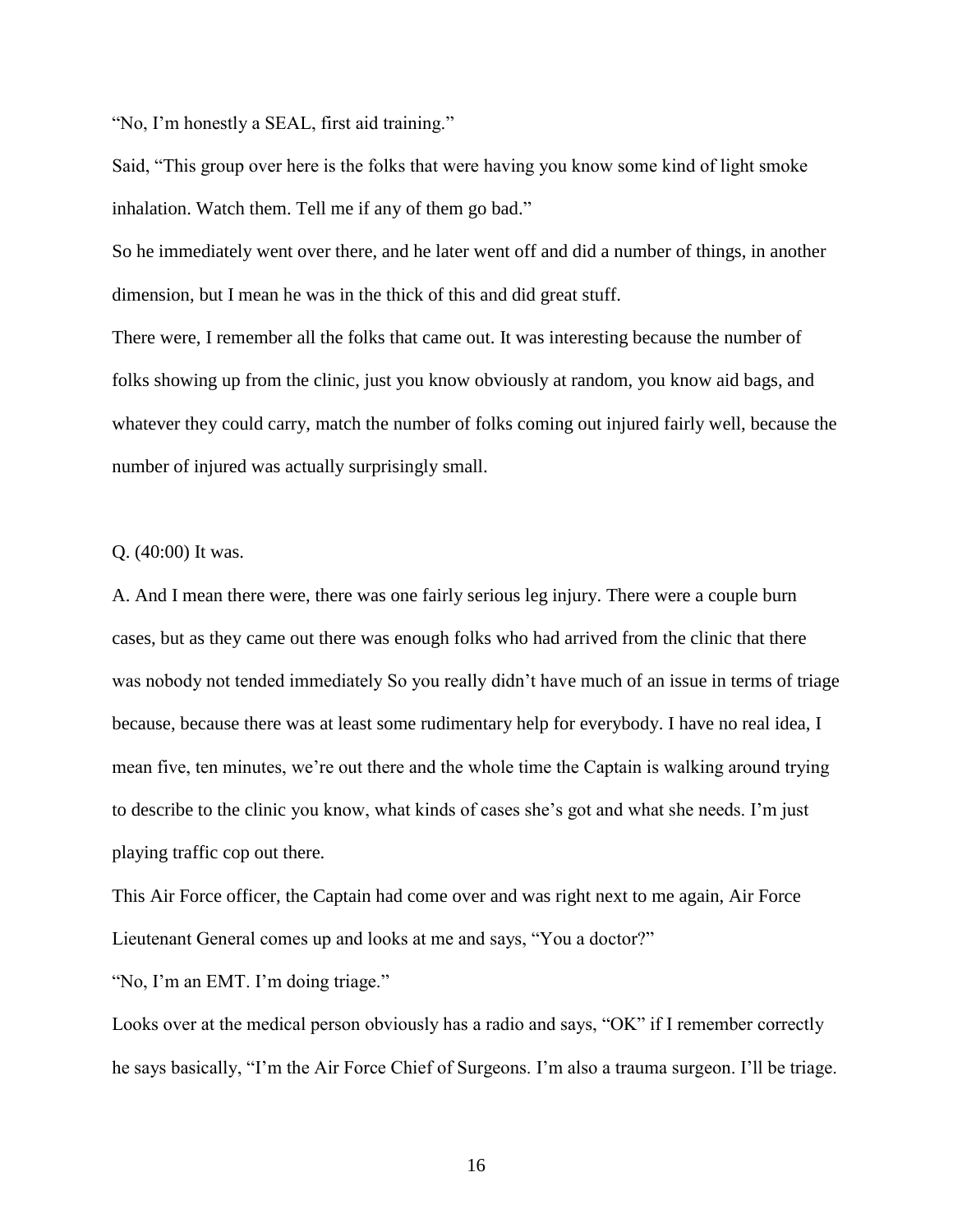This is what I need," and he proceeded to sit there and list to the Captain to try to relay back to the clinic, OK, "I need this kind of gear. This is the kind of injuries I'm expecting," you know, "I'm expecting burns. I'm expecting respiratory involvement from flames and so forth. I need," you know, "These kinds of kits," and he I remember him saying you know, "Tell them to call up Andrews," because there's some kind of pre-positioned hospital that they have out there. He's like, "I have this whole team out there," you know, "It's twenty-five doctors," this and that, "tell them I need them here. Tell them I'm," you know, "tell them I need my toys." And she was trying to relay that and he started going around, I don't know, he was the first doctor I saw on the scene. There was probably someone else that had made it out there at that point. But he immediately you know, started going through and from an expert position looking at everybody. I was kind of standing there going, "Well, I've been relieved. Great." Not a bad thing, but here I'm going, "OK, well what do I do next."

Right about that time this OS2 who I recognized from OPNAV Security, a guy named ROTOWSKI, came up and he was disheveled and he'd obviously been inside the building. He came up to the Captain and said, "Has anybody gone back in?"

She said, "No, none of the medical personnel are going back in the building." That was one thing she was, and she was completely correct. She was setting up a staging area, hold the medical personnel here. Do this.

And she said, "No, none of my medical personnel are going back in the building."

He said something about well there's still people in the building.

She said, "You're not mine. Do whatever you want." And he turned around like a shot and went straight back toward the doors going into the building. And it's the conflict between instinct and training, because fire service, they drum into you, you don't go in alone. You don't go in without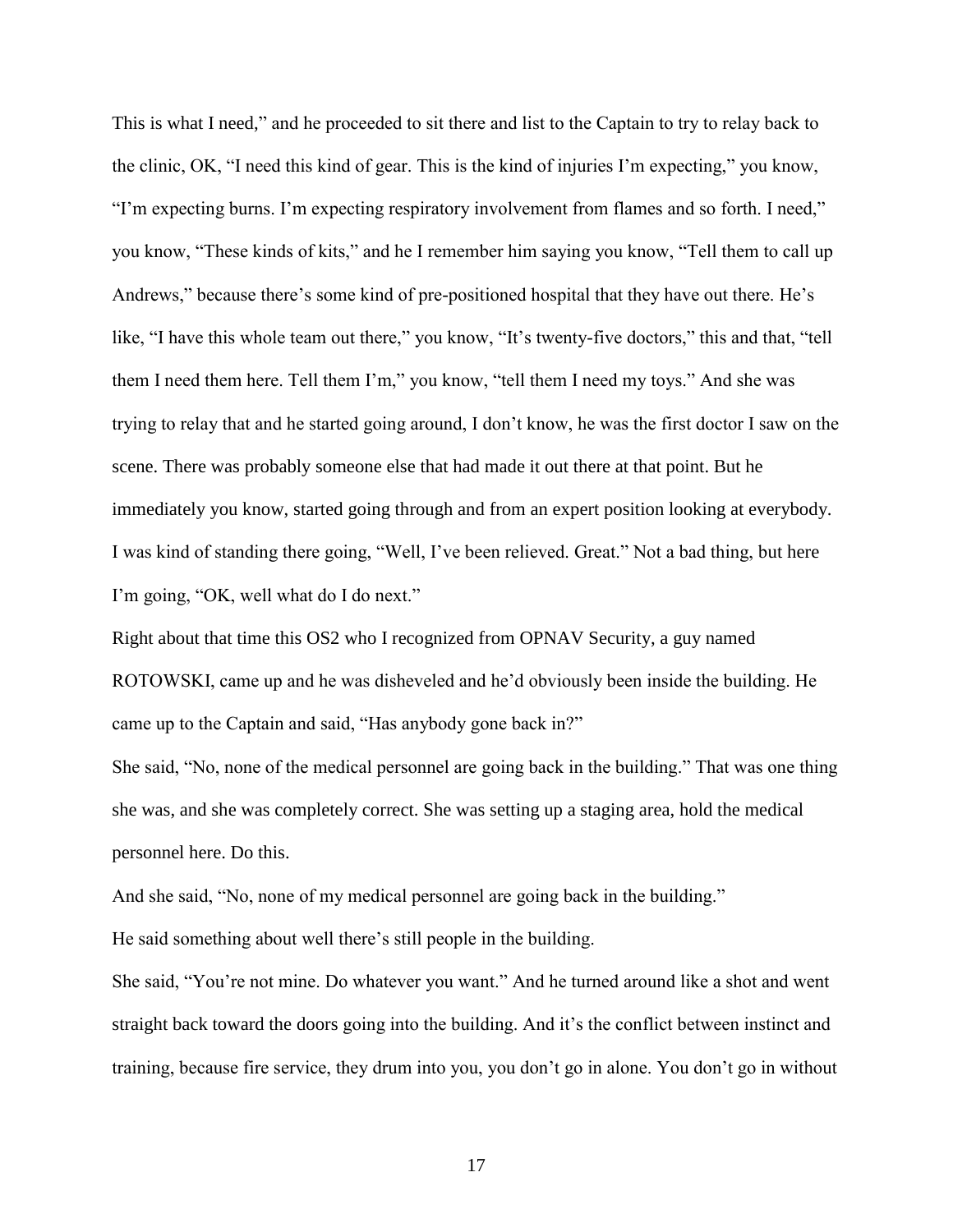gear. You don't freelance. I mean you account for everybody. You do anything else, that's how firemen get killed.

I was standing there debating that when the OS2 came up and he goes back in and I'm like, "He's going back in alone. Well I can't let him do that." So there was a BLS bag sitting in the grass that nobody was using. These folks were just bringing gear from the clinic and dumping as they – I grabbed the BLS bags little orange first aid kit, like shoebox size. Grabbed that and there was a backboard and started following the OS2, and at some point as I was there I think, somebody, I think in retrospect it may have been OLIN SELL, but I don't know, grabbed the back of the board and we went back in and I'll be honest I respect them. The DPS folks were standing around kind of milling in the lobby to stop us as we were going back in. They I mean –

#### Q. (45:00) No problem.

A. I mean, kind of oblivious. Straight back in and 1<sup>st</sup> deck, 4<sup>th</sup> corridor the smoke curtains at that point had been opened and pulled aside. You know, there's still a fairly heavy smoke condition. I mean you can't see more than twenty feet down the passageway, and we go back down through there. As you go through there, there's an area where it opens and goes under the breezeway, and went back in there through that first set of doors, and at that point you're outside. There's a passageway over you, but it's open on the sides, no smoke condition, and you're kind of in a five-story canyon that is the breezeway around through the Pentagon and –

#### Q. (45:51) Between B and C ring.

A. Between B and C, and I turned right and there's a - how to describe it. You're in a five-story canyon, and I had completely lost the OS2 at the point. Don't know where he went. Think he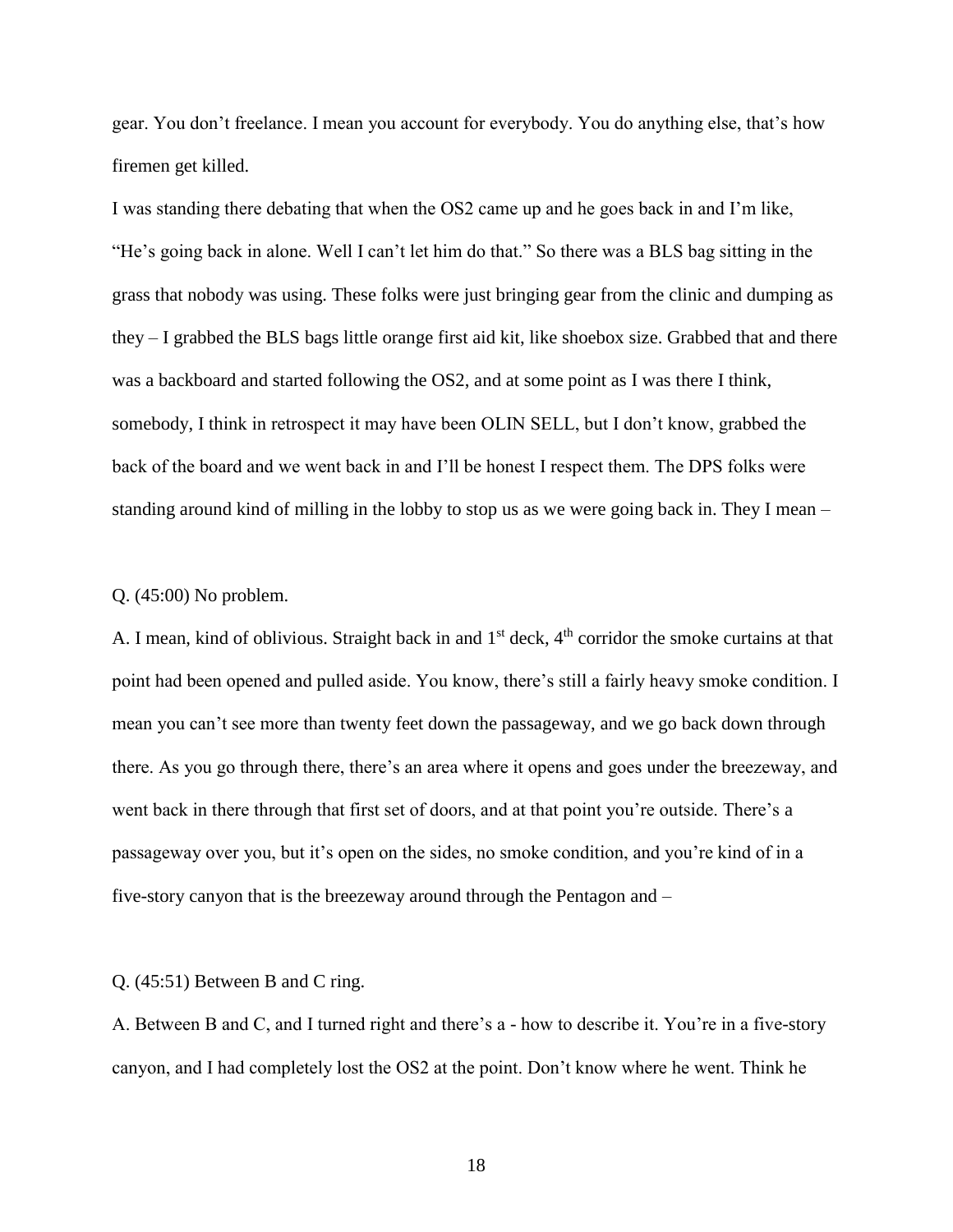went into the breezeway. Don't know. I turned right down the breezeway, and there's like a sidewalk on the other side and the actual surface of the road, and the road is filled with water up to the level curb. I remember stepping into that, and I'm thinking the most ridiculous thoughts of the first day. I'm thinking, "there go the shoes." And there's you know debris and other stuff in the breezeway and in the water and that, and going on a way down the breezeway, your left-hand side what would be the C ring area. There were two openings in the first deck that had been blown in the building.

The first, the first is the one that I mean there's lots of smoke coming out of this. Black, heavy, oily, pushing smoke. Further down there's another hole in the side of the building where I mean it is, it is decked to the top of the hole it is flames. I mean the space has obviously collapsed over, and nobody was even trying to go back in that way. You could not have, the fire, you could not have got in there.

There was a door almost directly opposite the first opening, the one that the smoke was coming out of. I think it was still in its frame, like it, as if it had been blown out into the center of the area there, and it was above the level of the water. I set the backboard and the BLS bag there, and the guy who'd come in with me continued on, and around this area there are probably two dozen people almost all military, a couple of DPS guys, or I should say, at least I remember the military guys, I don't remember seeing any civilians, you know, every service, I remember, I remember thinking, I remember there was a couple of Army guys in particular who are all trying to get back into the building though the area that the smoke is coming out of. And you can see the hole there and you can actually see a little bit of looks, I assume it was furniture but it might have been equipment or something around the hole and I mean there, there are guys that have found like construction helmets from the construction that was going on in the building. I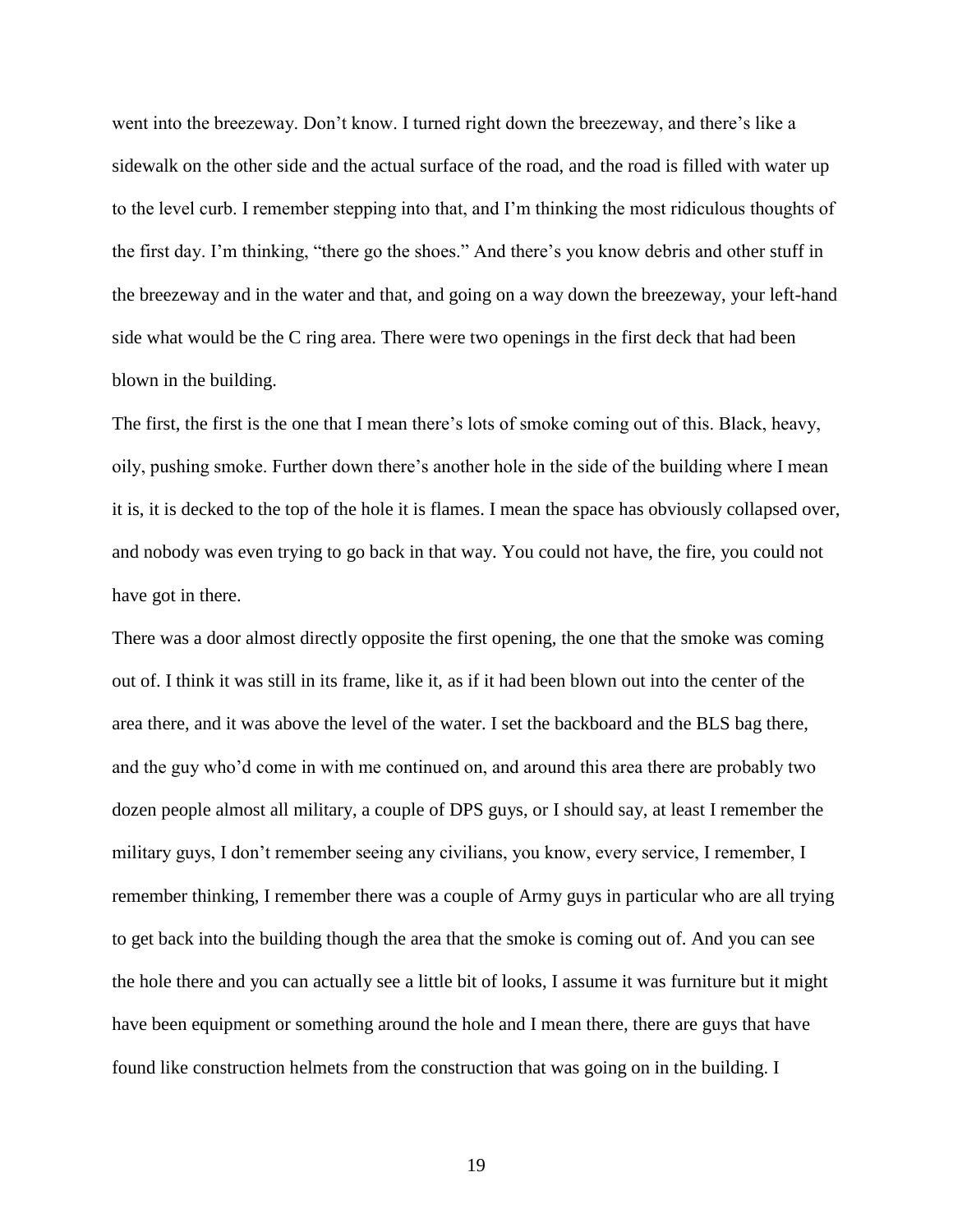remember an Army officer who was dragging a pressure washer. He passed me towards the opening that had flashed over, as if he was going you know, try to set up this garden hose. You know, you couldn't have gone in that space with a two and half inch line and this is the stuff guys were trying to do.

The, there were, there were guys that were like peeling off parts of their uniform and rolling in the water so they could get in closer toward the fire. I'm standing there by this door looking around and figured well, I'd better see what's in this first aid kit and I opened it up and I'd also grabbed a bag valve mask with it. Opened it up. Standard BLS kit. It's gauze pads and you know. The bag valve mask I thought that might actually be valuable and I started to put the bag valve mask together. Dropped the mask in the water at one point. Found that. Put it back together.

#### Q. (50:22) What's the bag valve mask used for?

A. It's one of those things you see on TV shows. You put it over somebody's face and there's a large section that you squeeze and it's used for, used for assisting ventilation.

## Q. (50:12) CPR?

A. Yeah, I futsed with the first aide kit and tried to lay it out as if you could you know, put somebody on the backboard on the door and, and have the first aid kit there, which in retrospect seems very silly, because the first thing you would have done if you'd gotten someone out was get them away from the fire and out, and away from the building. But it seemed like a good idea at the time.

I don't have a good sense of how long I was actually in the breezeway. Couple minutes, five minutes. No more then ten, but at some point, the - which happened first? The DPS officer came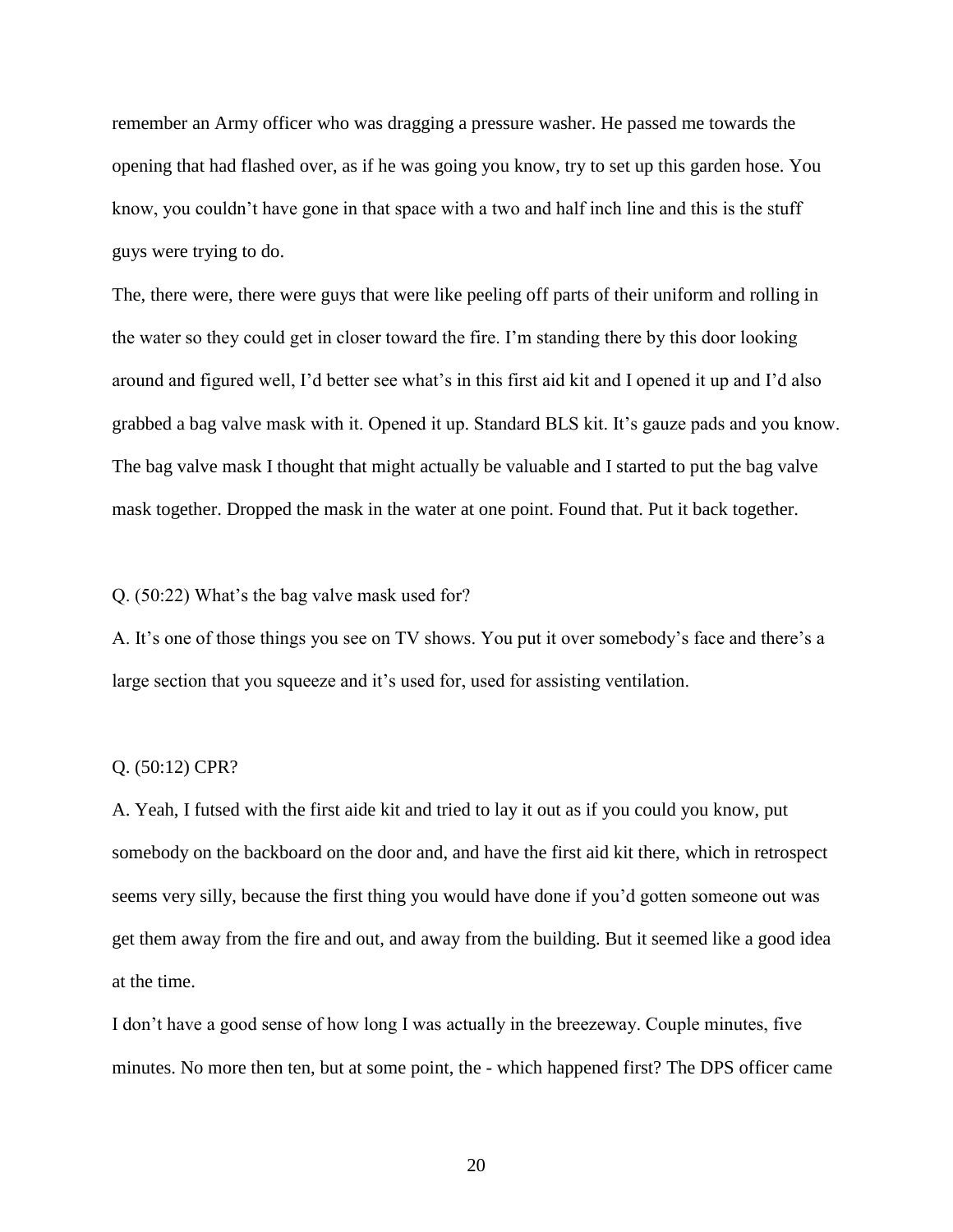into the breezeway and started yelling for everybody to get out. And there had been stuff falling intermittently from the C ring side, because during the fire involvement you could tell from the way the windows was darkening was through all the floors. At some point some of the windows started breaking out. So you had glass and that starting to fall, and, you had the first Arlington Fire Department guys show up. It was only, I think it was a ladder company and there was only three of them, but they, and they started to come in and none of them had hand line. I mean they had a couple ladder company tools with them. They started to come in –

#### Q. (52:30) From the, in the breezeway.

A. I think they came in the same way. They came in yeah, into the breezeway, the first couple of them and between all of that I decided it was a good time to leave. Grabbed the stuff again. I don't even remember if I grabbed the backboard, and I went out. Same way I came. Back down 4<sup>th</sup> corridor into the courtyard and the uncertainty over how long I was actually in the breezeway comes from, I don't remember being in the breezeway very long, but when I came out, you know, GENREAL CARLTON who had taken charge of the medical stuff out there, everybody was gone. Everybody, all the medical folks, the patients. Everybody had gone and it turned out later found out, he organized everybody. Gotten them out of the building through some other route so the courtyard had become very deserted. Walked back out in there. There's the Arlington County Battalion Chief who set up right next to the building and is trying to run interior command from the back of his car, and at some point during this. I think it was before I went back in the building, I ran into IS2, now IS1 LHUILLIERr and LT MEGAN HUMBERT who were together and were coming out of the building and I'd asked about IP and she said basically that there were still people in IP.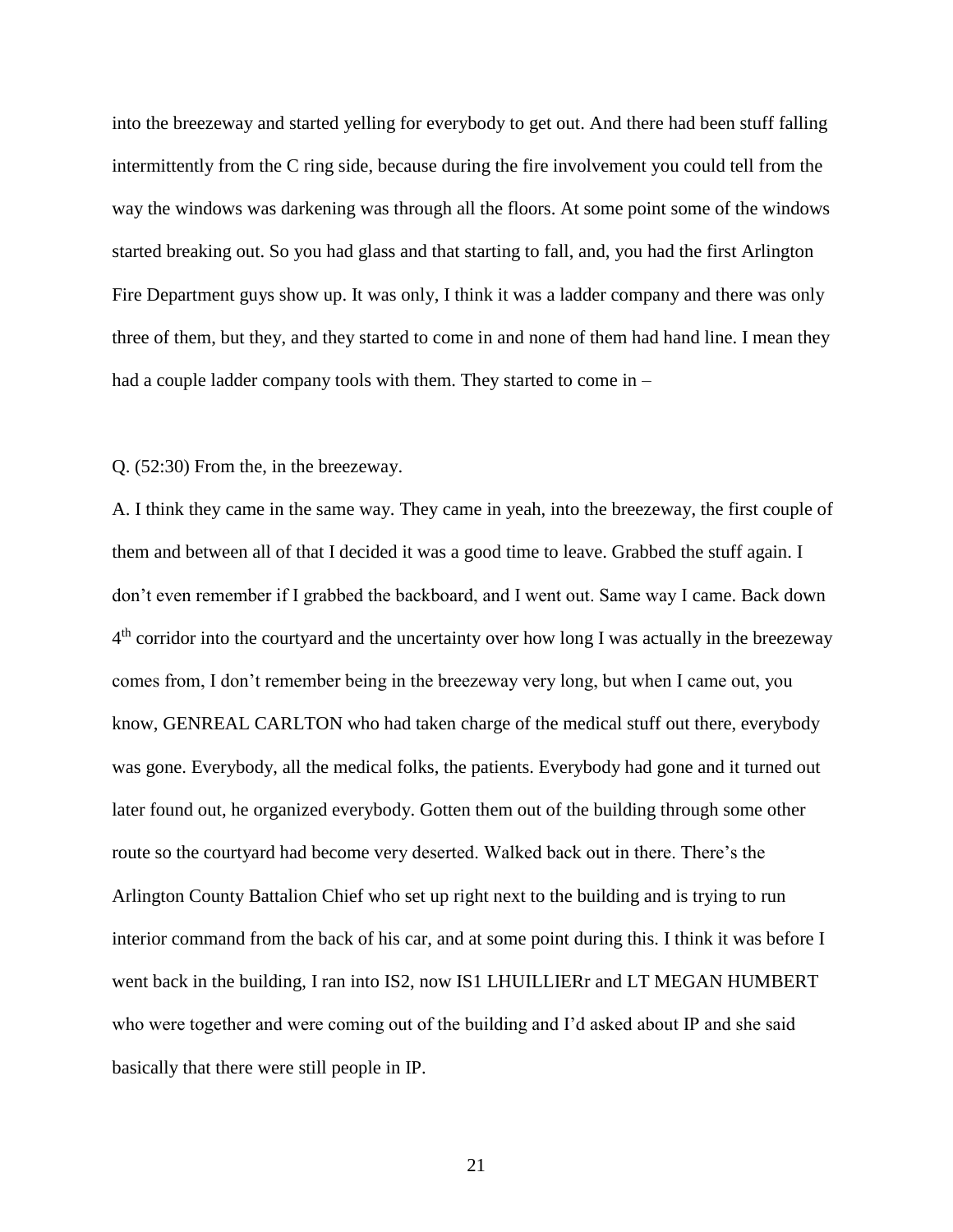Q. (54:49) Did you realize at that point that that's the area that got hit, or was that kind of a revelation of  $-$  ?

A. Well –

Q. How close to home it was?

A. Well, I remember in the breezeway looking at the area that flashed over and thinking very detached, "OK, I think that's the Command Center.' But it didn't sink in for days later. I mean, where exactly, I mean I have actually looked at building charts and I don't know where specifically IP was in relation to where I was standing, but the - I don't know, it's – the thought of standing in the breezeway and having looked in and I've heard from the IP folks how they got out, and they got out I think into the breezeway through a hole that had been blown. I don't know which hole. I don't know where it was in relation. I don't know if the area that flashed over was where they got out, and that I was looking in the back of IP. I don't know. Part of me wants to know, part of me doesn't.

## Q. (55:57) Right.

A, But, so I knew there was still people in IP that had not gotten out and I went up to the battalion chief I was just listening for a minute and there was some comment about where people were and I started to try to tell him there are still people in and I can tell you where, and you know, in retrospect I must have made absolutely no sense, because I was talking Pentagonese and room numbers and I'm sure he's, he's thinking about entirely other things, and if it was not self-evident that there was still people in the building, I mean, I was telling him the obvious, but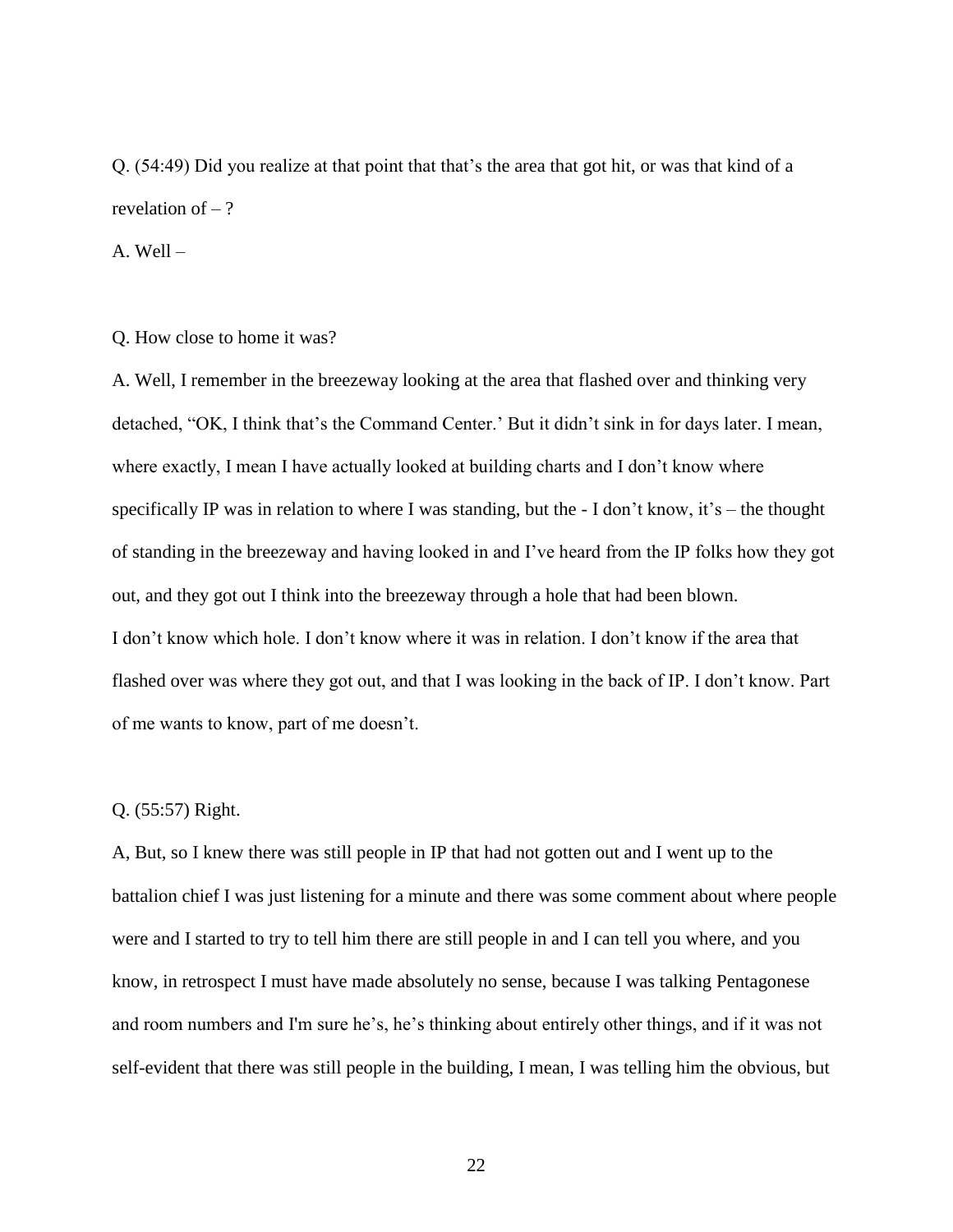I took out from my wallet,  $a - \text{that's the second thing I lost that day – took out a bank slip I had.}$ Started trying to write a description of where IP was and I gave it to his driver, who I'm sure I mean, it helped nothing. It made no sense at that point. I lost my wheel book earlier as well. I'd given that to the Captain, because she wanted something to start writing patient descriptions on and  $I'd - I$  was surface warfare, I always carry a green wheel book and I handed that to her, never saw that again, but they – and then I moved away from where the battalion chief was, kind of towards the ground zero area. There was a couple of Navy guys milling around, but I mean there weren't many people there at all.

Q. (57:36) Described the, when you say PETTY OFFICER LHUILLIER and MEGAN HUMBERT. What did you see and what was their state? Just kind of describe what you can about that encounter.

A. I remember that LT HUMBERT was in a T-shirt and I don't remember whether LHUILLIER had taken his uniform shirt off or not, because I talked to the Lieutenant and I didn't talk to the IS2, I think, much at all. And it was basically, she came out and was standing there in the triage area basically first thing as you come out and you know, basically, "Did you get everybody out?" "No," you know, and –

"Those guys were still in the back in the meeting."

I knew the meeting she was talking about. I'd seen them all gathered back there and –

Q. 58:38) Did that register at the time, or was that later for you.

A. Only academically at that point, as in "OK, that's this many and OK you can tell me you saw this many got out so that's OK. I know there's a group of people here that aren't accounted for."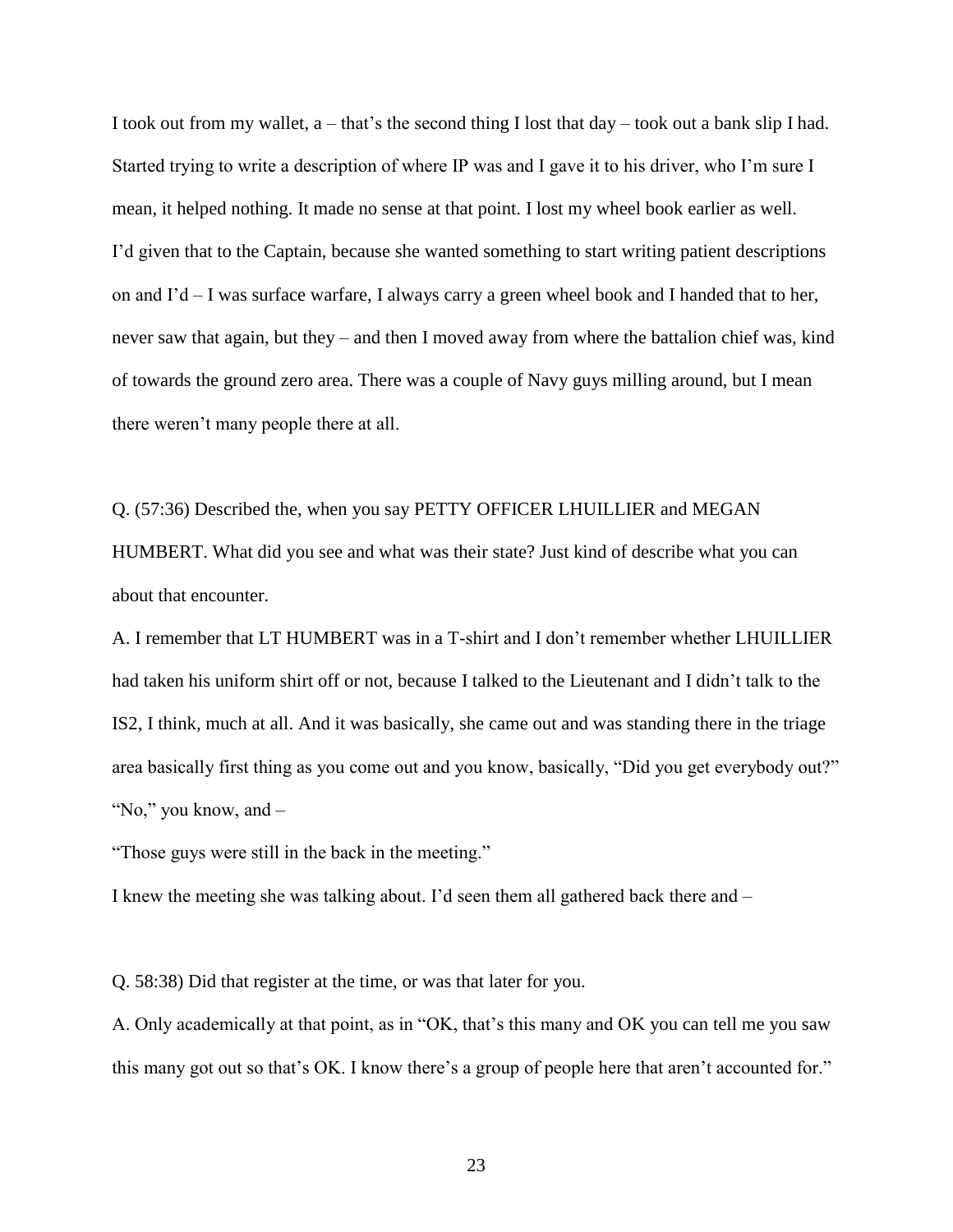I mean, after, it was a very brief exchange. I mean she was completely coherent, very excited and insistent but completely coherent. After that she continued on with the IS2 down toward the ground zero area.

# Q. (58:21) You didn't see PETTY OFFICER GULLEY OR SEAMAM COLE. A. No.

# Q. (58:23) OK

A. No, it was just the two of them. Yeah, very distinctly. (sigh) Yeah. But that was earlier. That was earlier. That was when folks were first, that was before I went back into the building, I ran into her. Again, I missed –

Coming away from the Battalion Chief towards the ground zero area there were some other Navy guys there. I remember talking to a couple of them briefly, and the Battalion Chief at some point elected to move his car from right up next to the building area, to something further away from the building. Good move, good place to put command. And a bunch of firefighters started coming out of the building. There were a couple of DPS officers in the courtyard and they started talking, yelling about another plane coming and all the firefighters started bailing out of the building. There were probably two or three companies worth, maybe ten guys. I remember, I mean it was the right move to pull them out of the building at that moment with the prospect of another plane. But I remember them looking very disgusted. You know dropping their packs and sitting down in the grass behind ground zero shack, opposite side from the 3-4 corridor. You know dropping their packs, I mean not wanting to be there. Wanting to be back in the building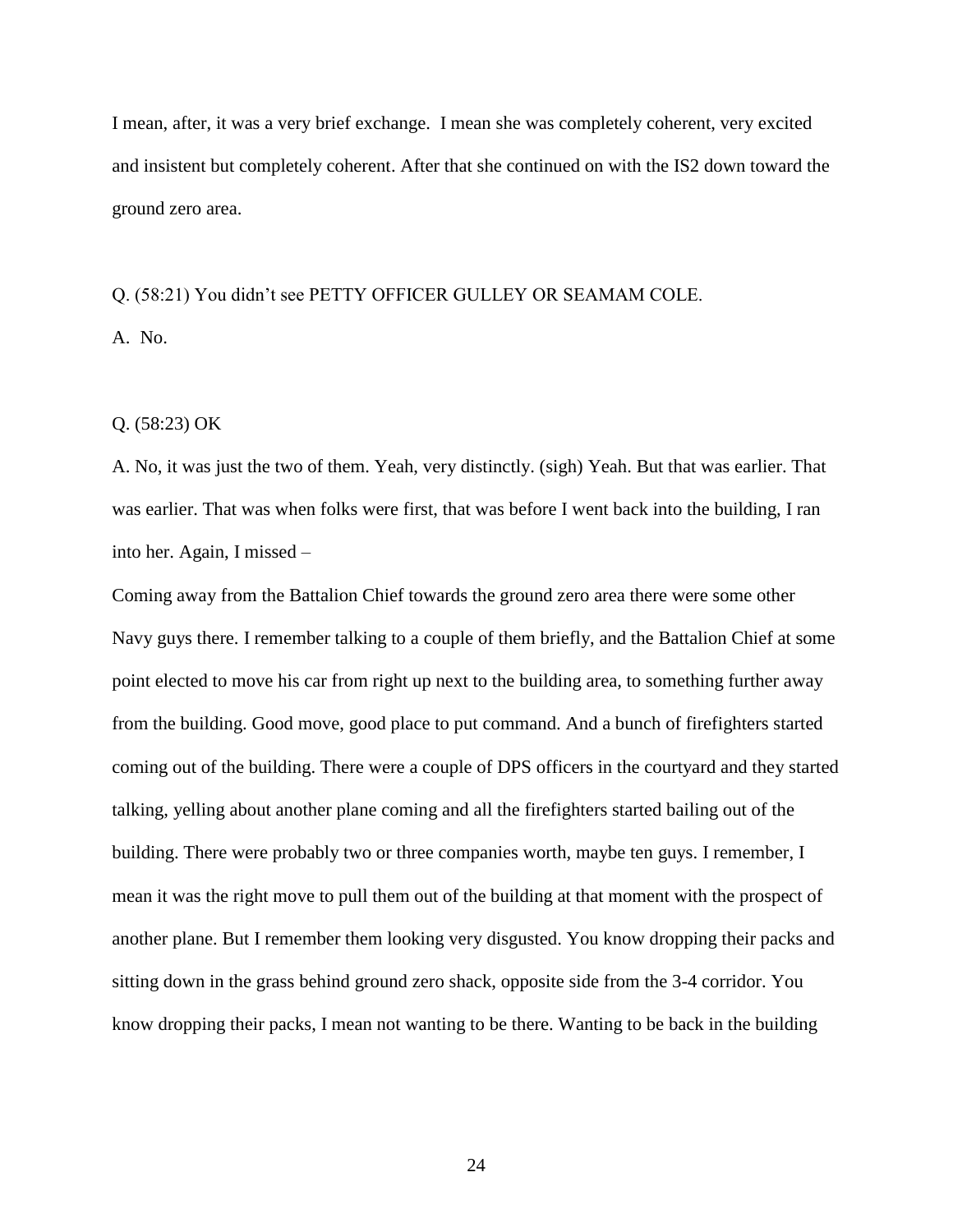and there was still carts of, of like bottled water and that had been left out in the ground zero area from the you know, setting up for lunch and that.

A couple guys and I grabbed some of those, drug them over and started throwing bottled water to the firefighters and talking to the couple Navy folk that were there, and at some point around them, because we're all "Where do you go if there's another plane coming?" Well I started to think at that point about well maybe I should leave the building. Well which direction to go. Maybe I'll just stay here.

There was an F-16 that came over and because we were in the courtyard you know, there's no warning. You couldn't see it. There was just the noise of this aircraft you know, coming east to west over the building. I was face first in the grass when I heard that. Everybody jumped. The plane goes over and you see it's an F-16, and folks are cheering. Finally, and I suppose if we were pleased to see an F-16, it had somehow sunk in at that point that it was an airplane, but I don't know at what point that realization dawned on me, but it was a pretty good thing to see. I have to caveat, a couple of things. From that point is where my sense of what happened and in what order really gets mushy, because the F-16 coming over as a fixed moment, I mean you can go back and figure out when the airplane actually went over the building, and at some point in all this, the rest of the front part of the building collapses.

One of the things that has bothered me and I haven't sat down and written it out, because I mean, it's another discrete moment in time. I know where I was when the building collapsed and for some reason that bothers me. I mean I would think I would have noticed. That it would have made some kind of noise, because it collapsed very early on. Of what I've seen there are virtually no pictures of the building before the floors actually failed. I don't know if that was before or after the airplane or what.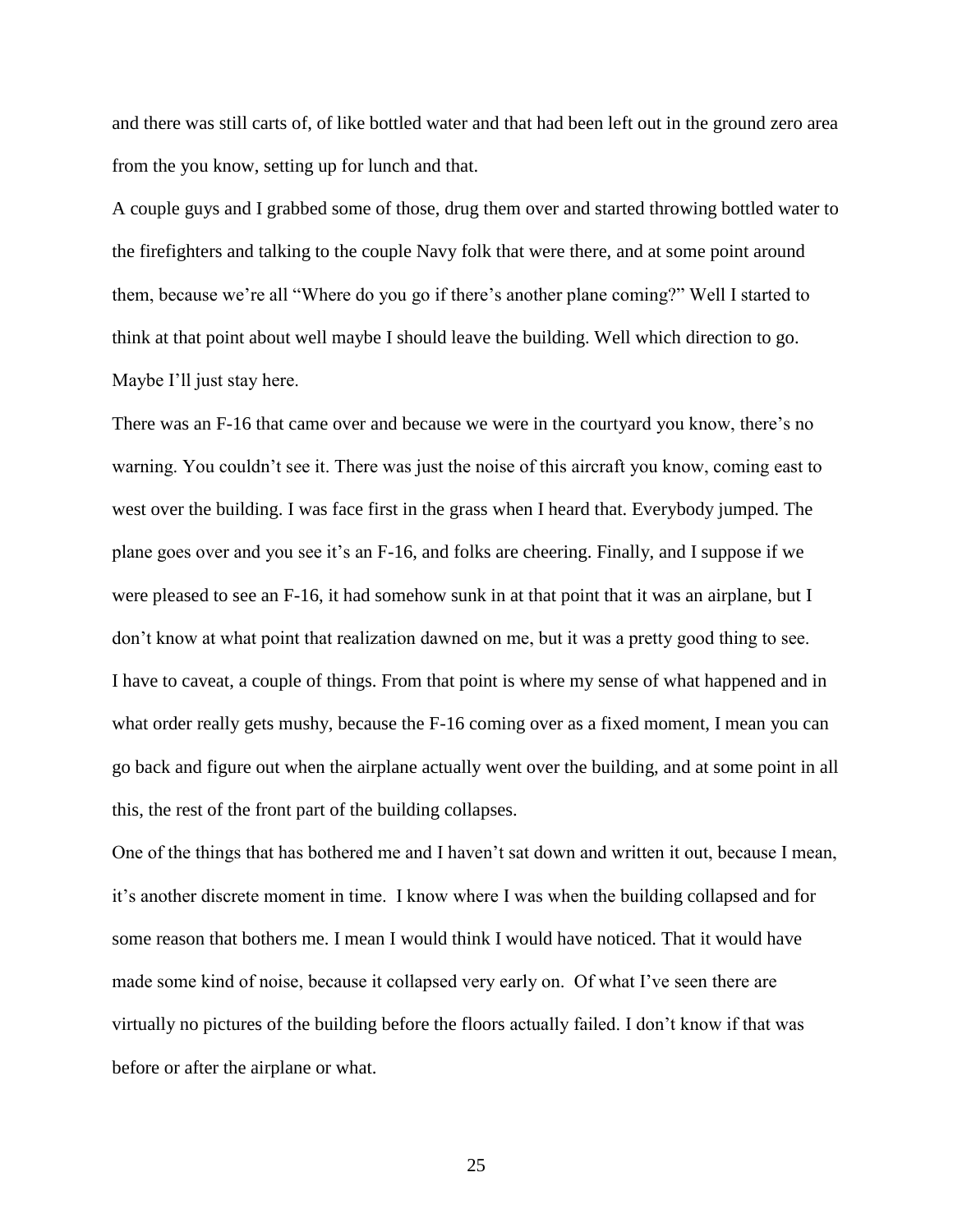But after that I mean I can, I just want to say my sense of chronology gets worse from that point until I eventually leave the building.

The 16 goes over, at some point the firefighters go back in the building, and I think the all clear and the 16 are probably related. They go back in the building and the courtyard is really empty and there is a whole lot of medical equipment. I mean drug out there by the De Lorenzo folks and by other folks that have just been left. There was an Army Combat Medic, I believe a Master Sergeant by the name of ROSE who was also in the courtyard, and he and I went around and people had been taking anything out of the clinic that could move. And there were rolling bins. There were what looked like cruise boxes. There were I mean the easy stuff, the aid bags, the first aid kits had all -, but they left all the big stuff and so we went around and just started collecting up and classifying and scavenging, you know. Box here, OK, put all the splints in this box. OK, set, OK we've got a whole bunch of  $O_2$  cylinders. I remember one of the things that came up, we found all kinds of  $O_2$  cylinders. We, I don't think I ever did find a regulator. So I mean we've got all these cylinders, no regulators. You know and because it was bins of stuff I mean, you had drawers full of specimen collection kits, and stuff that was just of absolutely no use. So we spent some time trying to put that together and at some time after that a number of, a number of folks came back into the courtyard area and with GENERAL CARLTON. What I later found was he'd gone out with the initial casualties and with the medical people he had, and had gone to some outside medical staging area and then had organized a bunch of medical people and brought them back into the courtyard. So he went out there in the courtyard with this, you know the people he brought back in and probably anything, I mean other, I mean the folks he brought back in and whatever folks were in the courtyard, just started showing up and wanting to help and that.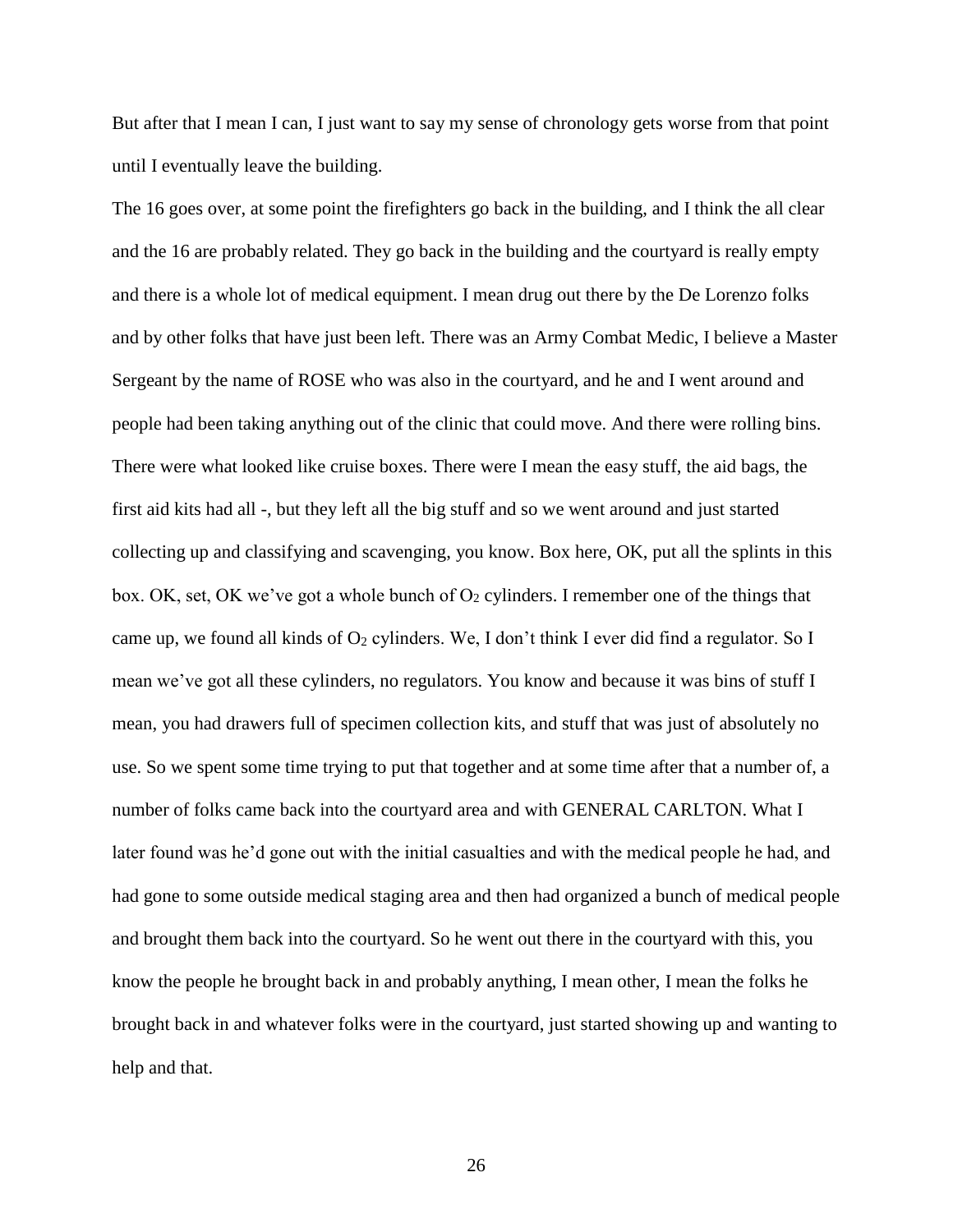And he stood up there and managed to organize this entire operation with the, and the, it's was beautifully done. It was the "OK, doctors over here. Nurses over here. EMTs over here. OK, everybody count off into four groups. All right, one's over here, two's over here, three's over here, four's over here. OK. This is the urgent care group. You're going to set up over here. You're going to do," this, and down the road.

" OK, this is the medical equipment that we've got all assembled. OK, this is the stuff that we're going to share back and forth. This is the stuff that's going to be held in the Urgent Care area. This is," you know and he had with him, I remember there was a Captain who had a radio that he could talk back to the other medical area, and his role was basically is you've got casualties in that casualty collection area, to relay that information back to the folks outside so folks can get transported out and with all the perfect resources. And even to the point that there were, there were folks ranging from experienced physicians, EMTs to folks that were just there trying to help.

And folks started basically doing classes right there. There was someone out there, you know, reviewing the, "OK, this is the basics of how you do," you know CPR. How you do this, how you, you know, and a lot of folks trying to focus effort. And honestly a lot of sitting around, too. There were a group of guys that just appointed themselves to take all the soft drinks from around the ground zero areas, they were all the bins, the rolling fullers (phonetic) and that, and they're trained guys. They decided OK, the rescue workers are going to need hydration. This is all soda. Soda's not a good thing. They took all the bottles, emptied all of them, went back into an unaffected part of the building and found a water tap somewhere. Filled all the bottles back up with water and were bringing them back out and as the firefighters were going in and out were just throwing water to people and that.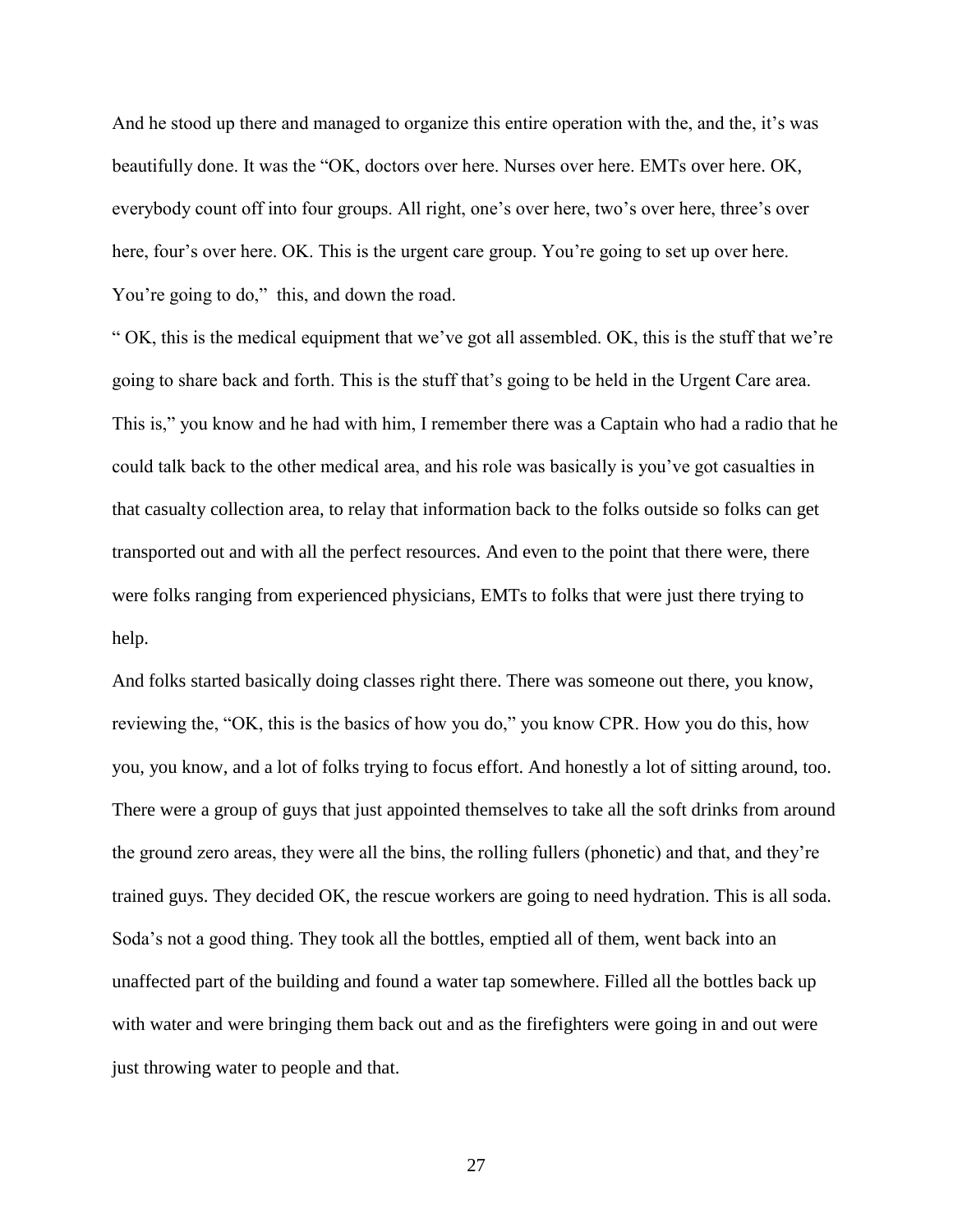You know there were, I mean there were actually, there were guys that broke into some of the soft drink machines and that that were around ground zero. I went back in the building at one point and I think 8<sup>th</sup> corridor there was three Army Field Grade officers with a sledge hammer beating open a juice machine to get the juice to take out to the rescue workers.

One of the things that impressed me retrospect, I mean, made perfect sense; I helped carry the stuff out - was what these guys took was juice and stuff for hydration. Nobody touched anything else, so interesting. And you know, I mean guys took cleaning carts and that to load supplies on, to load water onto and take that out.

And a lot of sitting around, and talking to a couple folks, but the thing that colors the whole thing is, you know, from the moment I went back in the building, very shortly after all this started, nobody came out of the building. All the, in terms of injured. All the organization, everything that, I mean, all those folks and GENERAL CARLTON and everybody else were trying to do, it was all done in the first ten minutes. At some point during the course of the afternoon. Probably about 1400, I'd been out there for hours you know, the General in consultation with the folks outside and that said, "Well, we're probably going to bring people out to the front area, not through the courtyard area at this point," and at some point in all this they actually managed to get a couple of fire trucks into the courtyard, which I'm sure is a trick. The rescue crews were working on that end.

The General decided we don't need this many people here. "They may need you out on the other side, so divide off in half, pretty much at random and half of the folks you know, take this stuff and go out."

So we went out through and DPS figured out a route to get everybody out through the building. We went out through one of the vehicle exits. I guess it's around  $1<sup>st</sup>$  corridor I think. There's a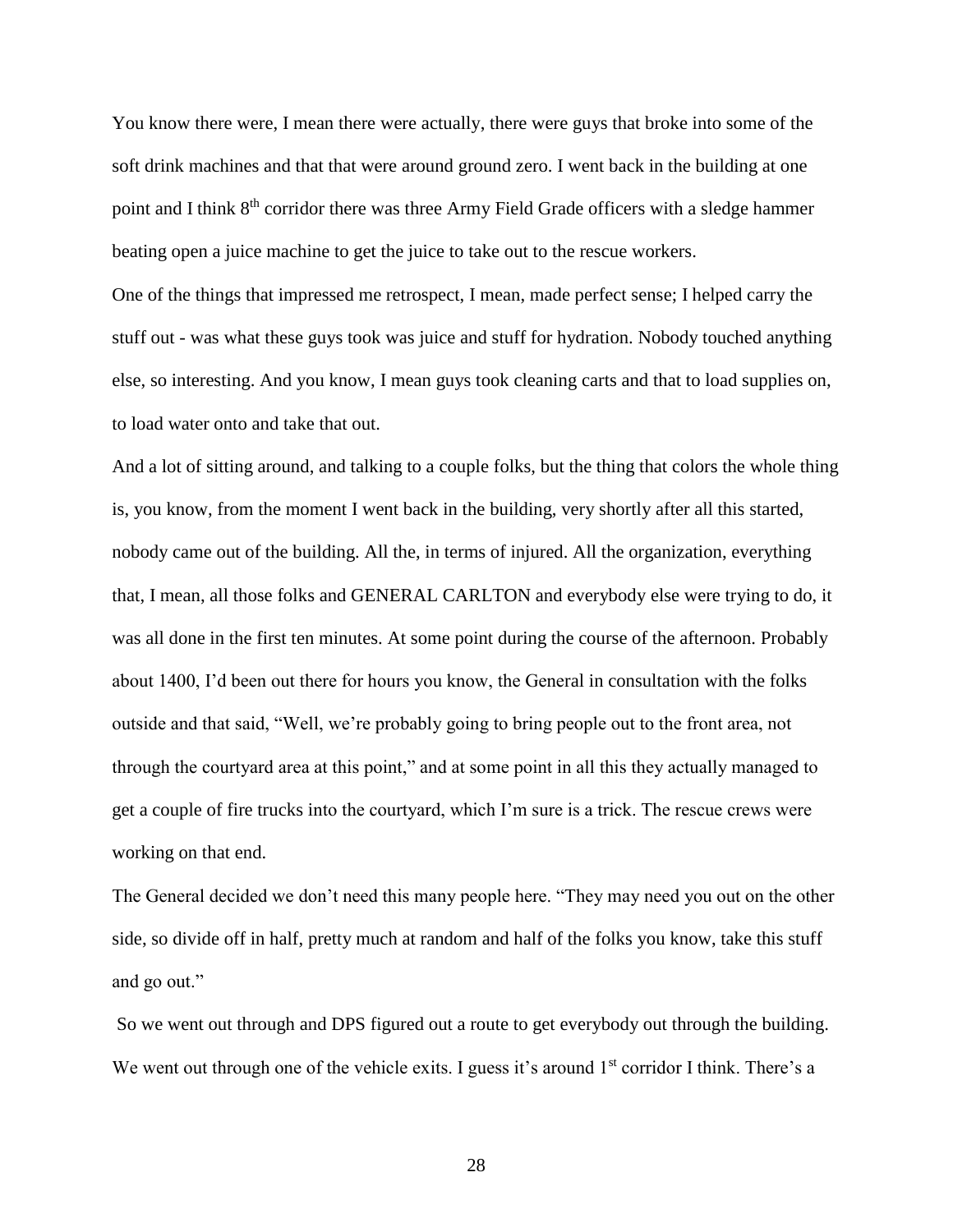vehicle exit that goes out on the first deck. Then we walked out through there and I was with a couple of guys that had a rolling stretcher and I have no idea how it got into the courtyard, but they'd piled a bunch of the supplies on it to get them out and they were having trouble getting it over the hoses as they were going out that way. So it took a number of guys to lift it over the hoses.

We walked out by, it would be the South Parking area, and the whole medical staging area was off in the roadway opposite the helo hanger, out back that area. Walking out and seeing the building for the first time, and just I mean (sigh) I mean on the one hand, you're very, someone that has seen and read about a number of fires and collapses and that could be very academic. On the other hand just the you know, "This isn't the building I was just working in" kind of sense. We went around to the medical staging area where there were hundreds of folks who were basically just grouped there hoping that they'd have a chance to help with someone. In a military fashion, in the grass there not far from the helo hanger, everybody laid out every stretcher and backboard that had been brought out. It was a row, couple hundred feet long. Two rows and you know, a couple guys for every stretcher and I sat down on one of them with everybody else who was milling around there, and watched the rest of the effort a little and started righting a note on my Palm Pilot, which amazing enough was still working in all this and –

#### Q. (01:14:23) Writing a note -?

A. It, I was still learning to use it so I was writing very slowly, but I was actually starting to write down a note as to what had happened that morning, and it was as much to keep myself busy as anything, because I remembered thinking in the courtyard several times, because you know lulls where you don't have anything to busy yourself with and there's nothing immediately that needs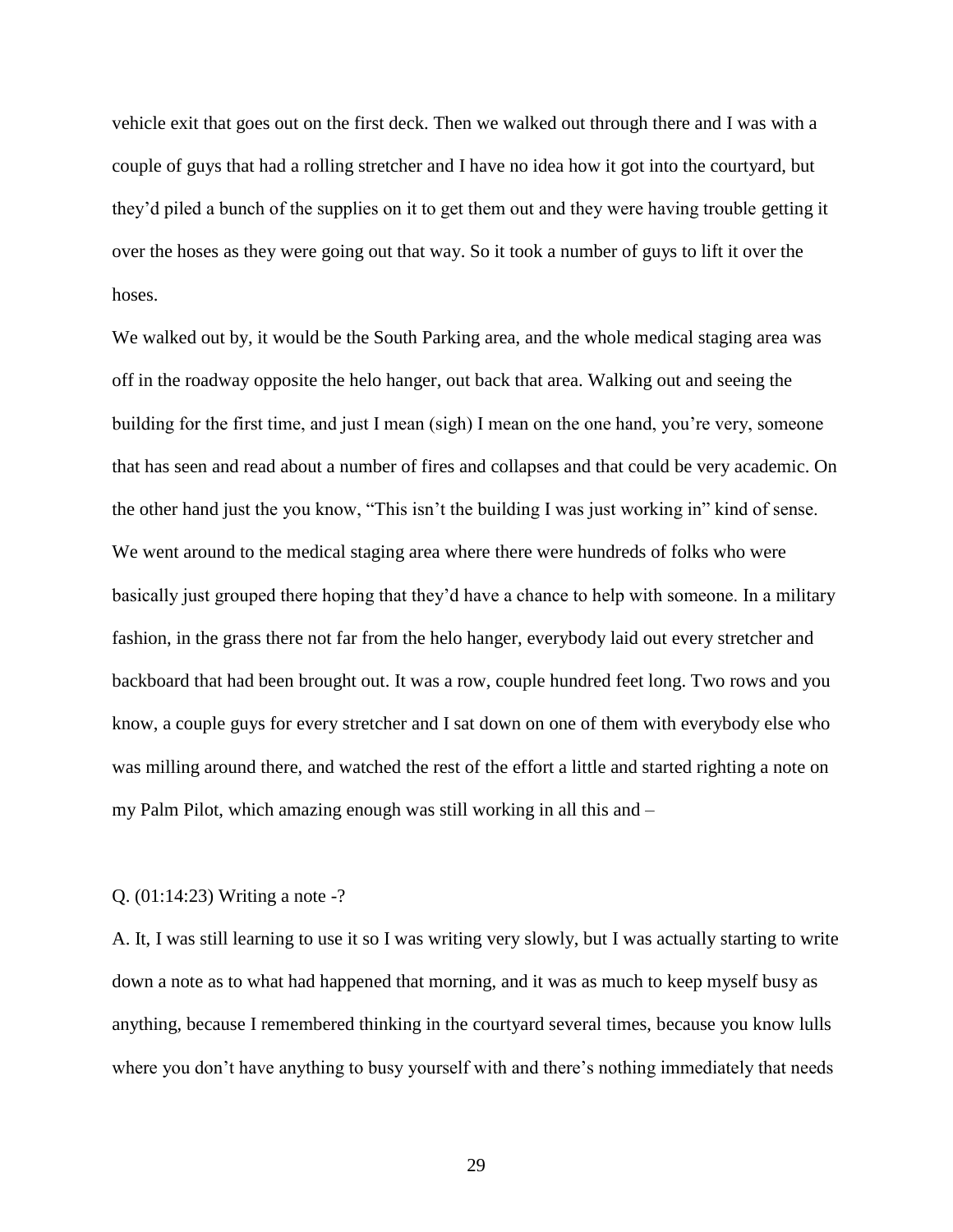to be done, stopping and thinking, promising myself I was not going to cry until I got home. (he sounds like he might cry) That I'd get through the day and do that.

So it was just as much to do something as anything. And there were, there were folks coming in and out. I think the Secretary of the Army went through and there were more nervous people with guns than I've seen in a long time.

There was one moment when I guess one of the firefighters was you know, hurt himself, you know, very minor but they brought him down from, I think the third deck on a ladder, one of the – I don't remember what kind of ladder. Probably one of the tower ladders, and you know they've got this guy and they're helping him out and this row of several hundred DoD guys who's standing there, just start spontaneously applauding as they're leading this guy off the field. And I remember seeing the first USAR Team arrive, you know, big trailer and the bus that they parked and then they all got out.

#### Q. (01:16:17) That's the Urban Search and Rescue?

A. Urban Search and Rescue, and I – that - was one of those, I was reasonably familiar with that because Virginia Beach had an Urban Search and Rescue Team and part of the department and I mean fantastic. I mean well trained, very capable, but it was one of those that when I saw that, the first USAR Team show up (sigh), as they are walking in on the one hand it's you know "Great the professionals are here." On the other hand it's the "By the time they get here, it's pretty much a loss."

At some point in this, I was, Oh, and the other thing is, this whole field area, there are chunks of the airplane.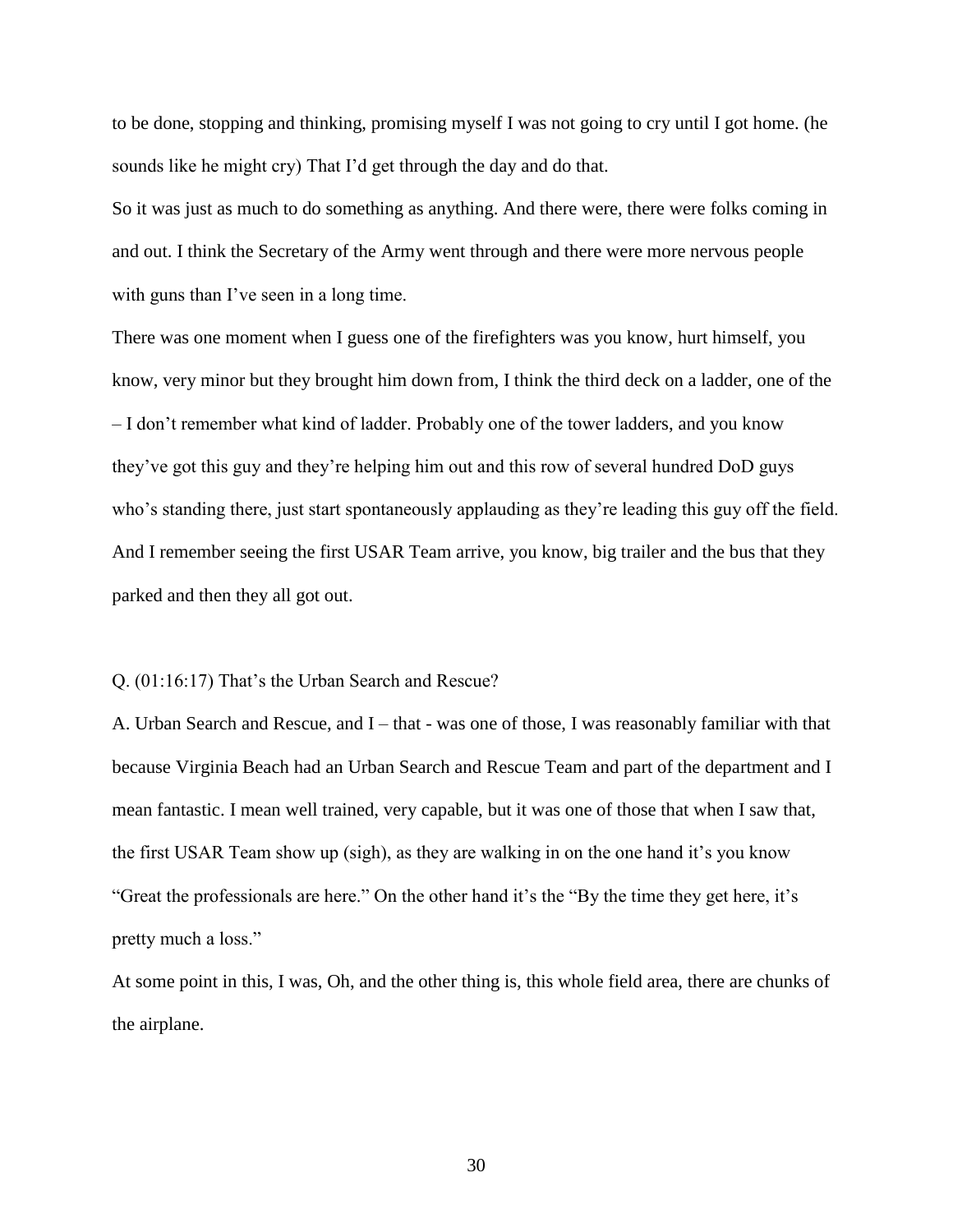Q. (01:17:16) Did you know at that time, or were you, did all that kind of focus later?

A. I knew airplane, I mean I think I knew airplane by the time the F-16 came over. I mean that's the only way I can explain the reaction, and you've got the DPS guys saying, "There's another plane coming."

So OK, I guess it sunk in at that point. I couldn't tell you exactly when, but if you come out, I mean there's the control tower there in the collapsed area. There are chunks of the plane around. I mean there are some sizeable chunks up close to the building. Parts you can still read the inscription from the aircraft. And you know folks have laid out all their, all their, the backboards and that and there are parts of the plane mixed in where everybody's trying to stage all the medical stuff. At some point, I assume they were FBI, but some guys showed up and you know immediately start you know, pick pieces of the plane, you know "Can't move this. I need to stand here next to this like a human pylon until," and at some point they basically say, "OK, there's too much, too much evidence out here, everybody," you know, "go back behind the guardrail." So we've all the, the stretchers stilling there and they've put everybody up by the guardrail.

While I was up by the guardrail ran into LCDR TIM PIERCE who was from N-23 who was actually on a bike, biking off to somewhere. I talked to him briefly and he said, "Yeah, all of our folks seem to be fine."

I said, "Well, if you see anybody tell them I'm still here." At some point I also ran into LT. HUMBERT and LHUILLIEAR again and somebody else. I don't remember his name but he was, he was I think from the NIMJIC (National Military Joint Intelligence Center), Navy guy, Lieutenant, I think. We talked for a bit and at that point she had already talked to, I think CAPTAIN MOORE and so forth and you know, they've been doing this whole effort off scene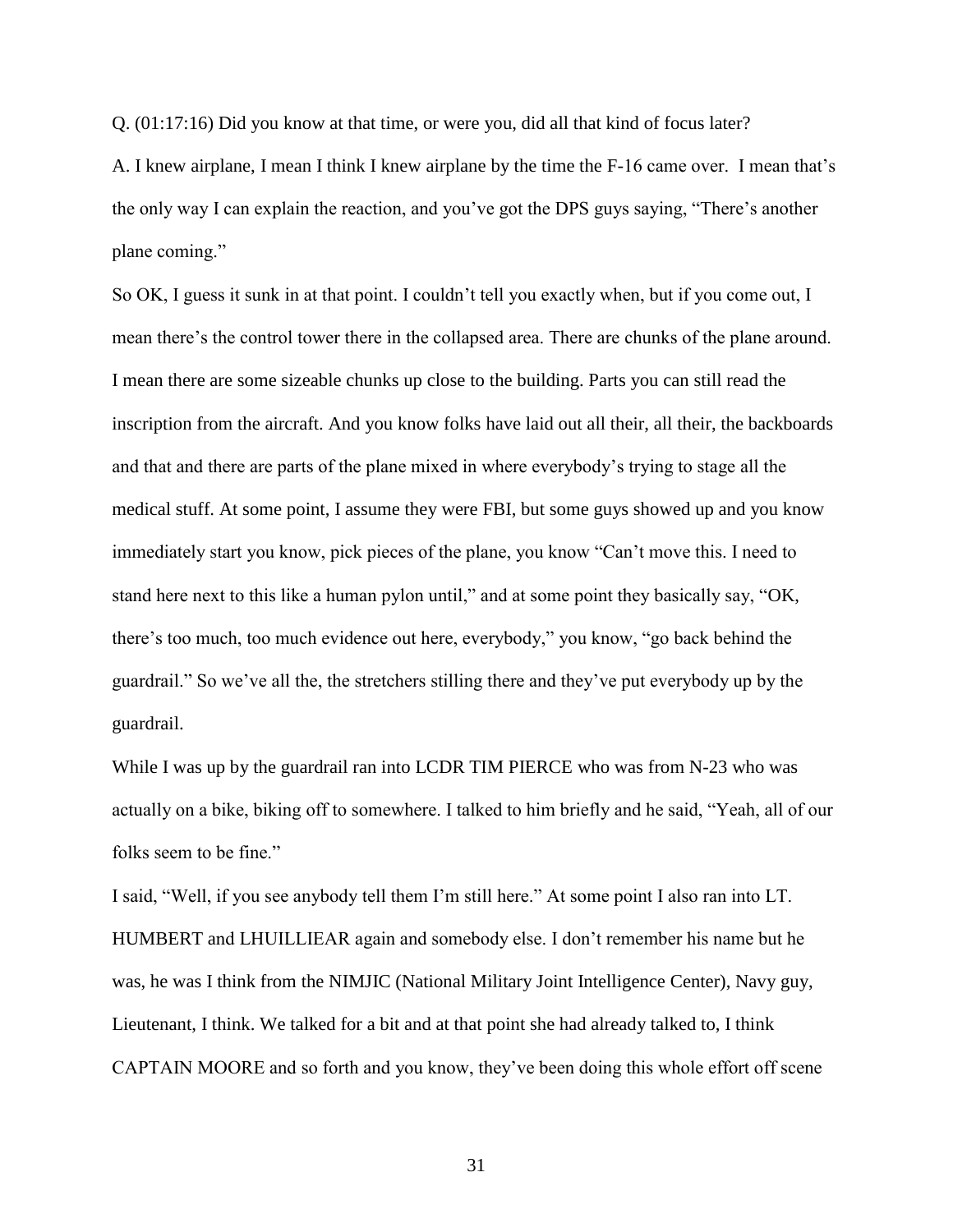to try to muster everybody. And about that time, they come out and say, "OK, the folks from the old guard are going to arrive here shortly. When they get here," you know, "we're going to send all the adhoc groups home," and probably about three they showed up, I think, and I remember thinking very odd, because I think the first ones I saw, they weren't armed, and I remember thinking that was very strange. But they, the old guard guys started to show up and they gathered this whole adhoc mass of several hundred people together and said you know, "OK, basically we're going to turn this over, unless we need – "you know "thank you very much." One very thoughtful thing, they had one of the military chaplains that was there offer a prayer and then they dismissed everybody. And this whole group just broke up and disappeared.

Q. (01:20:32) Do you remember who the chaplain was?

A. No.

#### Q. By chance?

A. No, not at all. I was on the outside. I could hear him, but I couldn't have seen, I couldn't have told you who was in the middle talking.

They dismissed everybody and –

Q. (01:20:47) Do you remember his prayer? Was that too far back?

A. No, I mean, it was short. Not complicated and appropriate, but I couldn't remember it. And we were dismissed and I had been talking to, I mean the folks that had been out and about, CDR PIERCE and other folks that "well, what's closed off and can you get anything out?"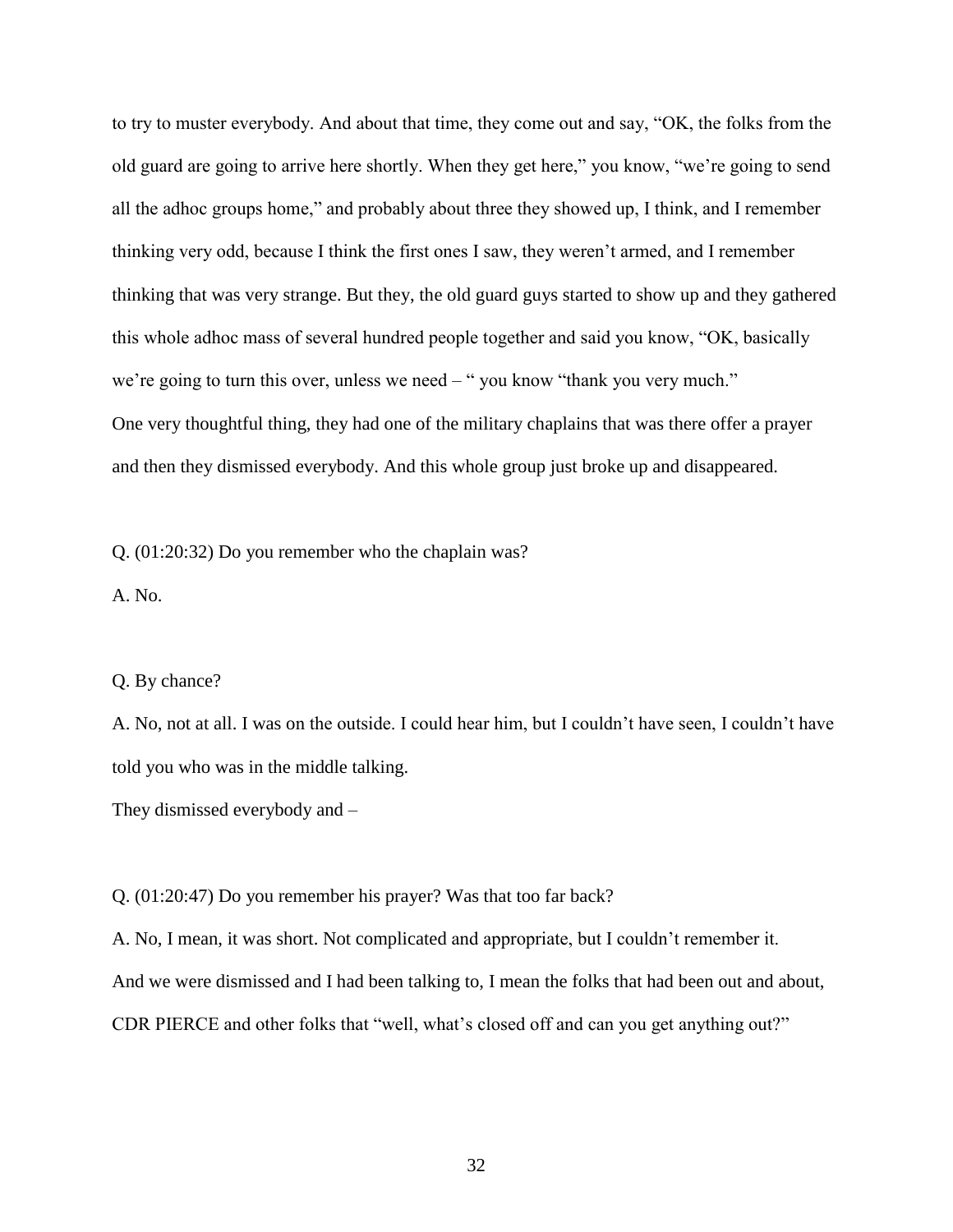They said, "Well," because I was parked in South Parking, they said, "Well, they're not letting anything back in to South Parking."

My car was out there and "Well, maybe I can get out," because they were trying to figure out how were they going to get people home, and so forth, and what we eventually hit on was LHUILIER and HUMBERT and they knew somehow and I don't know how, that the rest of the office had gone up to the Navy Annex into GENERAL INNES who is the Director of Marine Corps Intelligence's office. Made perfect sense, and they, I don't know where they learned of that, but they told me that. and they said they were going to go back up to the Annex, because they still needed to help muster people and so forth, but the one Lieutenant lived in Alexandria and didn't have a way to get home.

So what I said was, "Well, I'll take him home and then come up to the Annex." So I - the two of us went out to my car and we managed to get it out of, out of South Parking, find an open road, and I don't know which roads were closed and open at that point. Get down to Alexandria, drop him off, turn around and go back to the Annex.

Then getting back in, getting back in was an adventure, because –

#### Q. (01:22:52) To the Annex?

A. Getting back to the Annex. Oh absolutely, because I'm doing side roads and trying to get in. Coming in Columbia Pike, and I've only been to the Annex a couple of times, and there was a road block of federal agents was screening everybody who was going near the annex, and that was really strange because I think, I remember thinking it was very off, because the first guy who was there was like an INS officer. I mean he's just out there in his Federal Agent jacket, screening folks. There was I mean a baker's dozen of who was there. A State Trooper and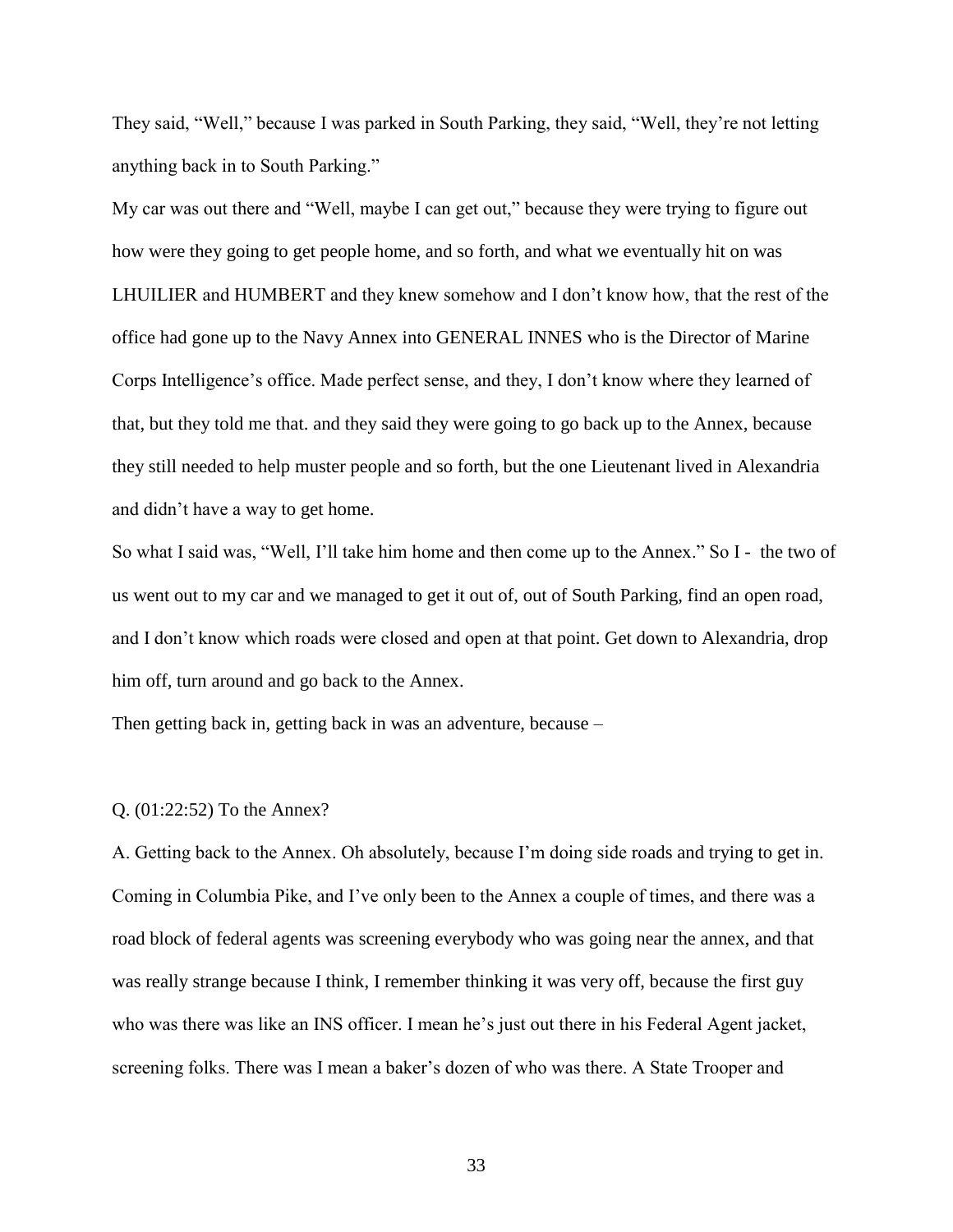everything else, and the first guy I said, you know, "This is who I am and I need to go to the Annex, " said, "You're good."

The second guard stopped me and said, "Nope, you can't," which confused the first guard and at that point I wasn't going to argue and they weren't in a mood to argue. So I wound up going down the road, parking a ways away in some residential neighborhood, and walking back towards the Annex, hoping that I could get passed these guys again, and walking they didn't have a problem with, because they figure, "Ah, they'll turn him away later."

I had a Pentagon Building badge, an idea where I was going and that. So somehow I managed to get into the Annex property and find this place and I remember getting lost going up there. Going to the Marine Corps Intel spaces and walking in there. In there there's an office about the size of this theater, and open office, bunch of desks and it's everybody from the front office and you know a bunch of other folks and I remember walking in and the, I don't remember who I talked to first, but at some point, somebody who was acting as a watch officer, I think, somebody said, you know, "You heard about the World Trade Center? Now, the Towers collapsed." And you know we heard in the courtyard when we were out there about, you know, bombs at the State Department, more airplanes, airplanes crashing at Camp David and the World Trade Center, and you know, out of all those I probably considered that one the least likely. They said, "Well, no, we've got pictures," and they showed me the pictures and come back to that, but the, I mean that's kind of when that sunk in and the big focus there was you know, "account for our people," and that's what everybody was doing. They had you know, every phone list and who's seen who, and they had taken a white board, probably a three by five whiteboard and they had drawn IP and the rooms. They had written in there the names of who was in which space, because I'm sure when the IP folks, LHUILLIER, HUMBERT, everybody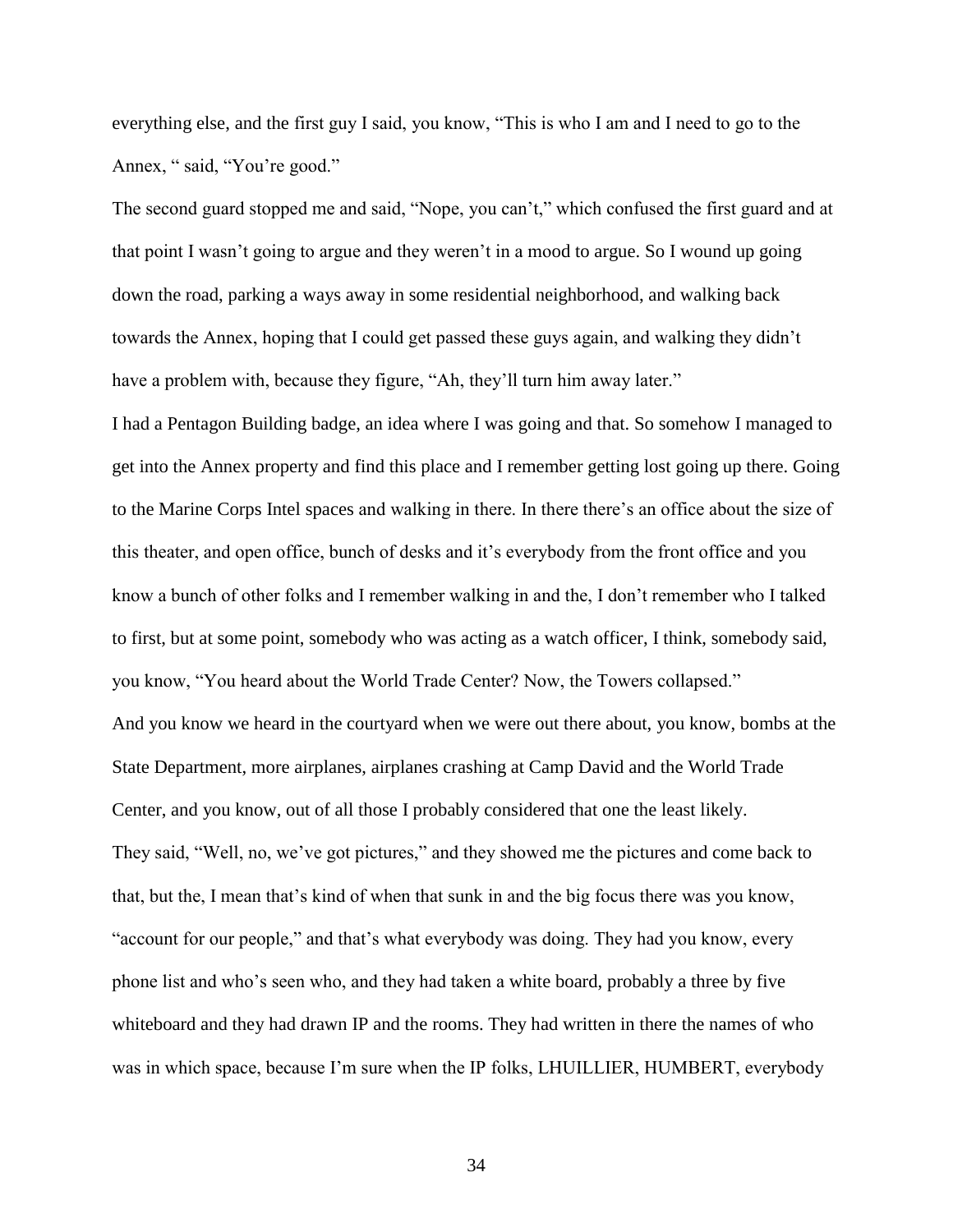else got up there, they had sat them down and gone through and said, "Where'd you last see everybody?" Everybody was where I last saw them, and interesting thing, we were up in the Annex, I want to say for two months. Nobody ever erased that board. We left that board up there when we left, and when we walked out of that office and gave it back to the Marine, and no, nobody ever erased it at that point.

Anyway, I mean we copied the information on a sheet, but nobody was willing to erase the board. And I think that was when it sunk in. There was the layout of IP and so forth.

Q. (01:27:35) At that time did it flashback about being there? Or was that something you would reflect on later?

A. (sigh) Later

Q. You were still compartmentalizing it at that time, weren't you? Technically understanding it, seeing it?

A. Or just obtuse, I don't know, but it didn't really sink in until I think when I got home that night. I had actually managed to get a call through to my wife.

Q. (01:28:09) What time was that?

A. It was while I was standing around after I had come out of the courtyard with all the folks and the stretchers and that and I didn't carry a cell phone with me at that time and the folks in the courtyard, a couple folks had cell phones. Nobody could get them to work. There was a guy who was standing next to me, who'd managed to get a call through and when he was done I said, "Can I borrow your phone?"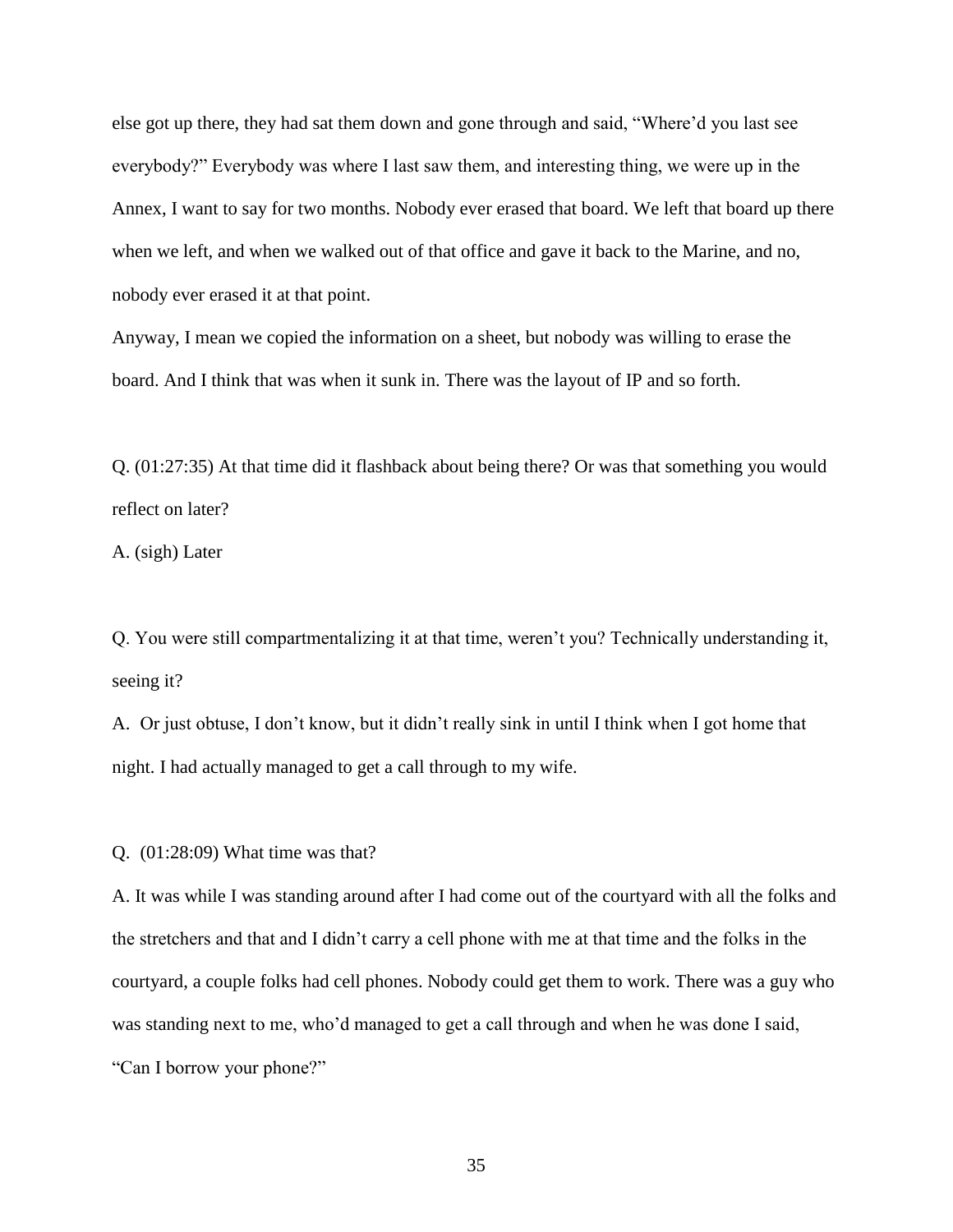"No problem."

Q. (01:28:35) And you managed to get through?

A. I managed to get through, and –

Q. (01:28:35) Tell me about that conversation.

A. It was very terse. My wife, you know Naval Academy graduate, surface warfare. She's in the Reserves now, and actually her parents had been in town visiting, which was a very good thing. We live over on (he's crying) – I'm sorry.

Q. (01:28:57) That's OK.

A. We live over on Bolling Air Force Base, which you know has this gorgeous view of the city and we have a house down right by the new research lab. I get more upset talking about her than, I was when starting. We have this house that looks out over the Potomac, the research lab and (sigh) she had, I mean she's a reserve Intel Officer and she's –has the instinct I do. She wants to know what's going on and she had been watching the TV after, first turned it on after the first plane, and you know, my in-laws had been sort of shuttling back and forth trying to keep – we have two sons. Their four and two and a half, trying to keep them away from the TV, which is easy where we are geographically in terms of where the TV is, and because I mean she didn't want them to see the airplanes flying into the buildings and that. They were playing over and over. They managed to keep most of this from the kids, and she told me later, much later, actually she made an interesting comment. She said, she described how the TV went to this kind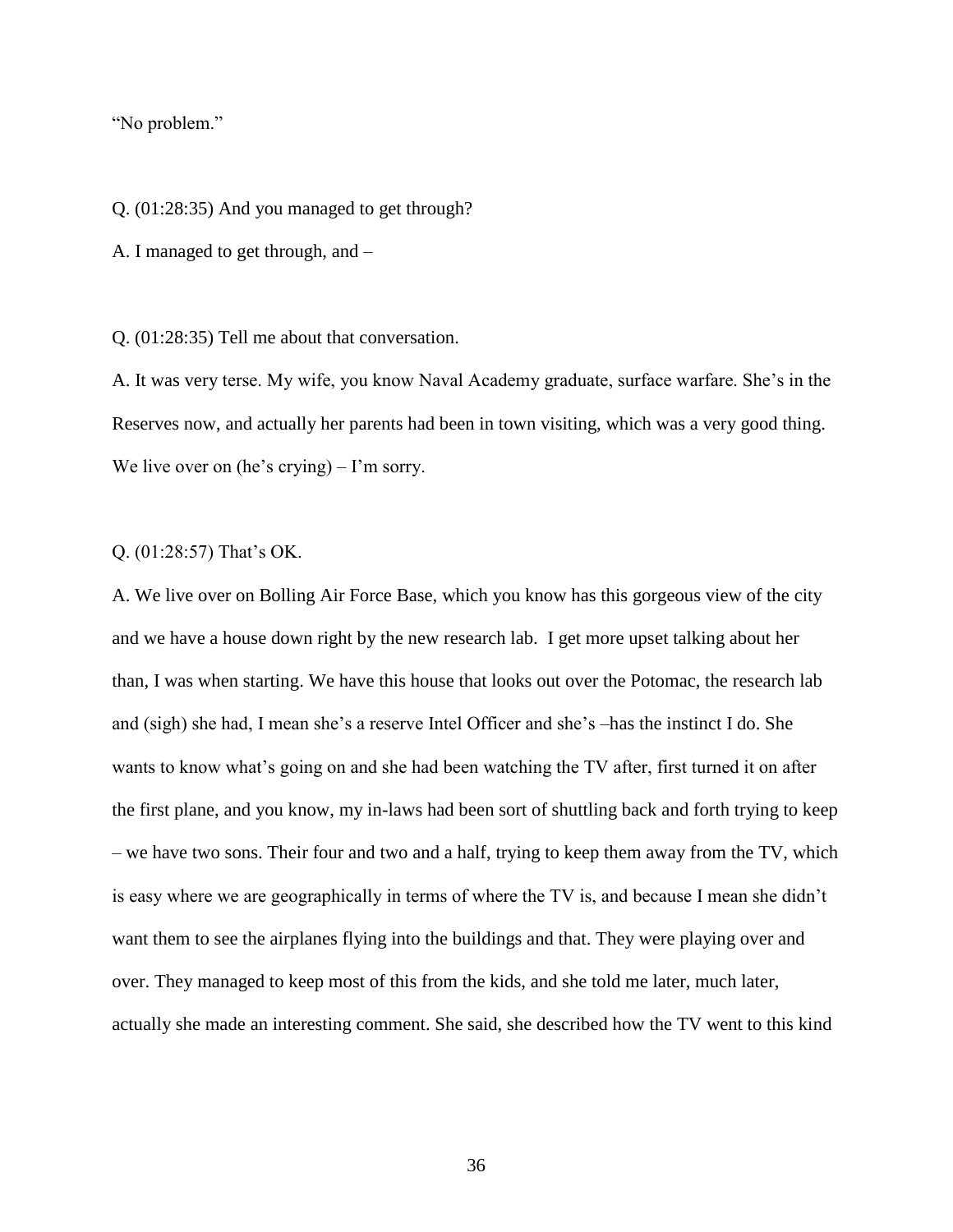of low building which she couldn't identify. There was smoke coming out of it and she thought it was Israel or something.

#### Q. (01:30:42) Wow.

A. There was no, it was just the picture of the building (he's becoming more emotional) and she told me later, "Tom, you know, I've always wondered what I would do when a car pulled up with the Chaplain." She said, "I screamed," because they put up the little tag line "The Pentagon" and she's in our bedroom and then when she got through screaming she went to the window and she could see up the Potomac to the building, so she got to stand in our house and watch the building burn.

## Q. (01:31:27) Wow.

A. But it was a terse conversation because she had realized very quickly and part of the problem was, you know, she described it, you know, streets full of Navy people, that's the Navy part of the housing on Bolling and after a while you know the first guys that got out of the building started making it back on base, you know through the traffic and everything else. Everybody's out in the streets comparing notes, you know "Well this guys, this guys home, he worked in this part of the building," and all my wife knows is we just moved offices. So she doesn't think, all she knows is my description of "Well, were on the fourth floor and we've got a view of South Parking and a tree."

So she's there looking at the pictures trying to figure out where the office is you know and comparing notes with everybody just coming home, and she didn't have numbers for most of the folks, but she had, she had the phone number for BOB RUCK, who's now Commander. He was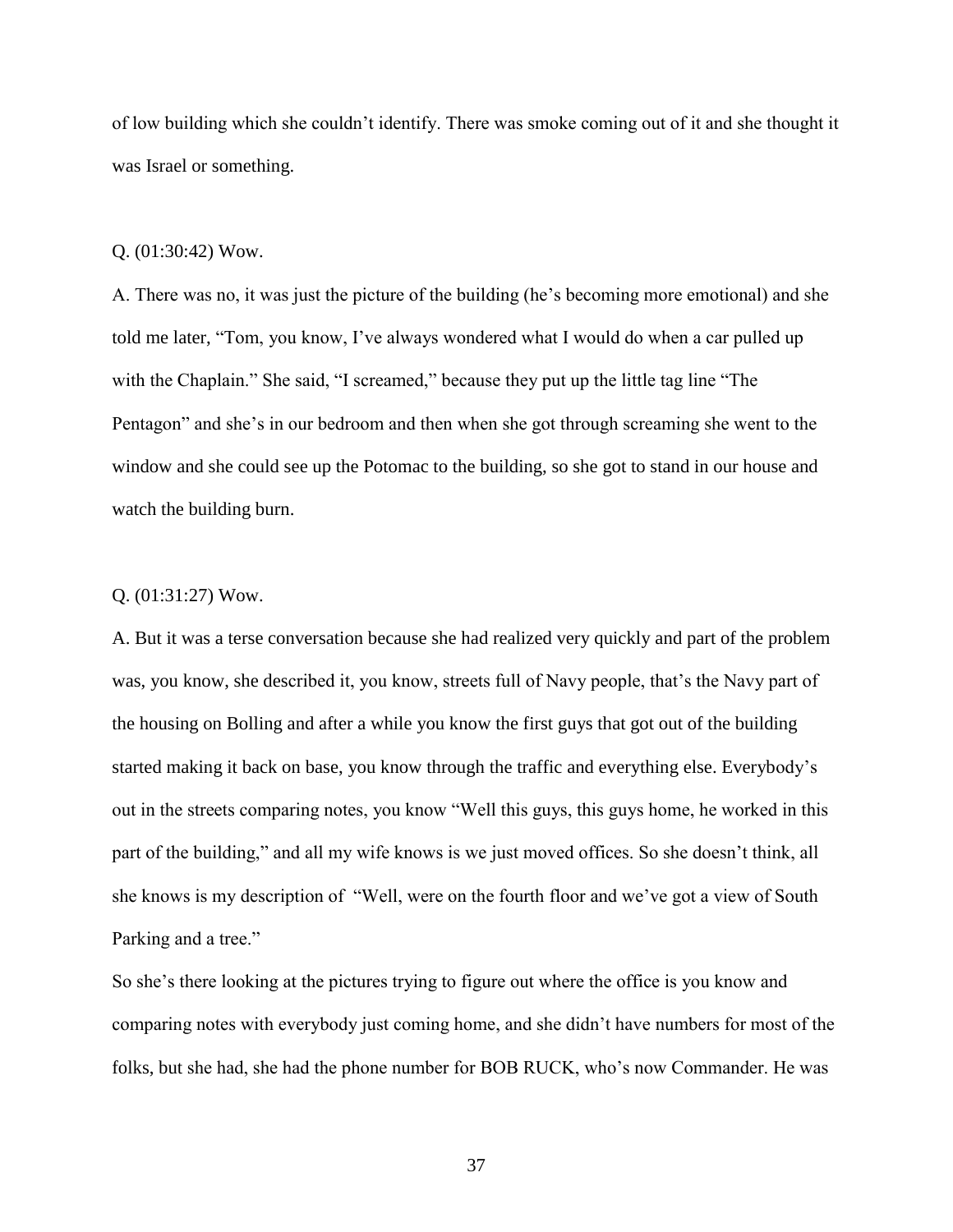a Lieutenant Commander at the time, who was the guy I relieved as Deputy EA, and she had his number at home and she called and BOB called out to ONI. The ONI front office was trying to keep track of who was accounted for and what, and they were able to say that everybody from the DNI's front office was out.

So my wife had found that out probably about noon, so when I finally got through to her a couple of hours later, I mean it was a very short conversation, but basically, the you know, "I'm OK." "Yeah, I know."

"I'm going to be a while."

"Yeah, I know."

"OK, well so you know," and that was kind of the end of the conversation.

Q. (01:33:26) And that was the first word she had gotten obviously. Wow.

A. Yeah, and she, she had been on a roller coaster that day, so I completely understand. I'm sure I probably didn't make a whole lot of sense either.

But anyway I had gotten a hold of her, I guess to return the beam back up in the Annex. Who'd been accounted for. Who'd seen who and just going through the roster. I mean sure, you've heard, one of the things that came out of this was keeping a better roster of who's where in the building and all that. We were peicemealing and there were people reporting to work that week, new employees, new check ins, people, trying to figure out people visiting TAD, you know, we were supposed to have a meeting with this person from outside the building. Has anybody heard from this guy, you know? We were just working that and all the while trying to figure out how to – what to do next. I don't remember the minute to minute details of what happened that afternoon and into that evening up in the Annex. I remember a couple of things. When I walked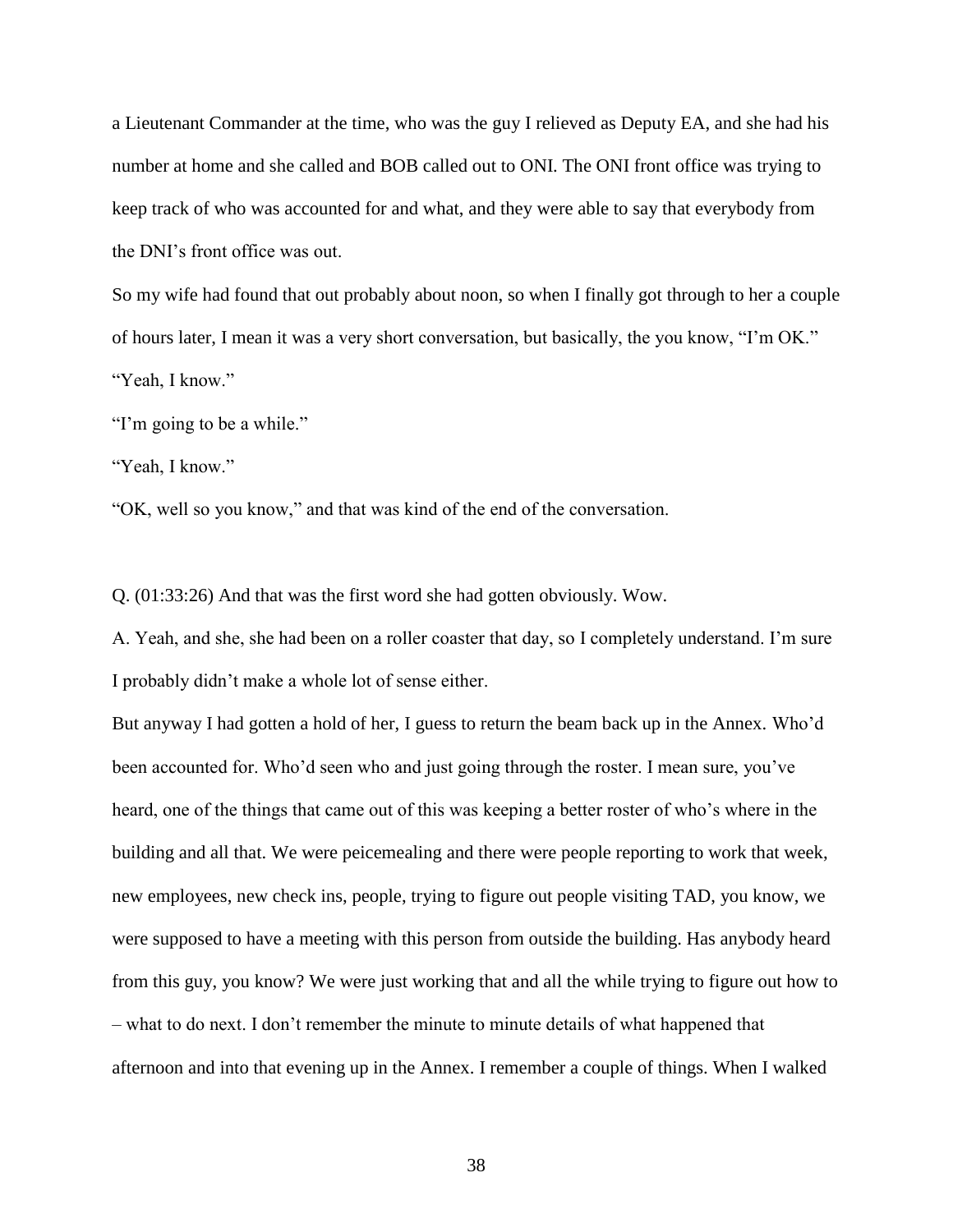in the door, probably between 16, 1700 I think, you know, they'd already started to stand up a watch there. A defacto CURN Intel watch manned with whoever happened to walk through the door. "Sit down here and start taking notes."

There were a number of people who called in who you know wanted to help and said they needed, you know, what and at that point most of them were being told, you know, stay at home. We'll figure out what we're doing. We'll give you a call, but there were some folks there in the mid-grade officer types that had gotten put on the watch. N20, CAPTAIN DORSET who I'd been talking to on the phone was there.

One interesting thing about this experience is getting to watch people under pressure. Very interesting, not having gone through something quite like this before, because folks I expected a great deal from, ahhhh, not always there, and there were other folks that absolutely based on what I saw those couple of days, I'd go anywhere with them. I mean GENERAL CARLTON –

Q. (01:36:24) He was the three-star you talked about?

A, The three-star I talked about –

#### Q. (01:36:25) Air Force?

A. Air Force, actually lives over on Bolling. I ran into him at random last week and finally got to, to say thank you to him for what he did. It was probably one of the most impressive pieces of spontaneous leadership I have ever seen.

Q. (01:36:42) Did you tell him that?

A. Yes.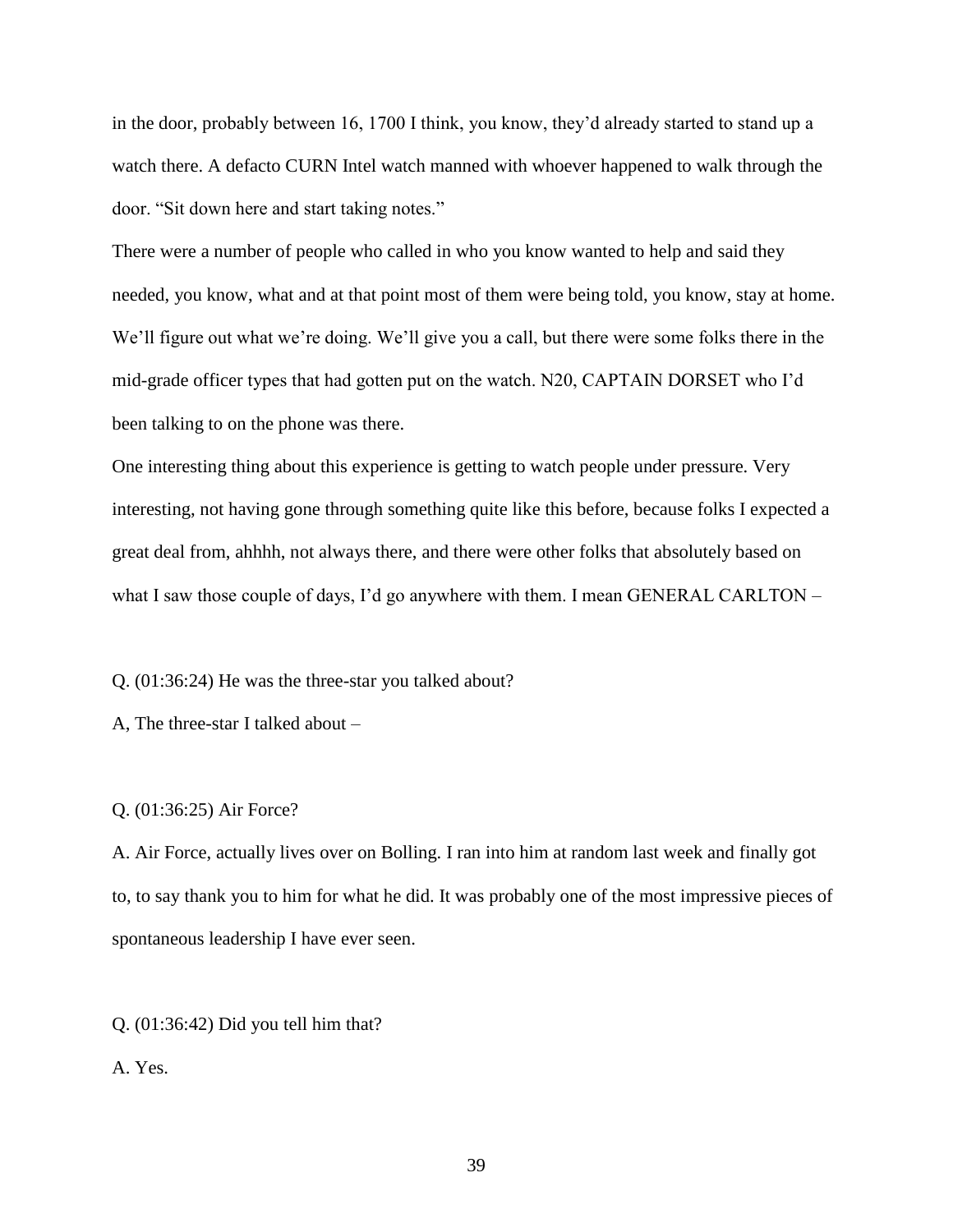Q. (01:36:42) Wow.

A. And very, very, very much a gentleman. Basically said, well said, 'It was a special opportunity to serve."

But CAPTAIN DORSET, N20, was there and he was another person very focused. "Ok, what does the DNI need. OK, we need a watch. All right." Boom, he started putting together a watchbill. "This is how we're going to do it. We can set it up in here. These are the people, these are the kinds of things you need." Immediately basically did, "Don't worry about the watch. I've got the watch. I'll run it. You worry about the other things you guys need to worry about, and we'll put a current Intel capability here."

Great, I mean it was, it was good to watch.

The Admiral and MISS LONG both held up very well. The Admiral game faced the entire way, even though I mean, he talked later and you should probably talk to him about his experience in all this. I mean he was outside the room he was going to testify in on Capital Hill when I think it was LT NELSON got the word that a plane hit the Pentagon. They walked back from the Capital to the Pentagon and met up with folks there and then started to try reconstituting, but I mean another very, very focused, what we need to do. Although –

Very interesting phenomena I have a PETTY OFFICER that works for us that has expressed guilt for not having been in the building. She was suppose to come on duty like about eleven at that point, it's not my supplicational (phonetic) thinking that that's true. And we were there through the whole evening. I mean we had the whole list and the list got whittled down and there was one person; I don't remember who. I mean literally 2200, now we've got this down to a fairly tight list of like twelve I think, down to ten people who were unaccounted for and then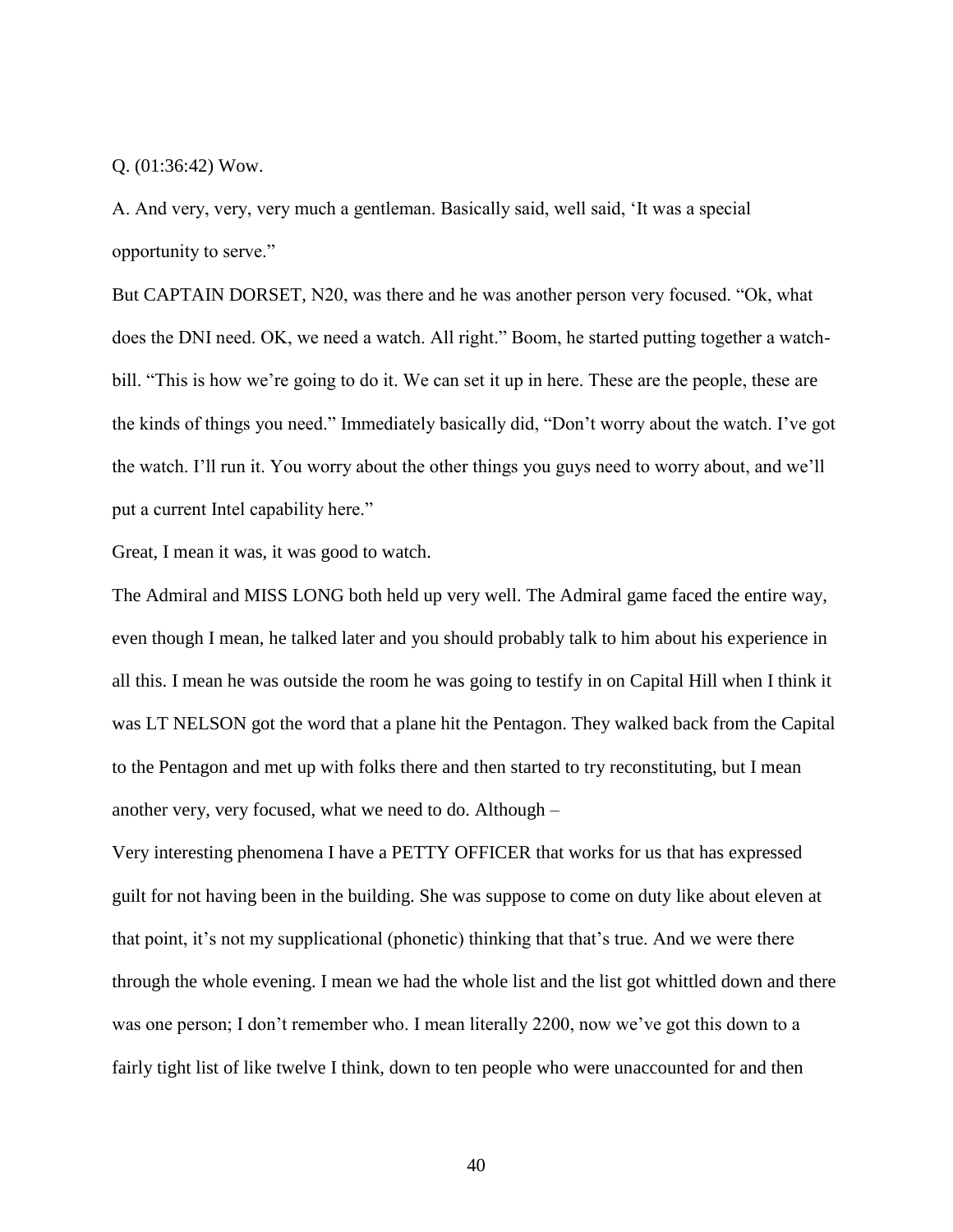there's no more news and it's mostly all the folks in IP, and there's one guy who literally between the transportation and living far away and everything else, didn't get home 'til late at night and we're up there in the Annex having called his home and having – get this phone call, "Yeah, he just walked in the door."

"Will you tell him we're glad he's safe, and we're going to hunt him down and kill him," at that point you know.

We were, the front office staff, our little group were very much focused on the "Account for everybody" and go from there, and LYNN WRIGHT, new to the team at that point, basically became the casualty liaison officer. I mean she was never formally designated, but she spent the next month or more figuring out, I mean that night she was there on the phone trying to figure out, "OK, who is the next of kin for all these people?"

Well I mean in the Pentagon you don't have everybody's service record. It's somewhere else. You don't have access to page twos and all that and you're trying to find out who do I need to talk to, and when we got down to a fairly short list that evening, it was "OK, who knows this family that can go out there?"

We sent somebody to every family that evening.

Q. (01:41:06) with the CACO? With the official CACO, chaplain or?

A. I don't know if there were official CACOs yet that evening. I don't remember.

Q. (01:41:13) The evening of the  $11<sup>th</sup>$ ?

A. Yes.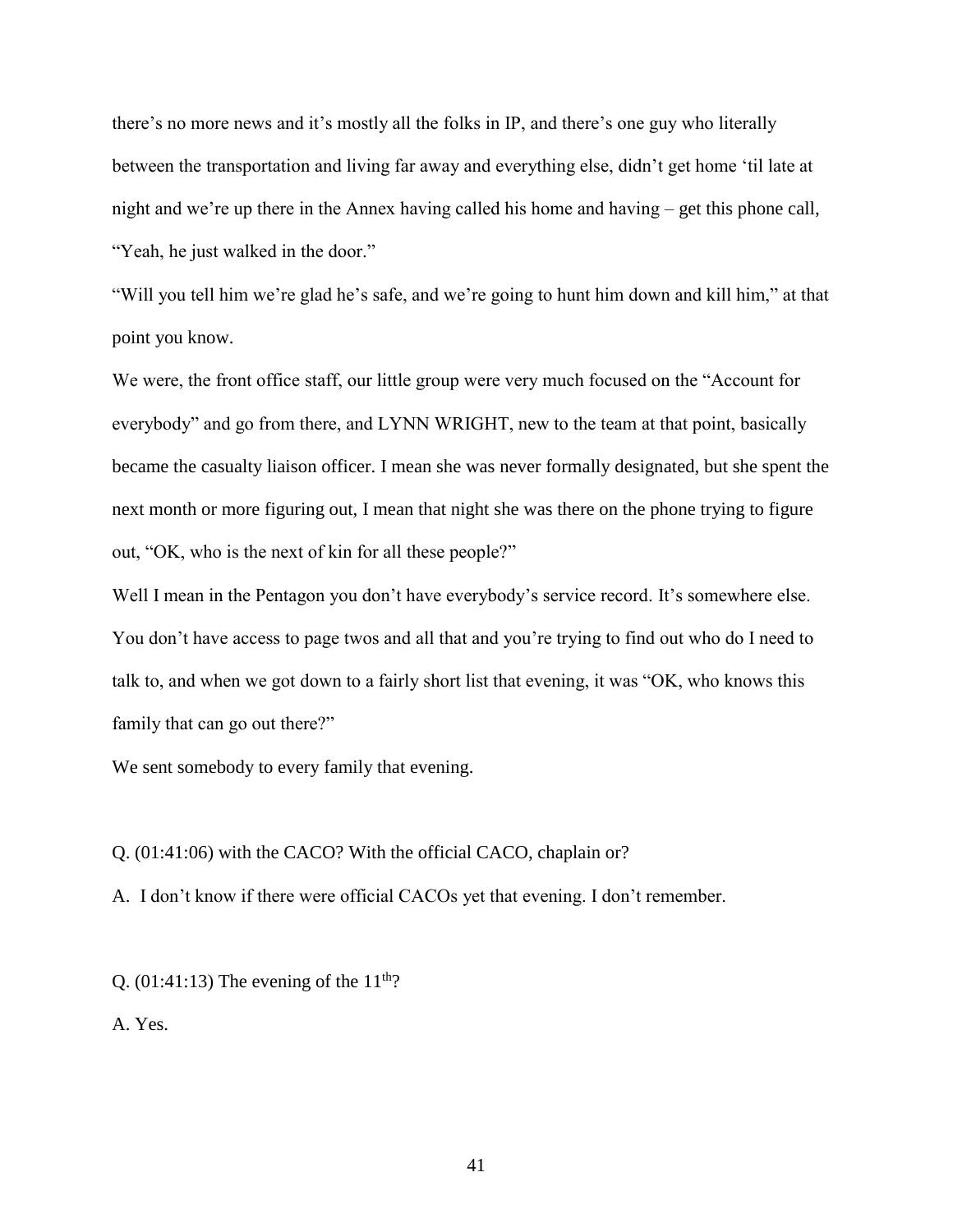Q. Oh, OK.

A. I'm talking before it was, it was the "Make sure there is somebody with, " all these, and that was something. That was the theme through the next, it still is, the taking care of the families. I mean every family that we had had a CACO, had a command liaison and had a whole host of other people that were just trying to support and even work the administrative side on these things. And, -

Q. (01:41:50) Was that being directed by the Admiral.

A. Oh yes, absolutely.

Q. (01:41:54) Is that something that he said, "This is what we're going to do?" A. Absolutely I mean there were other people with experience doing different things. Had, "Ok, well we should do it this way," but the yeah the families as a priority, I mean and that was I know, you know it was draining on the whole office. It had to be and from watching up close was very draining on the Admiral, on MISS LONG. I mean it's a very much akin to being the Captain and having part of your crew lost. I mean he took that personal ownership of these people and what needed to be done. I mean the, this is probably going further then you want, but I meant I think it was the Sunday after, I mean he and MISS LONG went to every family in the area, personally. Did this whole circuit around the DC area, took the entire day to try and spend some time with all the families.

Q. (01:43:94) Together?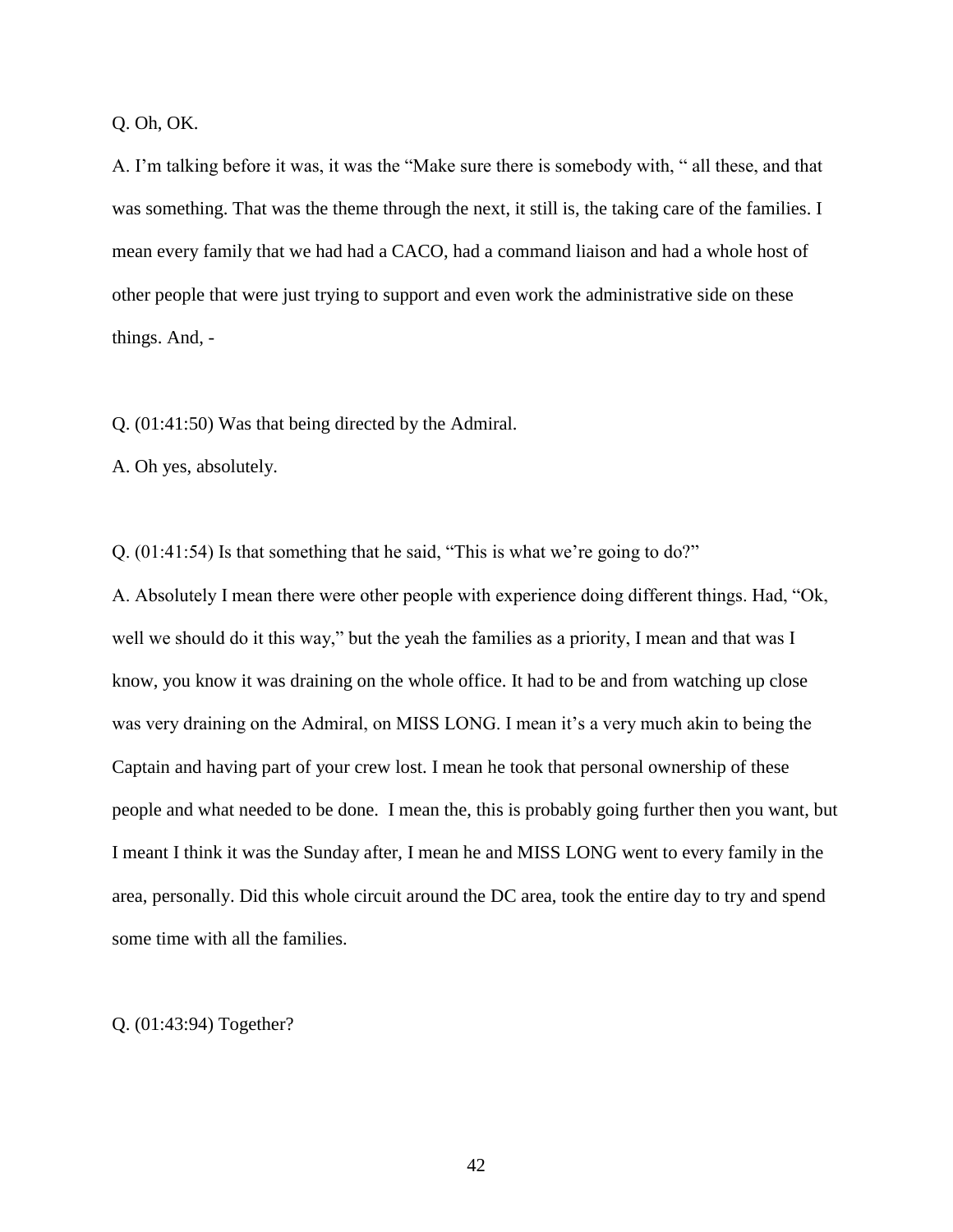A. Together. To try to spend some time with the families of the folks that were still unaccounted for. This was a significant effort. I mean at the same time that you know you're running CURN Intelligence, that you are trying to figure out where your staff's going to be day after tomorrow.

#### Q. (01:43:30) Preparing for war.

A. Yes, and we didn't shift into thinking of it in terms of preparing for war probably for a day or more. It was, it was very much the, I mean we were very focused close in. But yes, I mean that was one of the things that I mean we found, I mean the OPNAV Staff, Title 10 – train, man, equip, and all of a sudden, and the DNI's schedules and priorities before the  $11<sup>th</sup>$  reflected that. There was a lot of current Intel but generally it was something you dealt with in the morning. You talked to the CNO or the Vice-Chief about it and after that unless something significant happened, we were pretty much done with CURN Intel for the day. We had other things to focus on. fFrom the 11<sup>th</sup> on I mean this has very much been CURN Intel driven and the appetite for intelligence is just phenomenal. And all that has happened at the same time that everybody's displaced. We are operating out of spaces given to us by the Marines. They basically took their HUM intelligence folks, threw them out of their office. DNI can have this as long as he needs, but in trying to set up productivity, trying to figure out simple things it was probably three or four days, we'd been up in the Annex when AIR FORCE MAJOR walks in who is the NSA COURIER, that's what he did in that assignment. He was the Courier who brought NSA hard copy intelligence products to the IP. And I mean he'd gone there every day for probably a year or more, and I saw him occasionally. But he was there just to drop stuff off and IP would deal with it and bring us what we needed. And he just showed up in the office and you know he'd been trying to find out where IP had gone to in the last couple of days so he could bring us our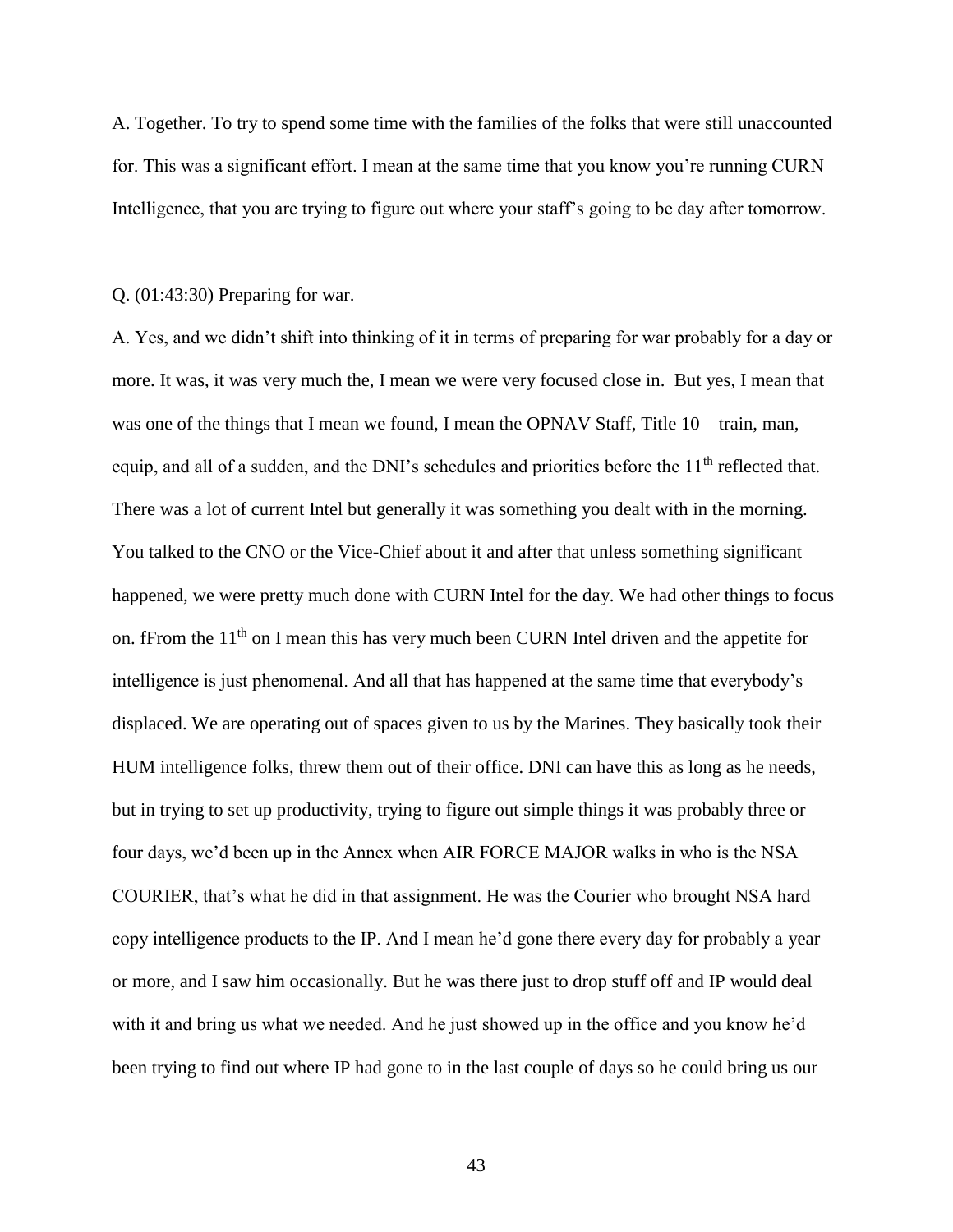stuff. And I mean, one of those people that we forgot about in terms of this is someone who dealt with IP often, you know who I mean was obviously knew them well and –

#### Q. (01:46:19) Wow

A. All of a sudden he shows up and back here everyday and brings you the stuff you need and I mean just the things like that that just started cropping up.

To return to the eleventh, just to try to put a bookend on this before I digress too much, at some point late that evening, it was the you know, we've done everything we can tonight. You know the day started early and we're up at the Annex, probably about 2300, we're like "we need to start sending people home."

I left and make my way back to my car and went back circuitous route, because you know, the normal routes are still all closed off, because I drive pass the Pentagon, back to Bolling and Bolling of course is locked down and I pull up and there was a huge line of cars. This is 2330, trying to get back on the one gate that is open on Bolling and I sat outside the gate of Bolling for another hour trying to get back in.

I was not going to begrudge them that, by any means, thinking of the families in there, and I'd rather they were careful at this point, but spending another hour – and went back to the house and I really did not want to talk to any body. I at least wanted to talk to and just her. I went in the house and my wife with typical, typical way she does things, had already packed me a bag, under the assumption that if I came back it would be to grab a bag and go away for a while. I wound up going back into my locker, a storage area in the back and I have a set of fire department turnout gear, it's my own. I still have a helmet that's marked DCA. It's my personal one, but I marked it as DCA and put a star emblem on the front. It's one of my trademarks when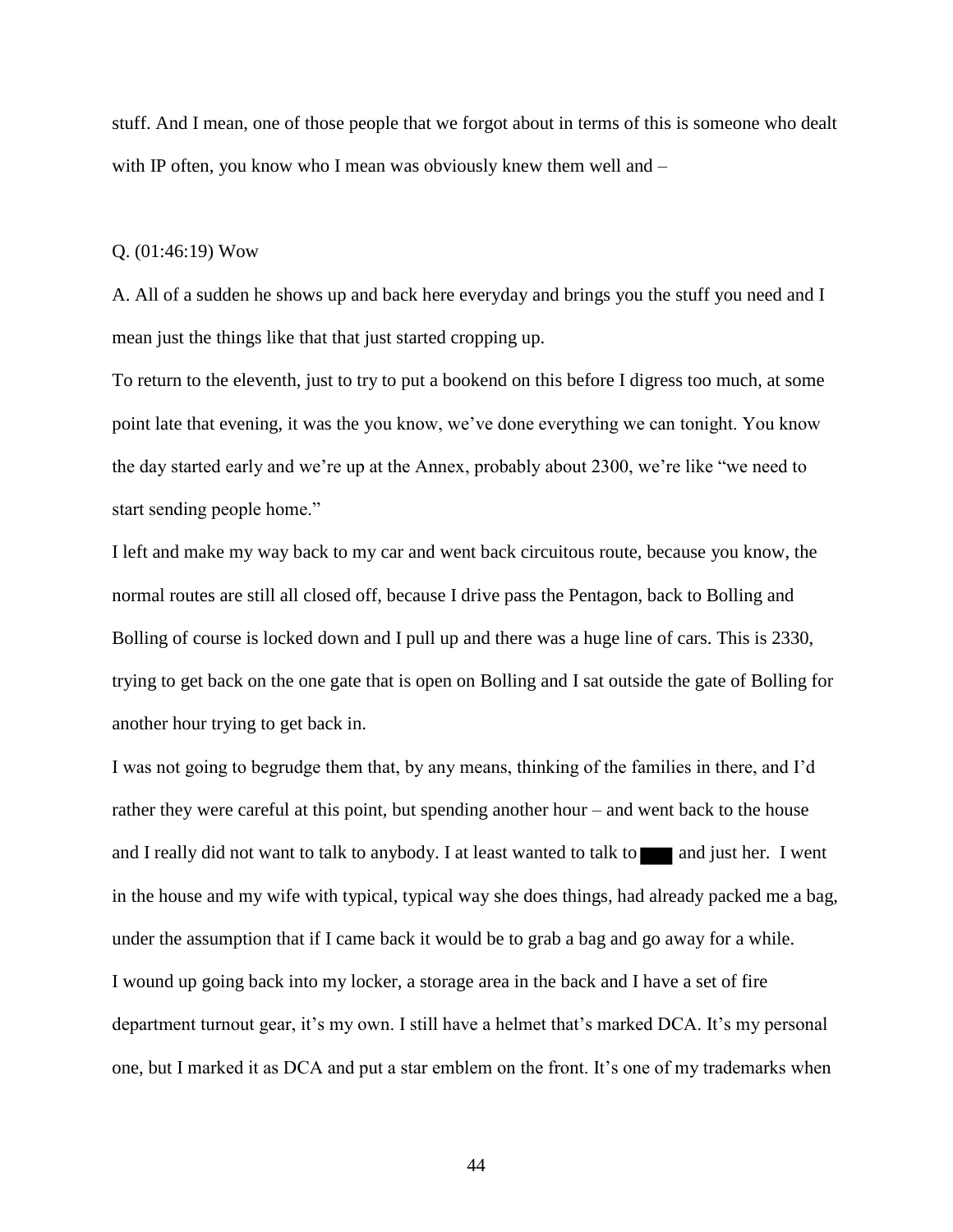I did that job. Took a gear bag, loaded all my turn out gear and my helmet, good flashlight, coveralls, whole nine yards into this bag. Put it in the back of my car. Part because I had at one point during the course of the day ran into a guy, and I'd asked him something about his engine company and - some guy in turnout gear, "What firefighters?"

He said, "I'm not really with," you know whatever fire department. "I'm a volun –" he's a military guy. I forget. I don't really remember where or who, but it would be an incredible story, military guy, volunteer firefighter on the side you know evacuated the Pentagon, you know went to one of the trucks that pulled up and basically said "Look I know what I'm doing. I need a set of gear," and the guys happened to have an extra set of gear and you know began breaking all the rules and that, this guy had talked them out of a set of turnout gear, and there he was. I mean he just basically found an engine company and said, "I'm with you guys," and I was finding myself thinking, well, - No, he might have had it in his car. That is why I took the gear and put it in the car. But anyway, military guy, volunteer firefighter with turnout gear and I'm thinking, you know, this is not going to happen to me again. I'm going to have my gear in the car. It's still there.

Q. (01:50:50) Really from that time.

A. Yes.

Q. Do you know who he is?

A. I have no idea. I don't think I'd even recognize him. He was in turnout gear at that time, but yeah.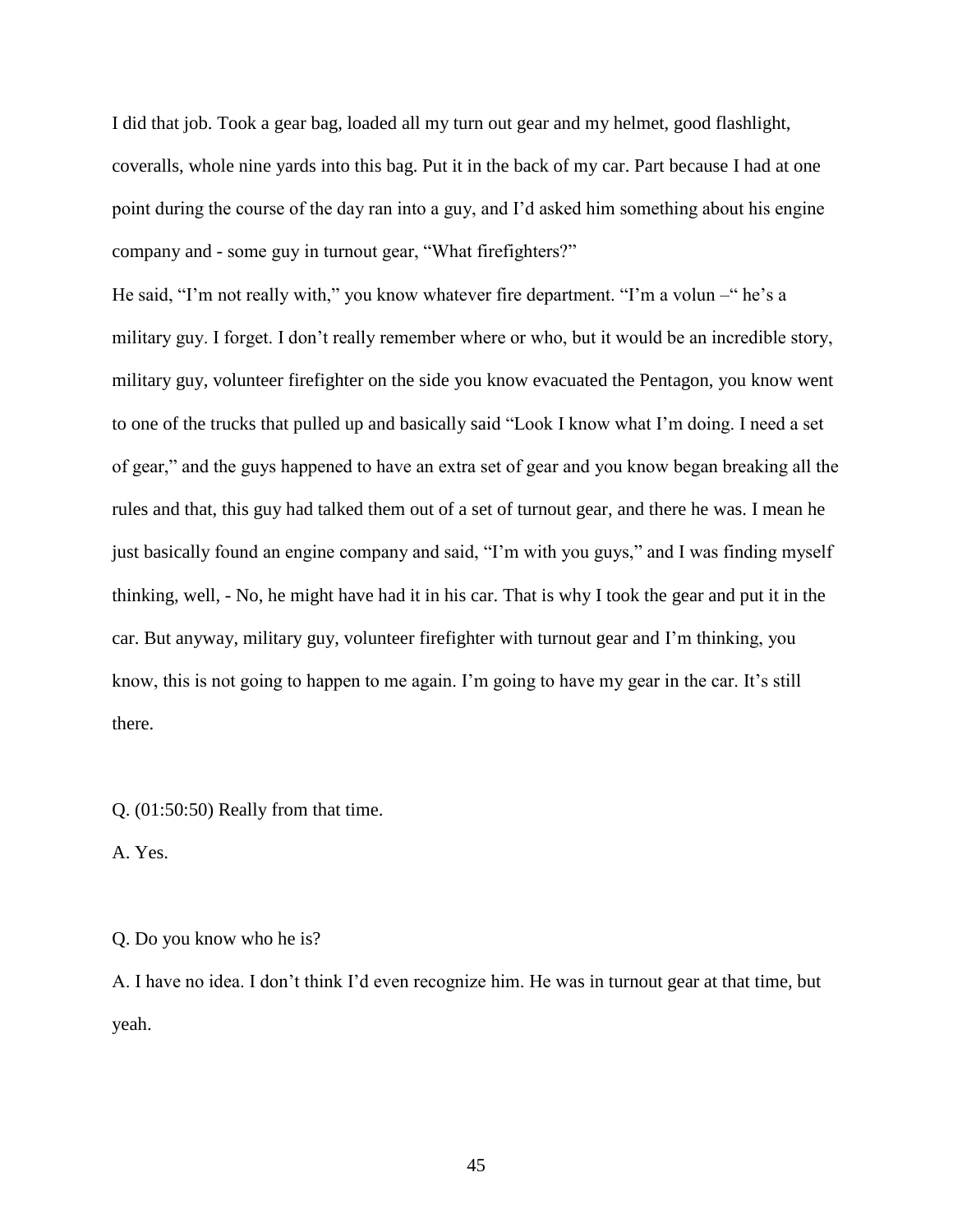Q. (01:51:07) So you put it in your car. Did you stay home that night?

A. Yes, I put it out in my car and went upstairs and, and came up and that was when I cried.

#### Q. WOW.

 $A. And -$ 

#### Q. (01:51:28) You'd held it all in until that moment?

A. Pretty much, yes. And by that point, 12:30 almost one and the day for us starts 5:30 the next morning so cried for a while and at that point I told her exactly how close we'd been to all of this. And if it mattered to her in the least, I don't know. If I needed to tell her, but and then I went to bed. Set the alarms, went to bed and been in bed like half an hour, about 1:30 in the morning, the entire alert system on Bolling Air Force Base, all the air raid sirens start going off, and wake up, we're piling out of bed. I'm standing in there in the dark in the bedroom going, "I have no idea what that means, or what I'm suppose to do right now, but this is really something I do not need." And stand there for a minute or two and like "Well, shall I wake the kids up?"

I'm from the Midwest, you know you have a basement. Sirens go off, you go to the basement, because it means tornadoes coming. We don't have a basement here, so we look at each other. The sirens stop and, actually somebody came around with the PA system and says, "It was a mistake," I still have, I still have no idea why the sirens were set off or who accidentally hit the button or whatever, but that pretty much capped the day for me. It was back to the Navy Annex the next morning.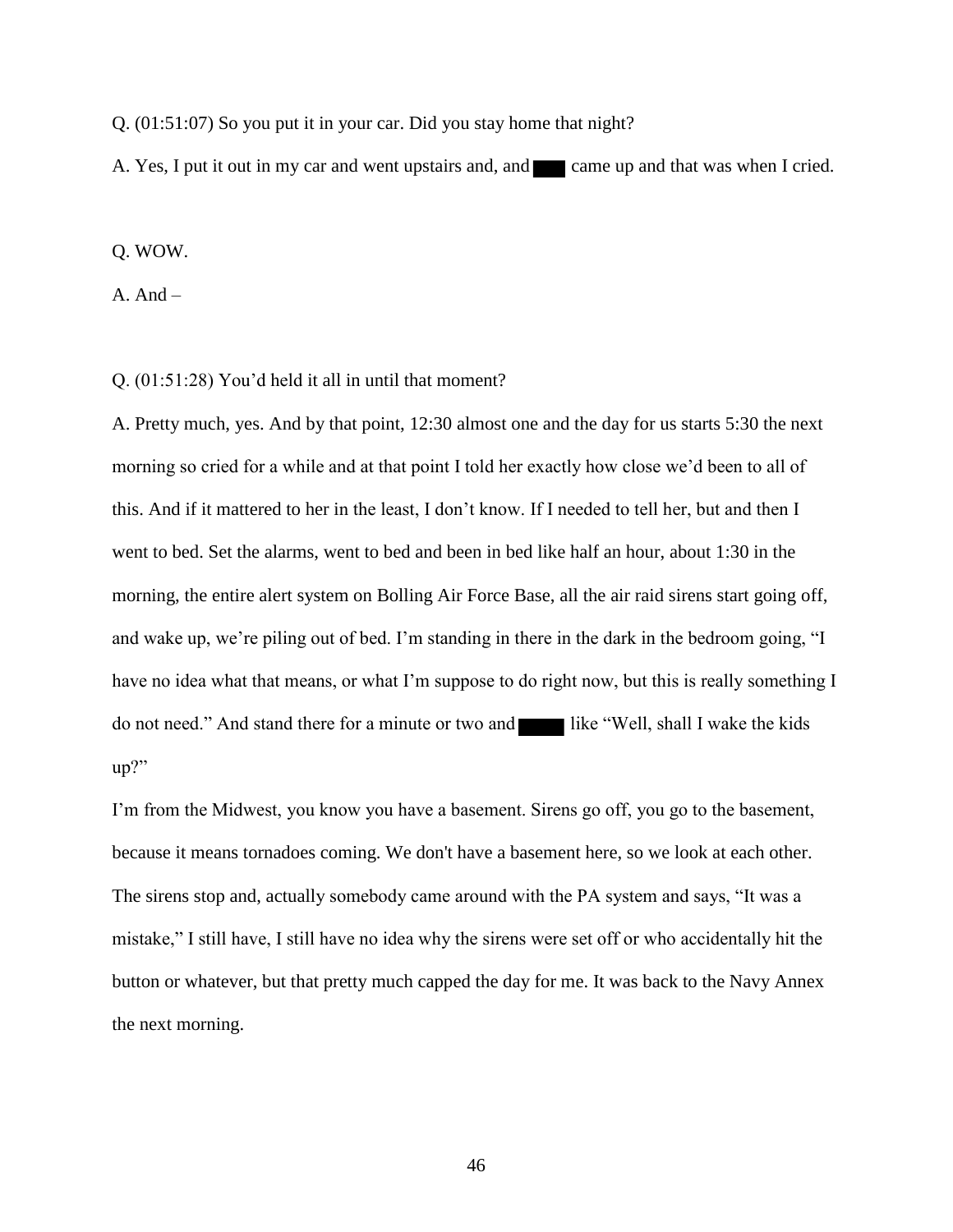That was very interesting being at the Annex, because the Annex I mean looks over. I think one of the moments that hit me the most was the second day coming out of the Annex, because when I went in in the morning it was dark. I came out that night and it was dark, leaving work at a similar hour and parked along the fence line toward Arlington. Walked out of the main gate of the Annex and looked down and by that time they had lit the whole thing up. And so I mean it's just I mean it's there and I stopped and stood there just a few minutes and (emotional)

Q. (01:54:42) You can still see it, can't you? You can still see the scene.

A. Oh yes, yeah. That moment. That moment and then VINCE TOLBERTS funeral there were, I mean, there was seven people that we lost, which meant seven funerals we had to go to, and the COMMANDER TOM POUCE (phonetic) who had been in the DC area showed up I think the next day after the eleventh or a day or two later, because he was supposed to relieve CAPT MOORE as EA and he showed up a couple of days later, and in the process of all this was trying to turn over with CAPT MOORE, but he and I were trading off with all the people in the office so that some of us could go to the funerals. We couldn't close down the office, but somebody would get to go and if it was somebody you particularly felt, "I should go to this one." There was a way to do that. CDR POUCE (phonetic) made a particular point of going to CDR PAT DUNN'S funeral. Another interesting one, CDR. DUNN had been LCDR PAT DUNN Chief engineer of USS *Elmer Montgomery* down in Mayport when I was on *Stark*. I had cross decked for a month on TAD on *Elmer Montgomery* in process of trying to get my SWO (Surface Warfare Officer) Qualifications. I knew him from there, but he was also another volunteer firefighter on the NEDRICK (phonetic) on the same volunteer fire department I was on. So we'd been firemen together and I, he was one of those people that I just ran into on a regular basis on